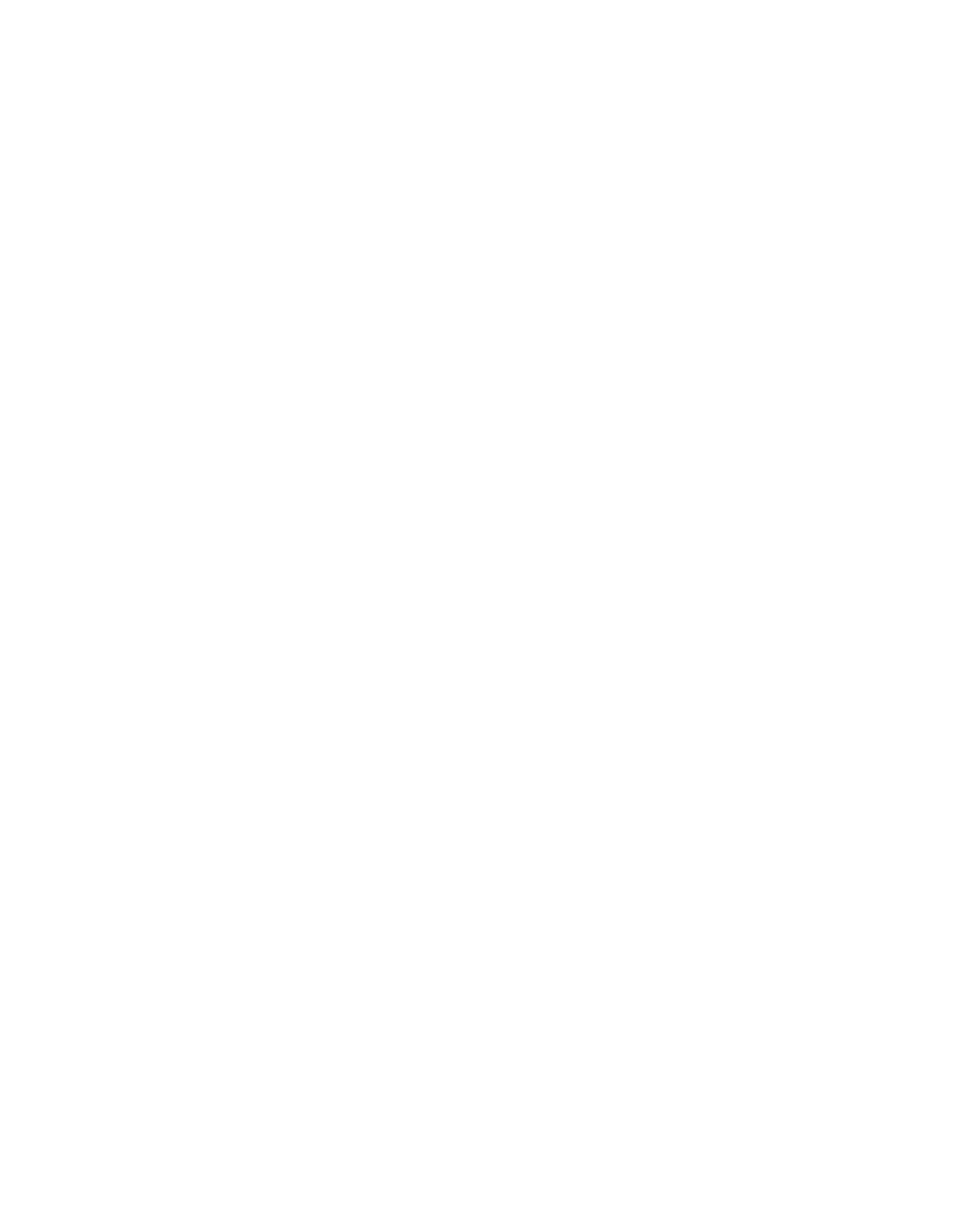# Contents:

| $\overline{3}$<br>1.1<br>$\overline{4}$<br>1.2<br>1.3<br>$\overline{4}$<br>5<br><b>Servable Publication Guide</b><br>$\overline{2}$<br>5<br>2.1<br>5<br>2.2<br>$\overline{7}$<br>2.3<br>$\overline{9}$<br><b>Guide to DLHubClient</b><br>$\mathbf{3}$<br>9<br>3.1<br>9<br>3.2<br>10<br>3.3<br>10<br>3.4<br>13<br>$\overline{\mathbf{4}}$<br><b>Servable Types</b><br>13<br>4.1<br>15<br>4.2<br>16<br>4.3<br>17<br>4.4<br>4.5<br>19<br>21<br>5<br><b>Argument Types</b><br>21<br>5.1<br>21<br>5.2<br>21<br>5.3<br>21<br>5.4<br>22<br>5.5<br>22<br>5.6<br>22<br>5.7<br>23<br>5.8<br>23<br>5.9<br>23<br>5.10<br>25<br>dlhub_sdk<br>6<br>25<br>6.1 | $\mathbf{1}$ | Quickstart | $\overline{\mathbf{3}}$ |
|------------------------------------------------------------------------------------------------------------------------------------------------------------------------------------------------------------------------------------------------------------------------------------------------------------------------------------------------------------------------------------------------------------------------------------------------------------------------------------------------------------------------------------------------------------------------------------------------------------------------------------------------|--------------|------------|-------------------------|
|                                                                                                                                                                                                                                                                                                                                                                                                                                                                                                                                                                                                                                                |              |            |                         |
|                                                                                                                                                                                                                                                                                                                                                                                                                                                                                                                                                                                                                                                |              |            |                         |
|                                                                                                                                                                                                                                                                                                                                                                                                                                                                                                                                                                                                                                                |              |            |                         |
|                                                                                                                                                                                                                                                                                                                                                                                                                                                                                                                                                                                                                                                |              |            |                         |
|                                                                                                                                                                                                                                                                                                                                                                                                                                                                                                                                                                                                                                                |              |            |                         |
|                                                                                                                                                                                                                                                                                                                                                                                                                                                                                                                                                                                                                                                |              |            |                         |
|                                                                                                                                                                                                                                                                                                                                                                                                                                                                                                                                                                                                                                                |              |            |                         |
|                                                                                                                                                                                                                                                                                                                                                                                                                                                                                                                                                                                                                                                |              |            |                         |
|                                                                                                                                                                                                                                                                                                                                                                                                                                                                                                                                                                                                                                                |              |            |                         |
|                                                                                                                                                                                                                                                                                                                                                                                                                                                                                                                                                                                                                                                |              |            |                         |
|                                                                                                                                                                                                                                                                                                                                                                                                                                                                                                                                                                                                                                                |              |            |                         |
|                                                                                                                                                                                                                                                                                                                                                                                                                                                                                                                                                                                                                                                |              |            |                         |
|                                                                                                                                                                                                                                                                                                                                                                                                                                                                                                                                                                                                                                                |              |            |                         |
|                                                                                                                                                                                                                                                                                                                                                                                                                                                                                                                                                                                                                                                |              |            |                         |
|                                                                                                                                                                                                                                                                                                                                                                                                                                                                                                                                                                                                                                                |              |            |                         |
|                                                                                                                                                                                                                                                                                                                                                                                                                                                                                                                                                                                                                                                |              |            |                         |
|                                                                                                                                                                                                                                                                                                                                                                                                                                                                                                                                                                                                                                                |              |            |                         |
|                                                                                                                                                                                                                                                                                                                                                                                                                                                                                                                                                                                                                                                |              |            |                         |
|                                                                                                                                                                                                                                                                                                                                                                                                                                                                                                                                                                                                                                                |              |            |                         |
|                                                                                                                                                                                                                                                                                                                                                                                                                                                                                                                                                                                                                                                |              |            |                         |
|                                                                                                                                                                                                                                                                                                                                                                                                                                                                                                                                                                                                                                                |              |            |                         |
|                                                                                                                                                                                                                                                                                                                                                                                                                                                                                                                                                                                                                                                |              |            |                         |
|                                                                                                                                                                                                                                                                                                                                                                                                                                                                                                                                                                                                                                                |              |            |                         |
|                                                                                                                                                                                                                                                                                                                                                                                                                                                                                                                                                                                                                                                |              |            |                         |
|                                                                                                                                                                                                                                                                                                                                                                                                                                                                                                                                                                                                                                                |              |            |                         |
|                                                                                                                                                                                                                                                                                                                                                                                                                                                                                                                                                                                                                                                |              |            |                         |
|                                                                                                                                                                                                                                                                                                                                                                                                                                                                                                                                                                                                                                                |              |            |                         |
|                                                                                                                                                                                                                                                                                                                                                                                                                                                                                                                                                                                                                                                |              |            |                         |
|                                                                                                                                                                                                                                                                                                                                                                                                                                                                                                                                                                                                                                                |              |            |                         |
|                                                                                                                                                                                                                                                                                                                                                                                                                                                                                                                                                                                                                                                |              |            |                         |
|                                                                                                                                                                                                                                                                                                                                                                                                                                                                                                                                                                                                                                                |              |            |                         |
|                                                                                                                                                                                                                                                                                                                                                                                                                                                                                                                                                                                                                                                |              |            |                         |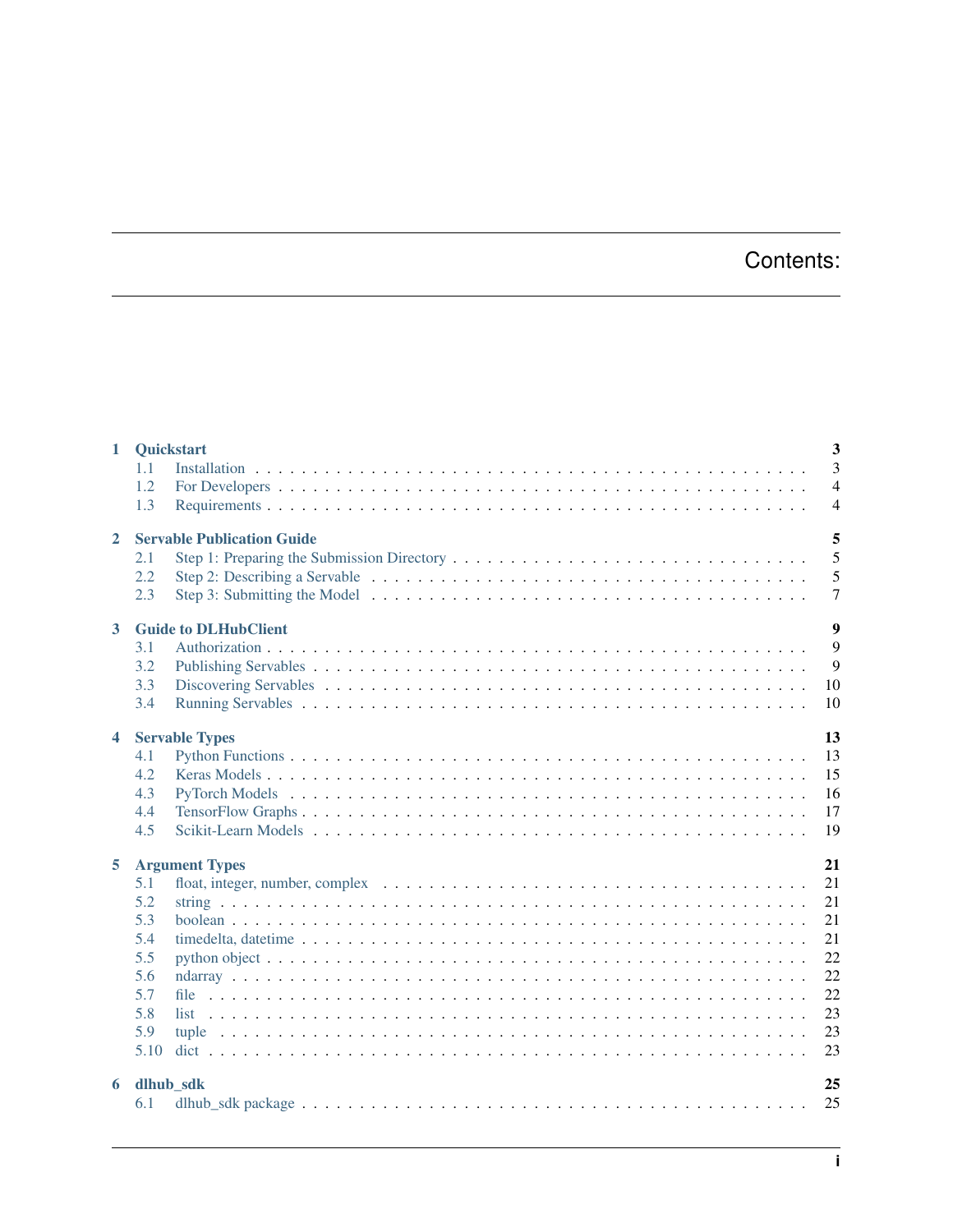| 7 Indices and tables       | 43 |
|----------------------------|----|
| <b>Python Module Index</b> | 45 |
| <b>Index</b>               | 47 |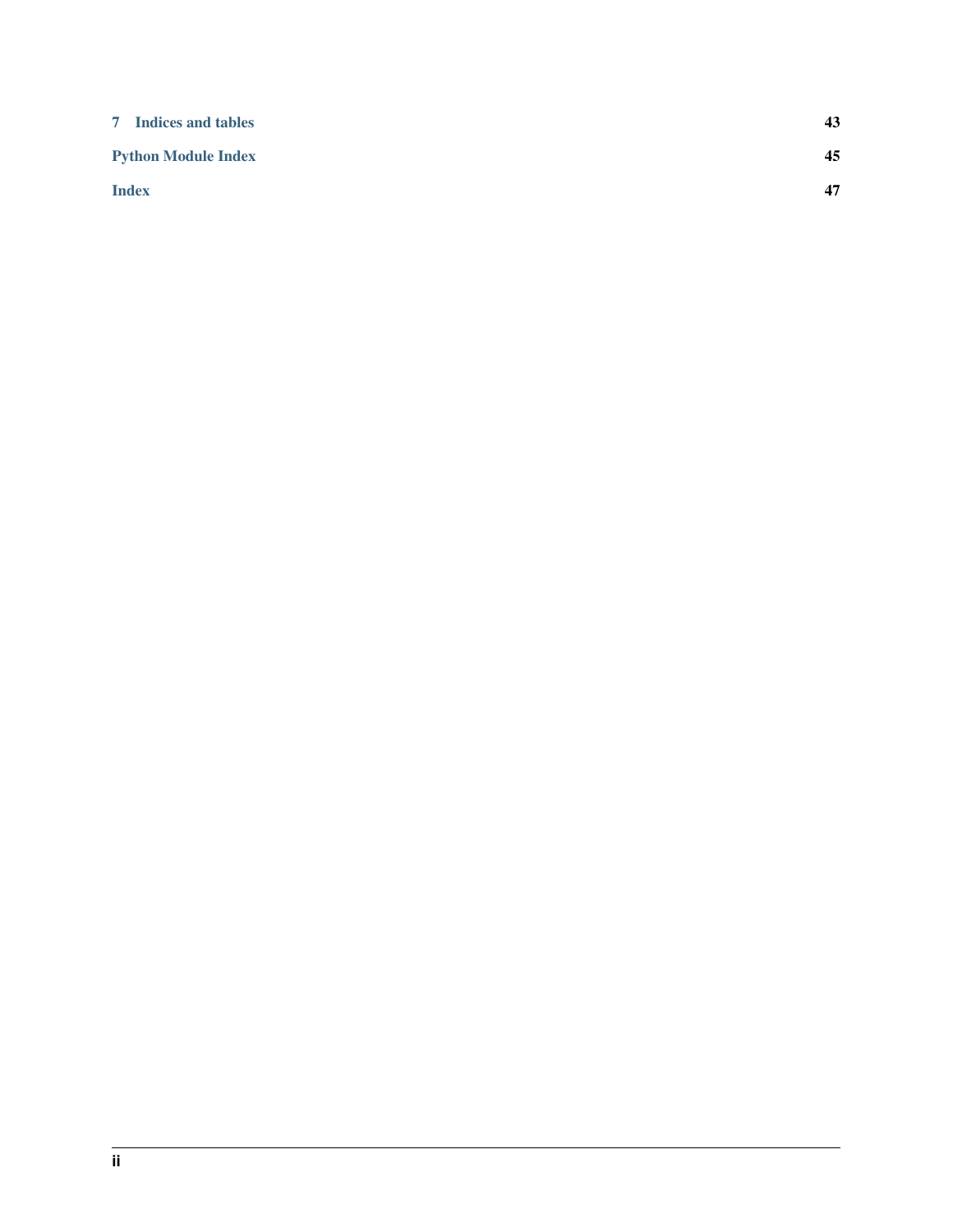DLHub SDK contains a Python interface to the Data and Learning Hub for Science (DLHub). These interfaces include functions for quickly describing a model in the correct schema for DLHub, and discovering or using models that other scientists have published.

Source Code: [https://github.com/DLHub-Argonne/dlhub\\_sdk](https://github.com/DLHub-Argonne/dlhub_sdk)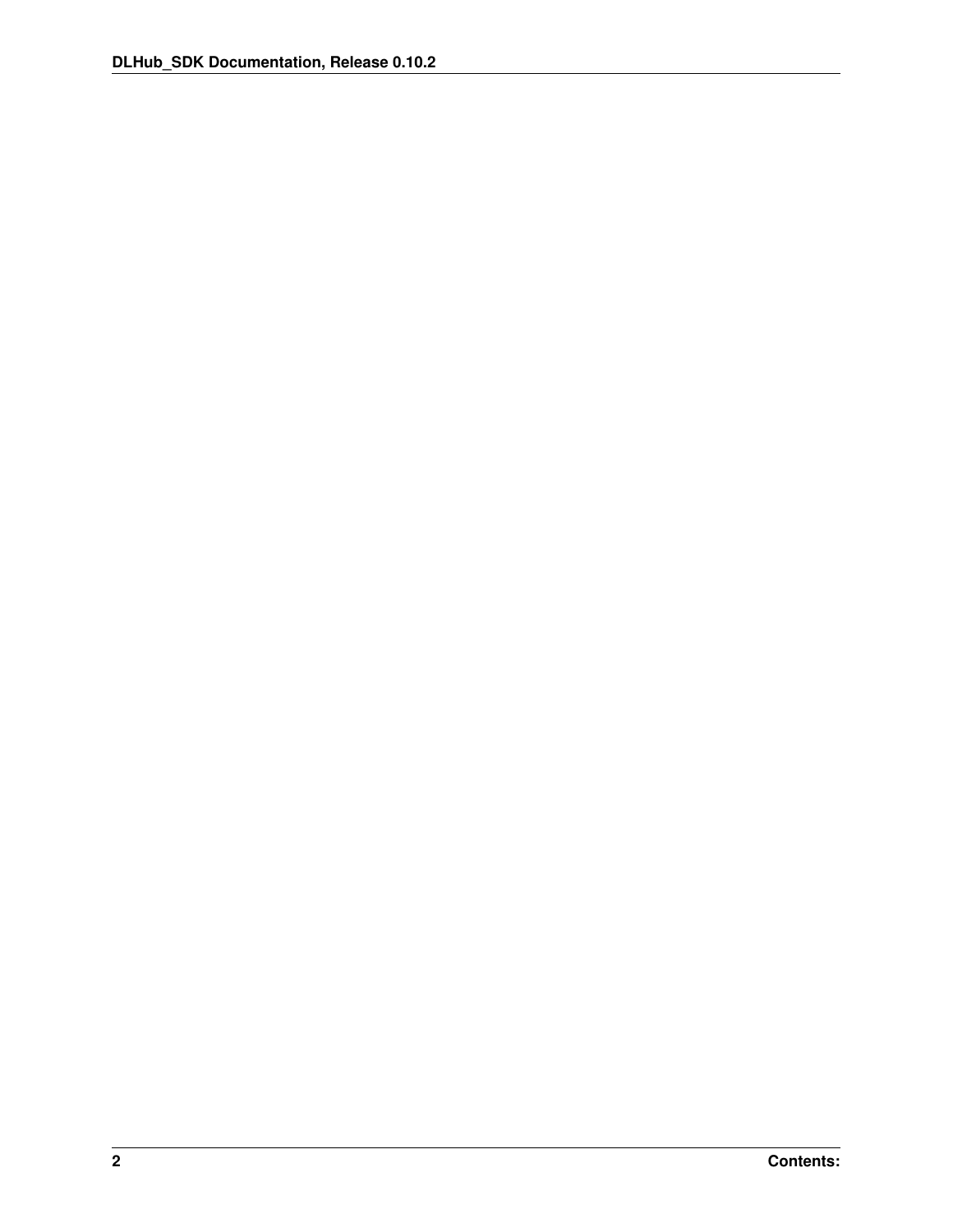# CHAPTER 1

### **Quickstart**

<span id="page-6-0"></span>Welcome to the DLHub SDK. This SDK simplifies interacting with the DLHub service and the deployed servables.

### <span id="page-6-1"></span>**1.1 Installation**

The SDK is available on PyPI, but first make sure you have Python3.5+

```
>>> python3 --version
```
The CLI has been tested on Linux.

### **1.1.1 Installation using Pip**

While pip and pip3 can be used to install the CLI we suggest the following approach for reliable installation when many Python environments are available.:

```
$ python3 -m pip install dlhub_sdk
To update a previously installed dlhub_sdk to a newer version, use: ``python3 -m pip_
˓→install -U dlhub_sdk)``
```
### **1.1.2 Installation using Conda**

1. Install Conda and setup python3.6 following the instructions [here:](https://conda.io/docs/user-guide/install)

```
$ conda create --name dlhub_py36 python=3.6
$ source activate dlhub_py36
```
2. Install the SDK: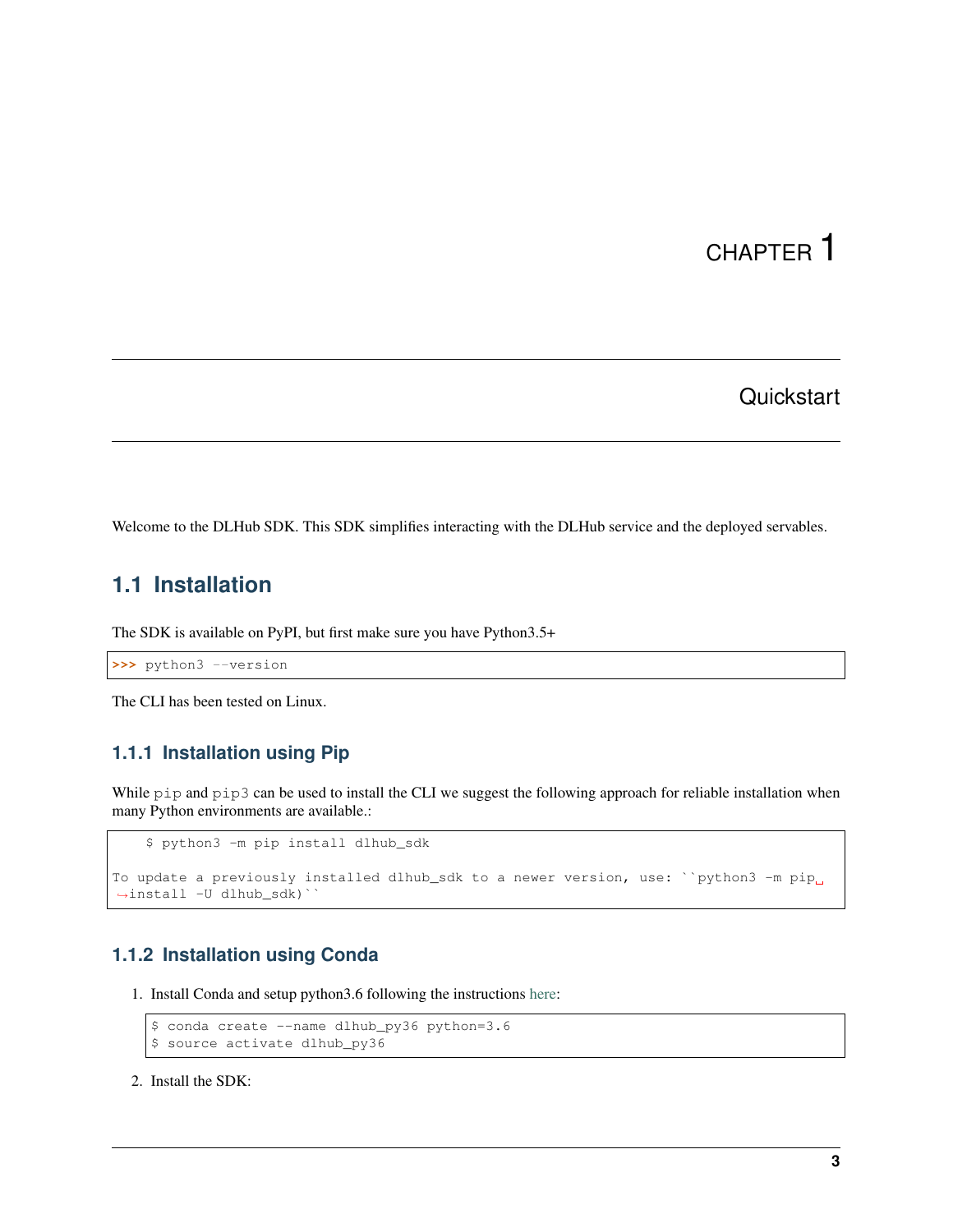```
$ python3 -m pip install dlhub_sdk
(to update a previously installed DLHub SDK to a newer version, use: python3 -m_{d}˓→pip install -U dlhub_sdk)
```
# <span id="page-7-0"></span>**1.2 For Developers**

1. Download the SDK:

```
$ git clone https://github.com/DLHub-Argonne/dlhub_sdk
```
2. Install:

```
$ cd dlhub_sdk
$ python3 setup.py install
```
3. Use the SDK!

# <span id="page-7-1"></span>**1.3 Requirements**

DLHub\_SDK requires the following:

• Python 3.5+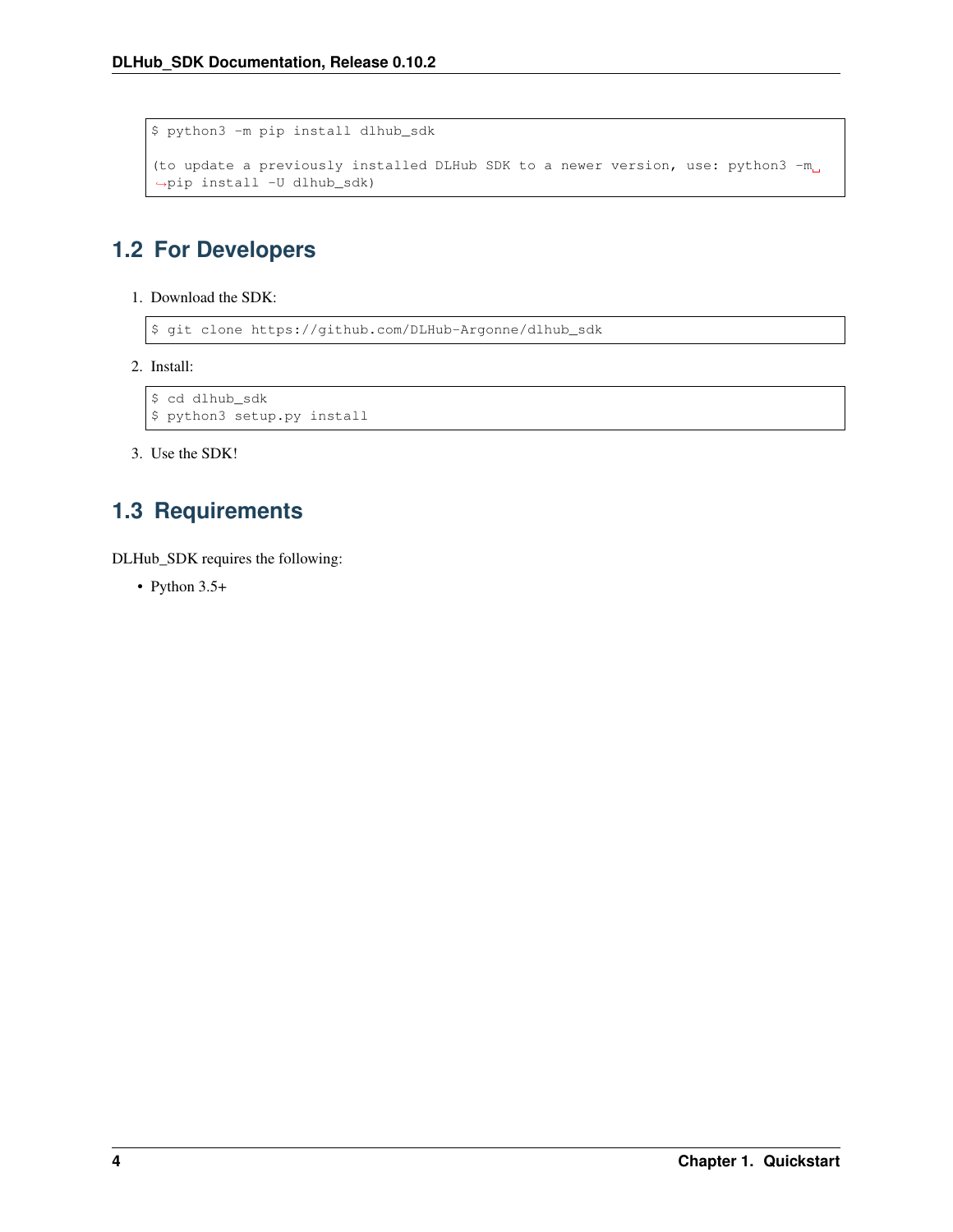# CHAPTER 2

### Servable Publication Guide

<span id="page-8-0"></span>Publishing a new servable to DLHub requires two main steps: describing the servable and submitting it. In this guide, we provide a tutorial for describing different kinds of servables and an overview of the routes available for sending it to DLHub.

### <span id="page-8-1"></span>**2.1 Step 1: Preparing the Submission Directory**

You will first need to install the dlhub cli and dlhub sdk on your system. Both libraries are on PyPi, so you can install them with:

\$ pip install dlhub\_sdk dlhub\_cli

The first step in the servable submission process is to authenticate with dlhub: dlhub login

Then, use the DLHub CLI to initialize the script for describing your servable:

\$ dlhub init --author "Your, Name" "Your Affiliation" --name unique name

The init command creates a Python script, describe\_servable.py, which you edit to further describe the function of your servable. This command requires a name, which should be different than any other servable you have published to DLHub<sup>[1](#page-8-3)</sup> and can optionally take other information to pre-populate your description script. Call dlhub init --help for full details.

### <span id="page-8-2"></span>**2.2 Step 2: Describing a Servable**

The describe\_servable.py file created in Step 1 will generate a file, dlhub.json, that contains a short description of your servable. You will need to edit describe\_servable.py file to add enough information for DLHub and other humans to use your servable.

<span id="page-8-3"></span> $<sup>1</sup>$  But can duplicate names from other users</sup>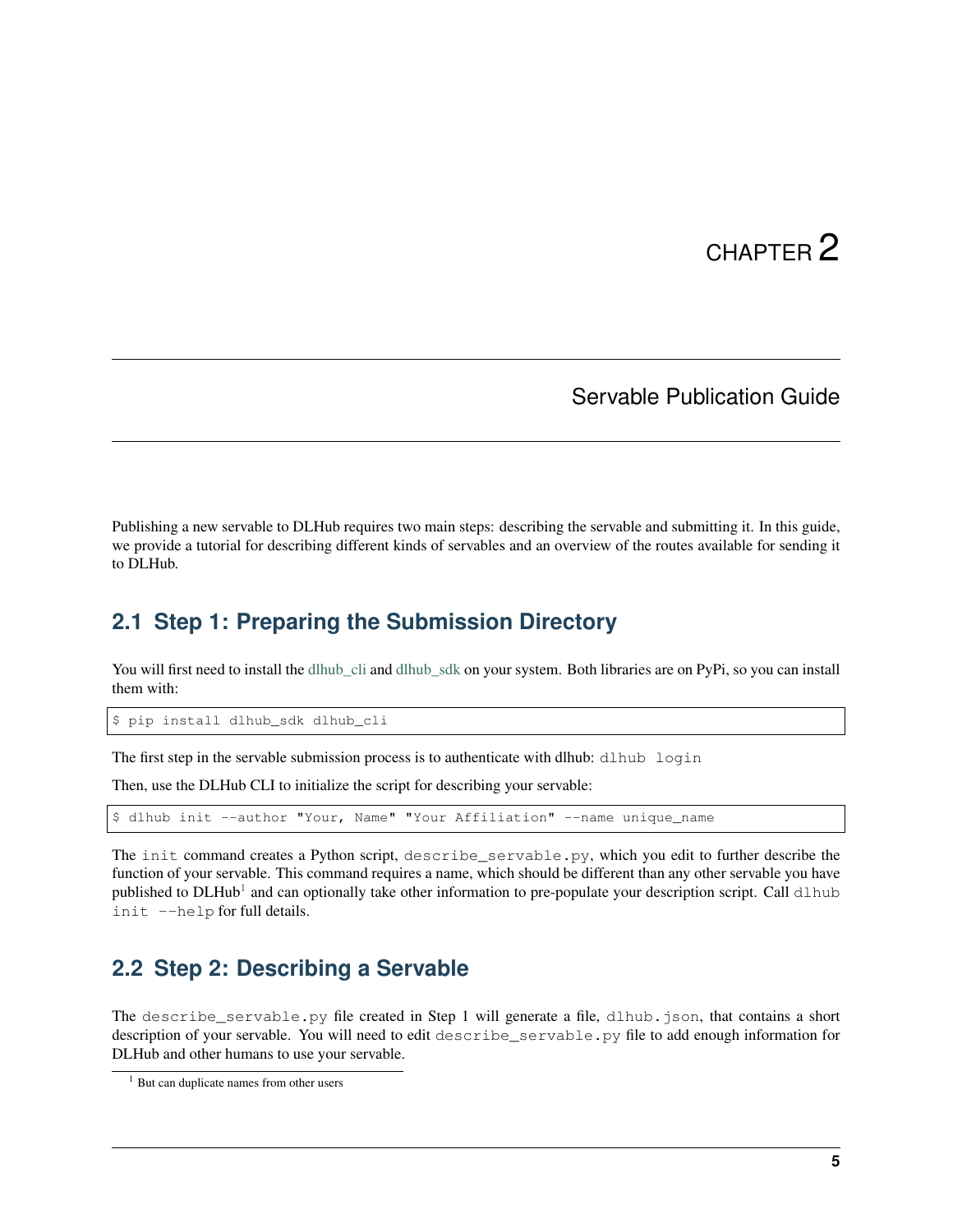### **2.2.1 Describing the Purpose and Provenance**

There are a few places in the describe\_servable.py file to capture a description of what the servable does. As noted by the "TODO" comments in the template, we recommend for your to write a descriptive title and short abstract about the servable as well as indicating other resources (e.g., papers) where users can find more information.

### **2.2.2 Describing the Computational Environment**

There are two routes for specifying environment: defining Python libraries or using repo2docker.

#### **Basic Route: Specifying Python Libraries**

The computational environment for many servables can be defined by only the required Python packages. If this is true for your servable, edit the describe\_servable.py file to include these requirements:

```
# Add a specific requirement without version information
model.add_requirement('library')
# Autodetect the version installed on your environment
model.add_requirement('library', 'detect')
# Get the latest version on PyPI
model.add_requirement('library', 'latest')
# Get a specific version
model.add_requirement('library', '1.0.0b')
```
#### **Advanced: Using repo2docker**

DLHub uses the configuration files specified by [repo2docker](https://repo2docker.readthedocs.io) to define a complicated computational environment. We refer you to the [documentation for repo2docker](https://repo2docker.readthedocs.io/en/latest/config_files.html) to learn how to describe an environment. Once you have created the files, edit the describe\_servable.py to point to the directory containing your configuration:

```
# Include repo2docker files in current directory
model.parse_repo2docker_configuration()
# Include repo2docker files in a different directory
model.parse_repo2docker_configuration('../another/path')
```
### **2.2.3 Describing the Model**

DLHub supports numerous types of servables through different BaseServableModel tools. Each tool builds a description for a certain type of servable (e.g., Keras model) and has a corresponding class on the [DLHub backend](https://github.com/DLHub-Argonne/home_run) that uses the description to run your servable. Select the tool from the [Servable Types](servable-types.html) documentation that matches your servable and follow the guide for describing it. Common examples include:

- [Generic Python Functions](servable-types.html#python-functions)
- Tensorflow
- Keras
- Scikit-Learn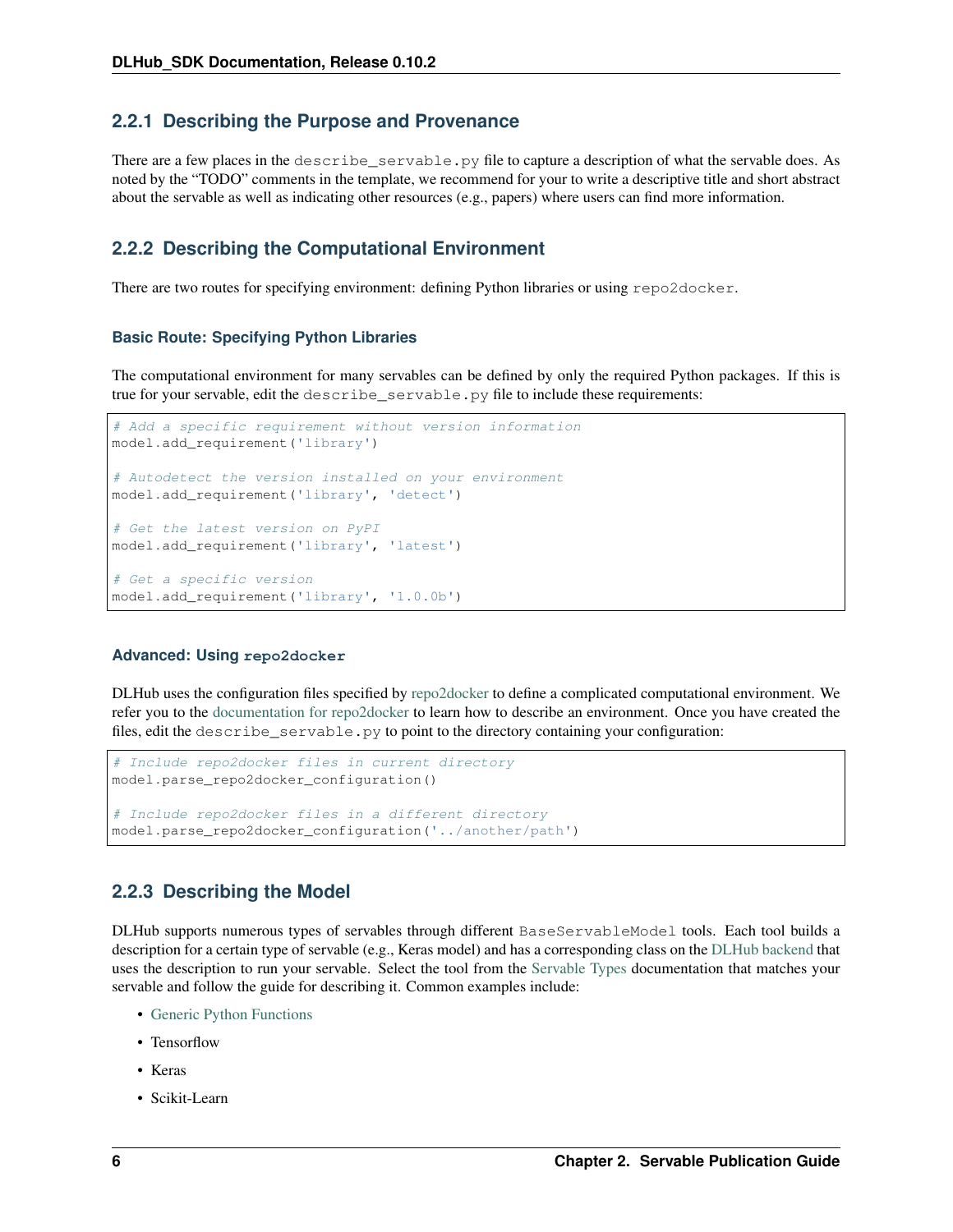Once finished, the dlhub. json file created by running describe servable. py will have all the information needed by DLHub to run your model. You can re-run describe servable.py to update the description if you ever make changes to the servable.

### <span id="page-10-0"></span>**2.3 Step 3: Submitting the Model**

There are several routes for submitting a servable to DLHub.

### **2.3.1 Recommended: Publishing Servable to Git Repository**

Our recommended route for submitting servables to DLHub is to first publish the servable on a publicly-accessible git repository. You will need to add the dlhub. json file to your git repository along with all files mentioned in that servable description. For servables that require large data files (e.g., weights for deep learning models), we recommend using [git-lfs](https://git-lfs.github.com/) to include them in the repository or *[using Globus to submit the servable](#page-10-1)*.

After publishing all associated file to GitHub, use the DLHub CLI to publish the repository:

```
# Publish from the root folder of a git repository
$ dlhub publish --repository https://github.com/ryanchard/dlhub_publish_example
# Publish from another path within of a git repository
$ dlhub publish --repository https://github.com/ryanchard/dlhub_publish_example
˓→another/path
```
*Note: Publication from a non-root directory is still under development*

### **2.3.2 Publication via Direct Upload**

It is also possible to submit servables directly from your computer to DLHub via HTTP:

\$ dlhub publish --local

This route is recommend for servables you do not want to share publicly and have small file sizes.

### <span id="page-10-1"></span>**2.3.3 Publication via Globus**

*Note: This feature is under development*

[Globus Transfer](https://www.globus.org/) is our preferred route for publishing servables with large numbers or sizes of files. To publish from your personal computer, you may need to first [install a Globus endpoint.](https://www.globus.org/globus-connect) If you are publishing from a high-performance computing center, Globus may already be configured and available for use. In either case, you may need to determine the endpoint ID of the system holding your data (see [Endpoint Management on Globus.org](https://app.globus.org/endpoints) to find it). Then, submit your data via Globus using the CLI:

\$ dlhub publish --globus --endpoint <your endpoint ID>

Alternatively, allow the CLI to attempt to determine the endpoint ID:

\$ dlhub publish --globus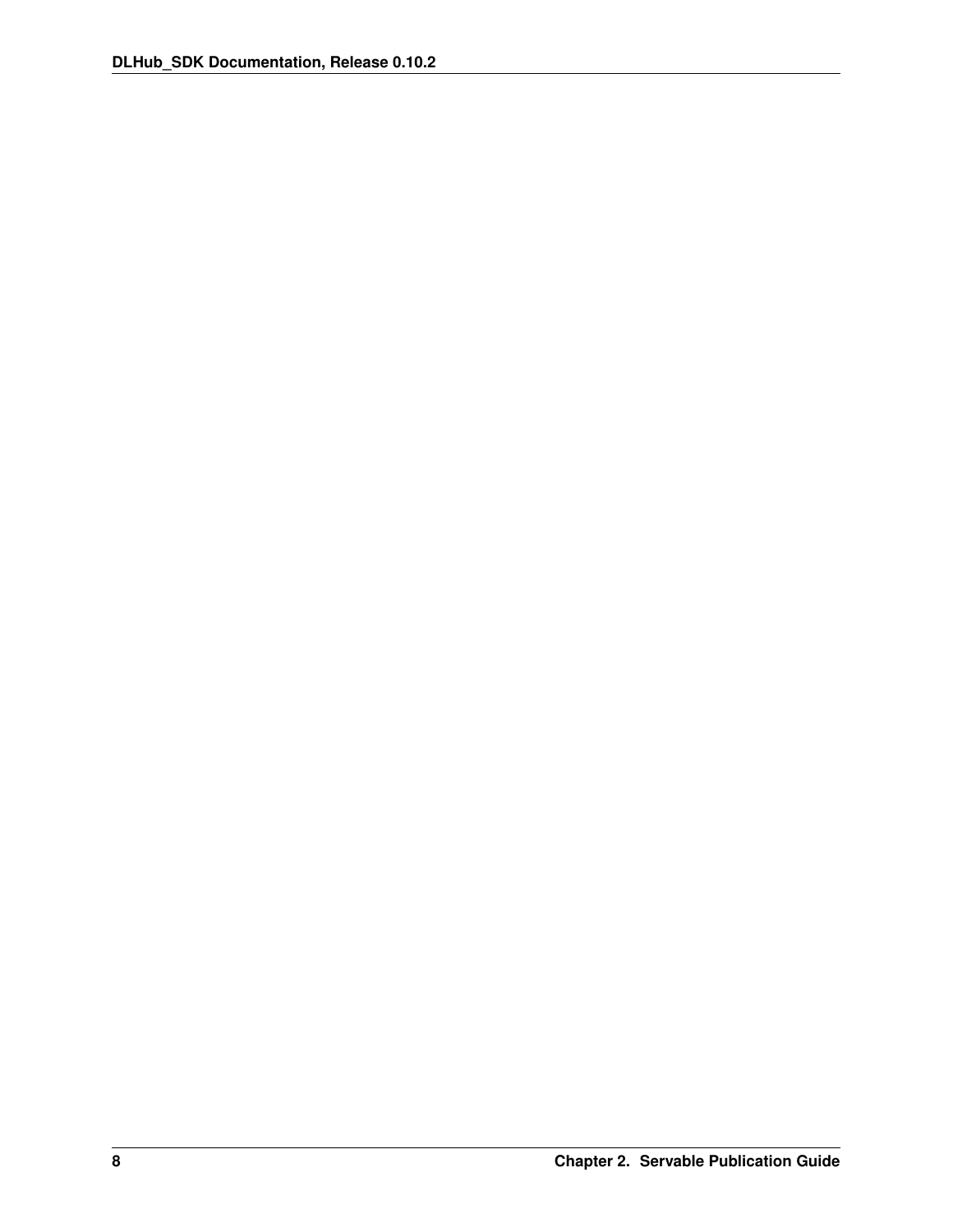# CHAPTER 3

### Guide to DLHubClient

<span id="page-12-0"></span>The [DLHubClient](source/dlhub_sdk.html#dlhub_sdk.client.DLHubClient) provides a Python wrapper around the DLHub and funcX web services. In this part of the guide, we describe how to use the client to publish, discover, and use servables.

### <span id="page-12-1"></span>**3.1 Authorization**

DLHub uses GlobusAuth to control access to the web services and provide identities to each of our users. Before creating the DLHubClient, you must log in to Globus:

```
from dlhub_sdk.client import DLHubClient
client = DLHubClient()
```
This will initiate a Globus Auth flow for you to grant the client access to the DLHub service, Globus Search, OpenID, and the funcX service. The DLHubClient class stores your credentials in your home directory  $(\sim)$ .dlhub/ credentials/DLHub\_Client\_tokens.json) so that you will only need to log in to Globus once when using the client or the DLHub CLI.

Call the logout function to remove access to DLHub from your system:

client.logout()

logout removes the credentials from your hard disk and revokes their authorization to prevent further use.

### <span id="page-12-2"></span>**3.2 Publishing Servables**

The DLHubClient provides several routes for publishing servables to DLHub. The first is to request DLHub to publish from a GitHub repository:

client.publish\_repository('https://github.com/DLHub-Argonne/example-repo.git')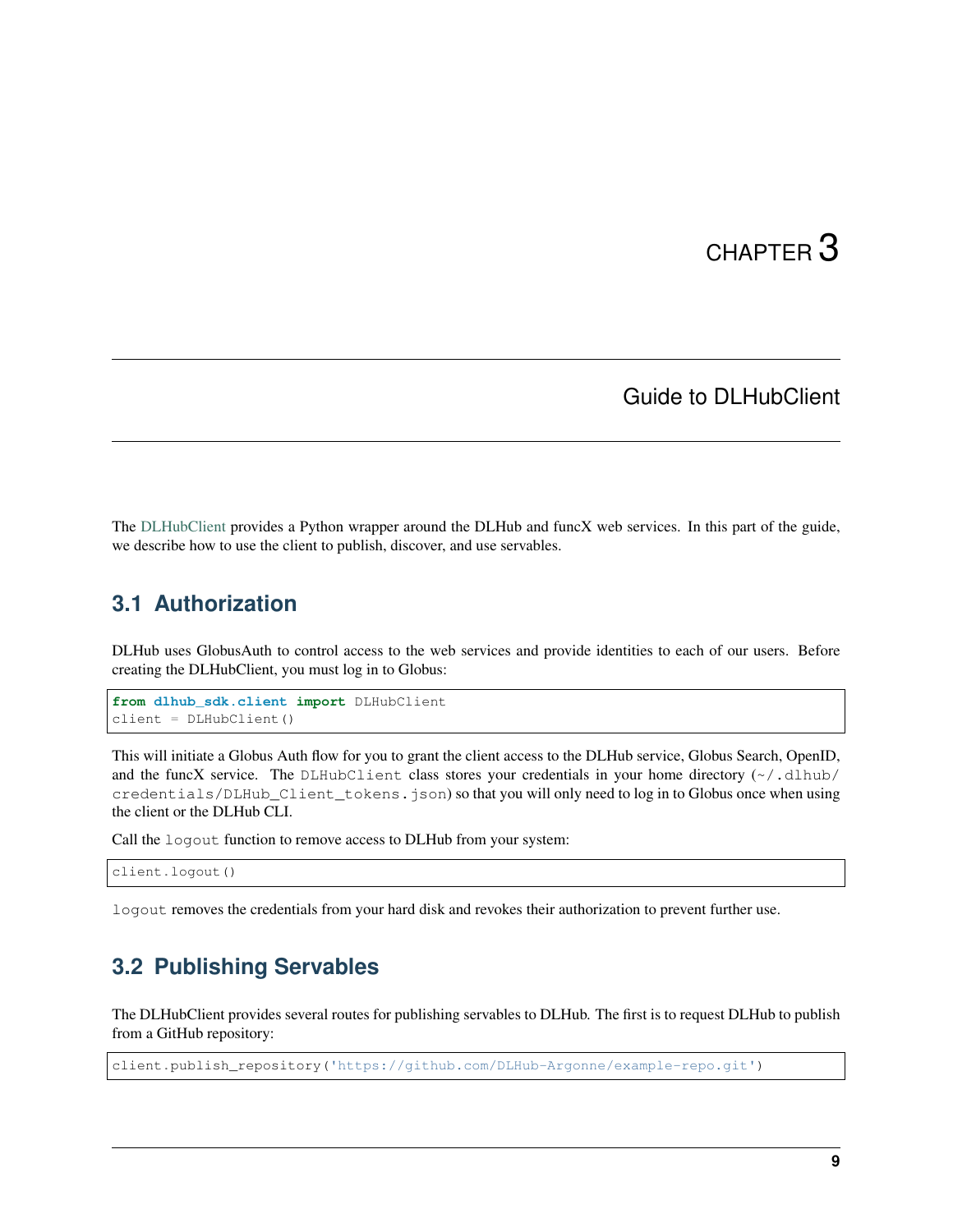There are also functions for publishing a model stored on the local system. In either case, you must first create a BaseServableModel describing your servable or load in an existing one from disk:

```
from dlhub_sdk.utils import unserialize_object
with open('dlhub.json') as fp:
    model = unserialize_object(json.load(fp))
```
Then, submit the model via HTTP by calling:

```
client.publish_servable(model)
```
See the [Publication Guide](servable-publication.html) for details on how to describe a servable.

### <span id="page-13-0"></span>**3.3 Discovering Servables**

The client also provides tools for querying the library of servables available through DLHub.

The most general route for discovering models is to perform a free-text search of the model library:

client.search('"deep learning"')

You can also perform a query to match specific fields of the metadata records by setting the "advanced" flag on your query. For example, matching all Keras models related to materials science is accomplished by:

```
client.search('servable.type:"Keras Model" AND dlhub.domains:"chemistry"',..
˓→advanced=True)
```
See [Globus Search documentation](https://docs.globus.org/api/search/search/#query_syntax) for complete information about the query string syntax and the [DLHub schemas](https://github.com/DLHub-Argonne/dlhub_schemas) for the available query terms.

The client also provides functions for common queries, such as:

- [search\\_by\\_authors](source/dlhub_sdk.html#dlhub_sdk.client.DLHubClient.search_by_authors) to find servables from certain authors
- [search\\_by\\_related\\_doi](source/dlhub_sdk.html#dlhub_sdk.client.DLHubClient.search_by_related_doi) to find servables associated with a certain publication
- [search\\_by\\_servable](source/dlhub_sdk.html#dlhub_sdk.client.DLHubClient.search_by_servable) to find servables by their name or owner

Each of these tools returns metadata for only the most recent version of the servable by default, but can be configured to return all versions.

A way to perform advanced queries besides to craft your own query string is to use the "query helper" object that backs each of the pre-configured search functions. A new query helper is created by calling:

client.query

to return a blank query object, which you can then use to create a query with the advanced functions provided by the [DLHubSearchHelper.](source/dlhub_sdk.utils.html#dlhub_sdk.utils.search.DLHubSearchHelper) For example, the advanced query shown above can be executed using:

```
client.query.match_term('servable.type', '"Keras Model"').match_domains('chemistry').
˓→search()
```
### <span id="page-13-1"></span>**3.4 Running Servables**

The [DLHubClient.run](source/dlhub_sdk.html#dlhub_sdk.client.DLHubClient.run) command runs servables published through DLHub. DLHub uses the [funcX](https://funcx.org) to perform remote inference tasks. funcX is a function-as-a-service platform designed to reliably and securely perform remote invocation.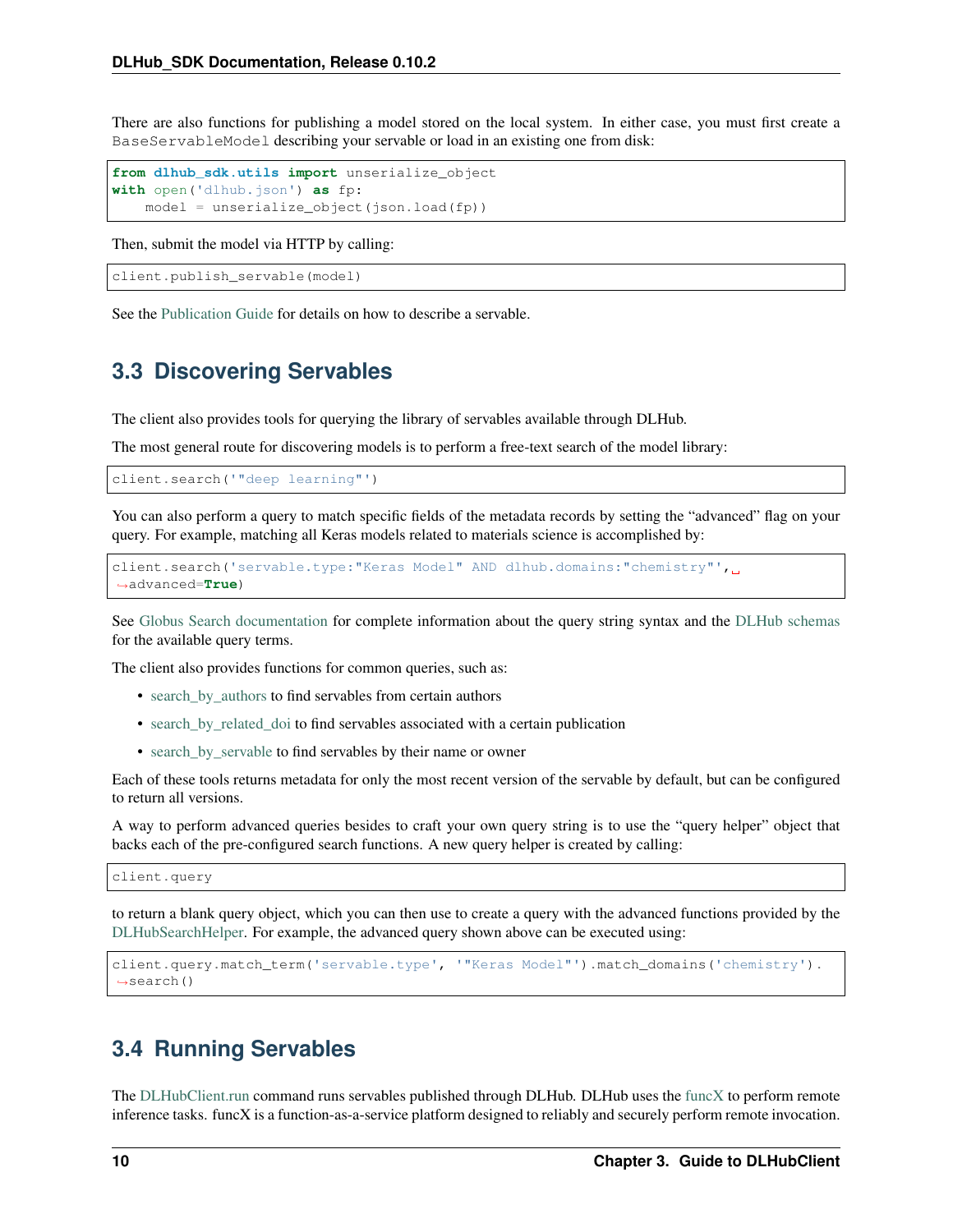Using the DLHub Client to perform an inference task invokes a funcX function on the target servable. To invoke the servable, you need to know the name of the servable:

client.run(model\_name, x)

The data (x) will be serialized and passed to the servable to act on.

funcX performs client-side rate limiting to avoid accidentally overloading the service. By default, these limits restrict the number of invocations to 20 over 10 seconds and restrict input size to 5MB. These limits are described in detail in the [funcX docs.](https://funcx.readthedocs.io/en/latest/client.html#client-throttling) The soft limits can be increased by modifying the DLHub client's funcX client::

```
client._fx_client.max_requests = 30
```
Note: The funcX web service will still restrict unnecessarily large inputs. Please contact us if this becomes an issue and we can help orchestrate big data invocations.

The [DLHubClient.describe\\_servable](source/dlhub_sdk.html#dlhub_sdk.client.DLHubClient.describe_servable) and [DLHubClient.describe\\_methods](source/dlhub_sdk.html#dlhub_sdk.client.DLHubClient.describe_methods) functions are especially useful when using an unfamiliar servable. The describe\_servable method returns complete information about a servable, and the describe\_method returns information about a certain method of the servable. Use these function to understand what the servable does and to learn how to use it.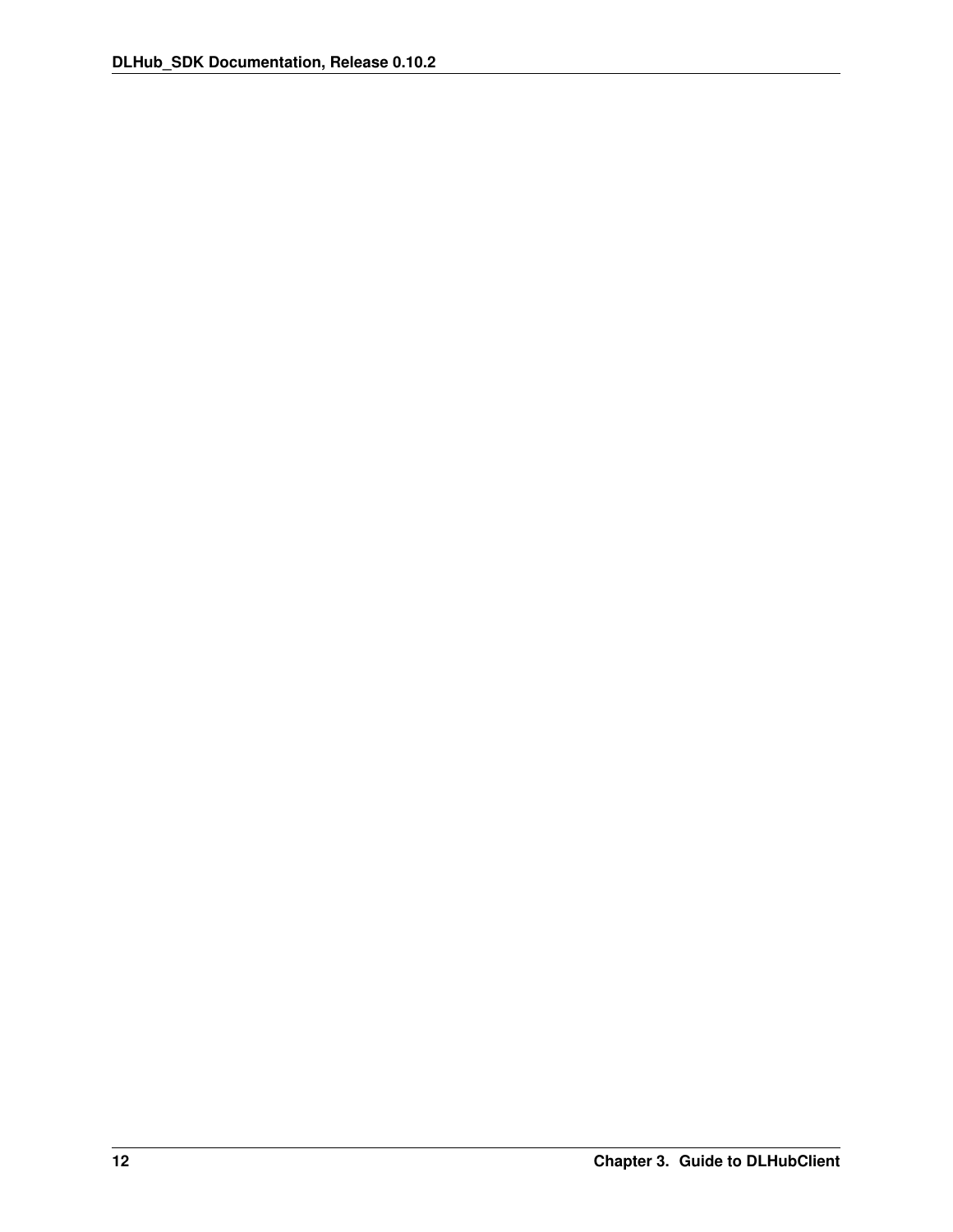# CHAPTER 4

## Servable Types

<span id="page-16-0"></span>DLHub can serve many different kinds of functions and machine learning models. Each type of servable has a different tool (a "Model Class") that will aid you in collecting the data needed to run the servable. Here, we detail the types of servables available in DLHub and how to describe them.

# <span id="page-16-1"></span>**4.1 Python Functions**

It is possible to publish any Python function as a servable in DLHub. DLHub currently supports two types of Python functions: static functions and class methods. Static functions call members of Python modules and class methods involve calling a function of a specific Python object. Using numpy as an example, numpy. sum  $(x)$  involves calling a *static function* of the numpy module and x.sum() calls the sum *class method* of the ndarray x.

### **4.1.1 Python Static Functions**

Model Class: [PythonStaticMethodModel](source/dlhub_sdk.models.servables.html#dlhub_sdk.models.servables.python.PythonStaticMethodModel)

Serving a Python function requires specifying the name of the module defining the function, the name of the function, and the inputs/outputs of the function. As an example, documenting the max function from numpy would start with:

```
model = PythonStaticMethodModel.create_model('numpy', 'max', autobatch=False,
                                                      function_kwargs={'axis': 0})
```
The first arguments define the module and function name, and are followed by how the command is executed. autobatch=True would tell DLHub to run the function on each member of a list. function\_kwargs defines the default keyword arguments for the function (in our case,  $axis=0$ )

The next step is to define the arguments to the function:

```
model.set_inputs('ndarray', 'Matrix', shape=[None, None])
model.set_outputs('ndarray', 'Max of a certain axis', shape=[None])
```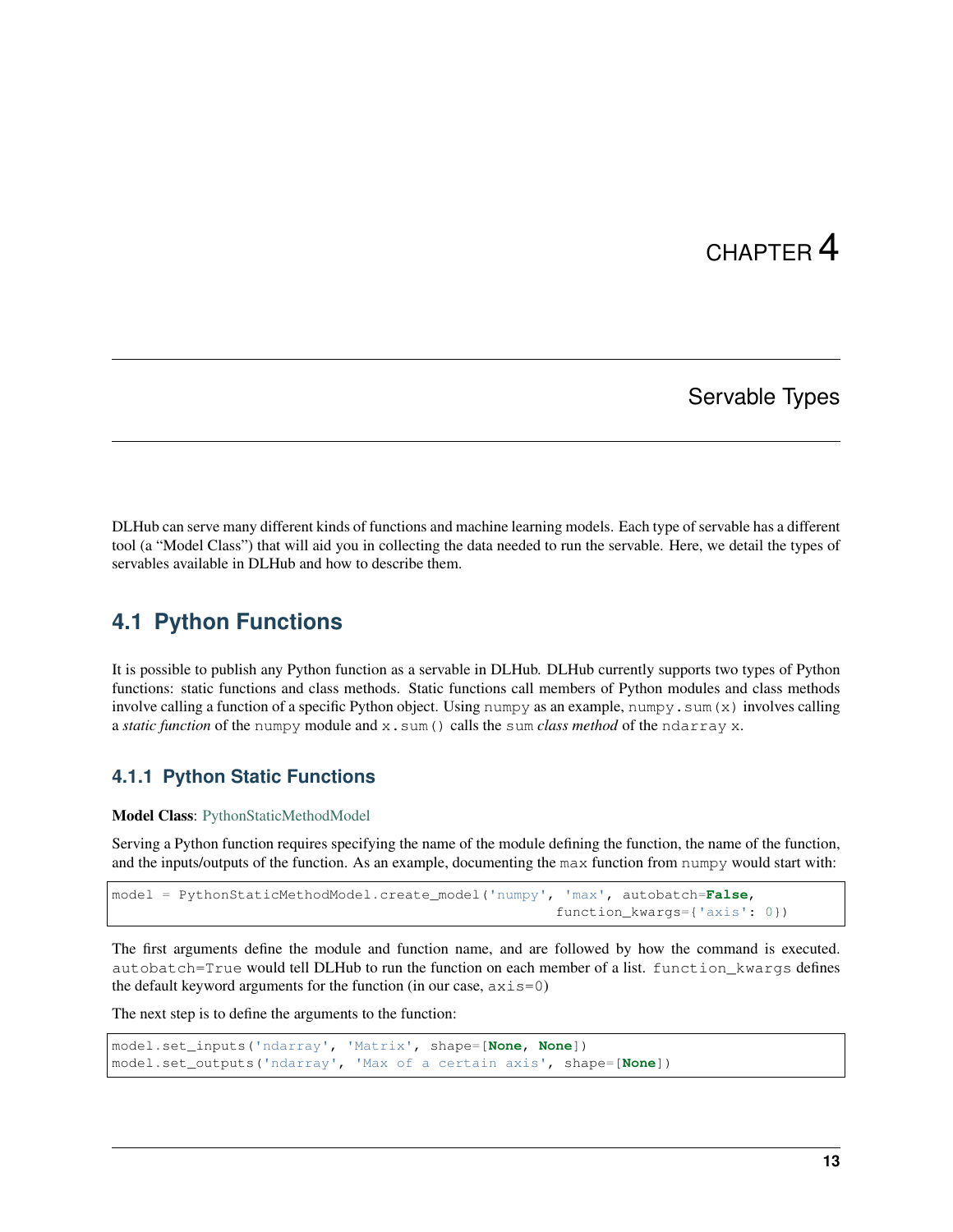Each of these functions takes the type of input and a short description for that input. Certain types of inputs require further information (e.g., ndarrays require the shape of the array). See [Argument Types](argument-types.html) for a complete listing of argument types.

Functions that take more than one argument (e.g.,  $f(x, y)$ ) require you to tell DLHub to unpack the inputs before running the function. As an example:

```
from dlhub_sdk.utils.types import compose_argument_block
model = PythonStaticMethodServable.from_function_pointer(f)
model.set_inputs('tuple', 'Two numbers', element_types=[
    compose_argument_block('float', 'A number'),
    compose_argument_block('float', 'A second number')
])
model.set_unpack_inputs(True)
```
Note that we used an input type of "tuple" to indicate that the function takes a fixed number of arguments. You can also use a type of "list" for functions that take a variable number of inputs.

#### **Using Static Functions to Create Special Interfaces**

Some servables required a specialized interface to make the software servable via DLHub. For example, some preprocessing of the input may need to occur before execution.

For these cases, we define a static function in file named app.py and create a Python servable for that interface function.

See our interface to SchNet as an example: [link.](https://github.com/DLHub-Argonne/dlhub_containers/tree/master/schnet)

### **4.1.2 Python Class Method**

Model Class: [PythonClassMethodModel](source/dlhub_sdk.models.servables.html#dlhub_sdk.models.servables.python.PythonClassMethodModel)

Python class methods are functions associated with a specific Python object. DLHub needs both the file containing the object itself and documentation for the function. As an example, consider a Python object using the following code:

```
class ExampleClass:
    def __init__(self, a):
        self.a = a
    def f(self, x, b=1):
        return self.a * x + b
x = ExampleClass(1)
with open('pickle.pkl', 'wb') as fp:
    pkl.dump(x, fp)
```
The code to serve function f would be:

```
model = PythonClassMethodModel.create_model('pickle.pkl', 'f')
model.set_inputs('float', 'Input value')
model.set_outputs('float', 'Output value')
```
This code defines the file containing the serialized object ( $\text{pickle } p k \text{th}$ ), the name of the function to be run, and the types of the inputs and outputs. Note that the syntax for defining inputs and outputs is the same as the static functions.

For this example, it is necessary to include a module defining ExampleClass in the required libraries:

model.add\_requirement('fake\_module\_with\_exampleclass\_on\_pypi')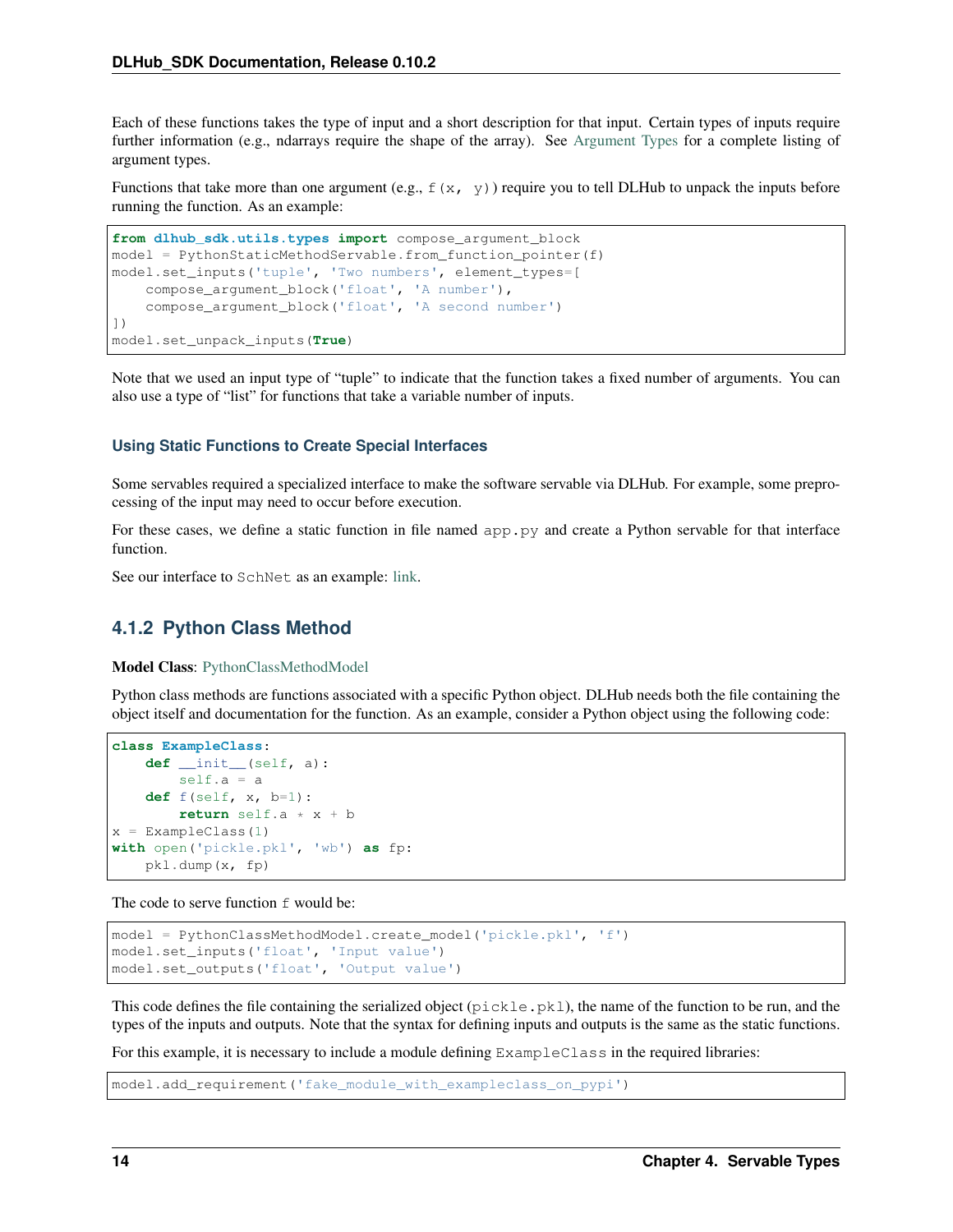or adding the code that defines the class to a seperate file (e.g.,  $\infty$  and  $\infty$ ) and adding that to the list of files required by DLHub:

model.add\_file('example.py')

As with the Python static methods, you can specify the functions with multiple arguments using set\_unpack\_inputs.

### <span id="page-18-0"></span>**4.2 Keras Models**

Model Class: [KerasModel](source/dlhub_sdk.models.servables.html#dlhub_sdk.models.servables.keras.KerasModel)

DLHub serves Keras models using the HDF5 file saved using the Model.save function (see [Keras FAQs\)](https://keras.io/getting-started/faq/#savingloading-whole-models-architecture-weights-optimizer-state). The methods described here also work with tf.keras though you should use the *[Tensorflow](#page-20-0)* loader if you saved the model into Tensorflow's SavedModel format. As an example, the description for a Keras model created using:

```
model = Sequential()
model.add(Dense(16, input_shape=(1,), activation='relu', name='hidden'))
model.add(Dense(1, name='output'))
model.compile(optimizer='rmsprop', loss='mse')
model.fit(X, y)
model.save('model.h5')
```
can be generated from only the h5 model:

model\_info = KerasModel.create\_model('model.h5')

Models with weights and architecture as separate files can be described using:

model\_info = KerasModel.create\_model('model.h5', arch\_path='arch.json')

Keras also allows users to add their own custom layers to their models for any custom operation that has trainable weights. Use this when the Keras Lambda layer does not apply. In Keras, these layers can be added when loading the model:

model = load\_model('model.h5', custom\_objects={'CustomLayer': CustomLayer})

Adding custom layers to a DLHub description can be achived with the add\_custom\_object method, which takes the name and class of the custom layer:

```
model_info.add_custom_object('CustomLayer', CustomLayer)
```
See more info on creating custom Keras layers [here.](https://keras.io/layers/writing-your-own-keras-layers/)

The DLHub SDK reads the architecture in the HDF5 file and determines the inputs and outputs automatically:

```
{
  "methods": {
    "run": {
      "input": {
        "type": "ndarray", "description": "Tensor", "shape": [null, 1]
      },
      "output": {
        "type": "ndarray", "description": "Tensor", "shape": [null, 1]
      },
      "parameters": {},
```
(continues on next page)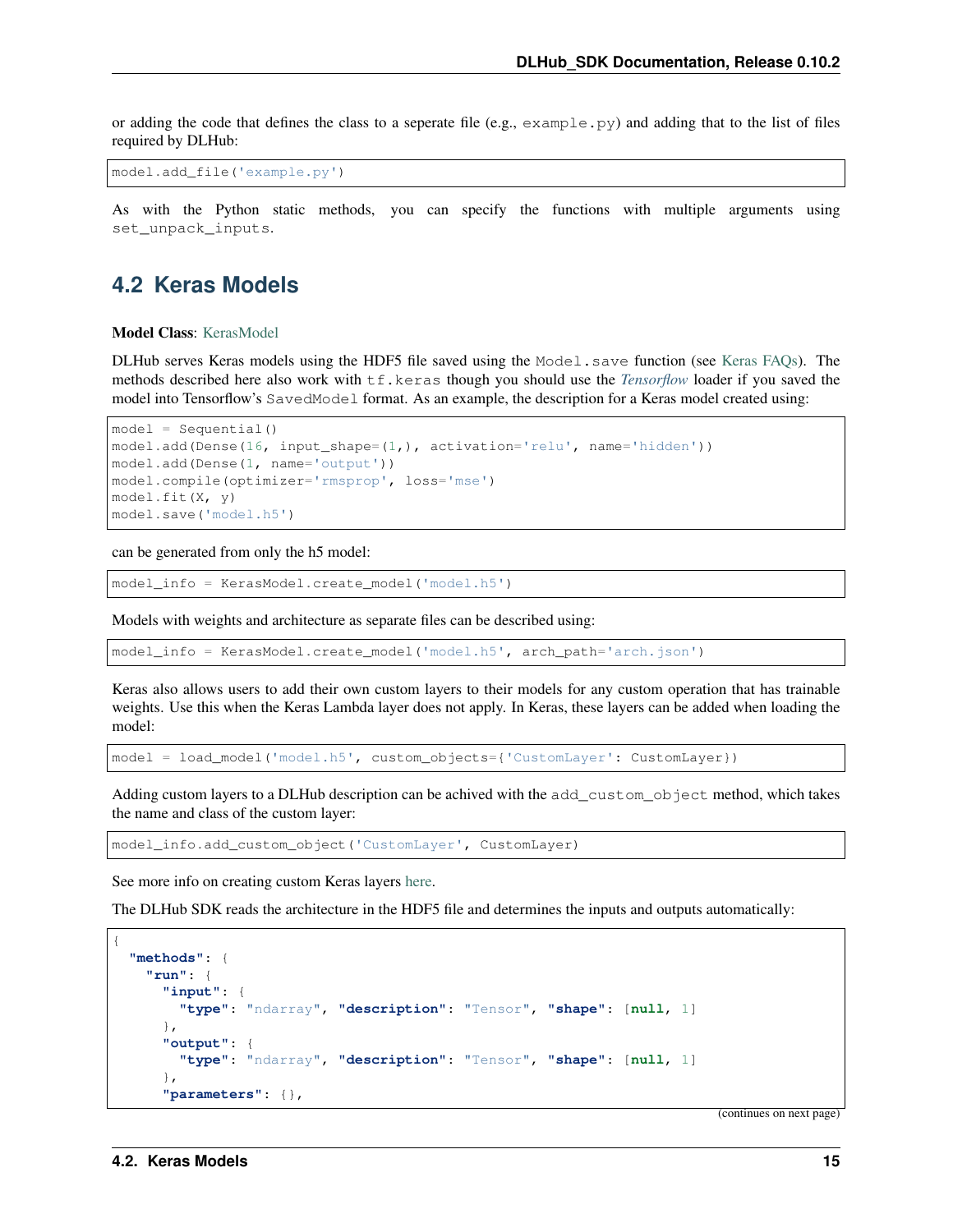(continued from previous page)

```
"method_details": {
      "method_name": "predict"
    }
  }
}
```
We recommended changing the descriptions for the inputs and outputs from their default values:

model\_info['servable']['methods']['run']['output']['description'] = 'Response'

but the model is ready to be served without any modifications.

The SDK also determines the version of Keras on your system, and saves that in the requirements.

# <span id="page-19-0"></span>**4.3 PyTorch Models**

#### Model Class: [TorchModel](source/dlhub_sdk.models.servables.html#dlhub_sdk.models.servables.pytorch.TorchModel)

}

DLHub serves PyTorch models using the .pt file saved using the torch.save function (see [PyTorch FAQs\)](https://pytorch.org/tutorials/beginner/saving_loading_models.html). As an example, the description for a PyTorch model created using:

```
class Net(nn.Module):
  def __init__(self):
    super(Net, self).__init_()
    self.conv1 = nn.Conv2d(1, 20, 5, 1)self.conv2 = nn.Conv2d(20, 50, 5, 1)self.fc1 = nn.Linear(4*4*50, 500)self.fc2 = nn.Linear(500, 10)def forward(self, x):
    x = F.\text{relu}(\text{self.com}v1(x))x = F.max\_pool2d(x, 2, 2)x = F.relu(self.conv2(x))
    x = F.max\_pool2d(x, 2, 2)x = x \cdot view (-1, 4 \times 4 \times 50)
    x = F.relu(self.fc1(x))
    x = self.fc2(x)return F.log_softmax(x, dim=1)
model = Net()torch.save(model, 'model.pt')
```
can be generated from the .pt file and the shapes of the input and output arrays.

model\_info = TorchModel.create\_model('model.pt', (**None**, 1, 28, 28), (**None**, 10))

DLHub will need the definition for the Net module in order to load and run it. You must add the Python libraries containing the module definitions as requirements, or add the files defining the modules to the servable definition.

model\_info.add\_file('Net.py')

As with Keras, we recommended changing the descriptions for the inputs and outputs from their default values: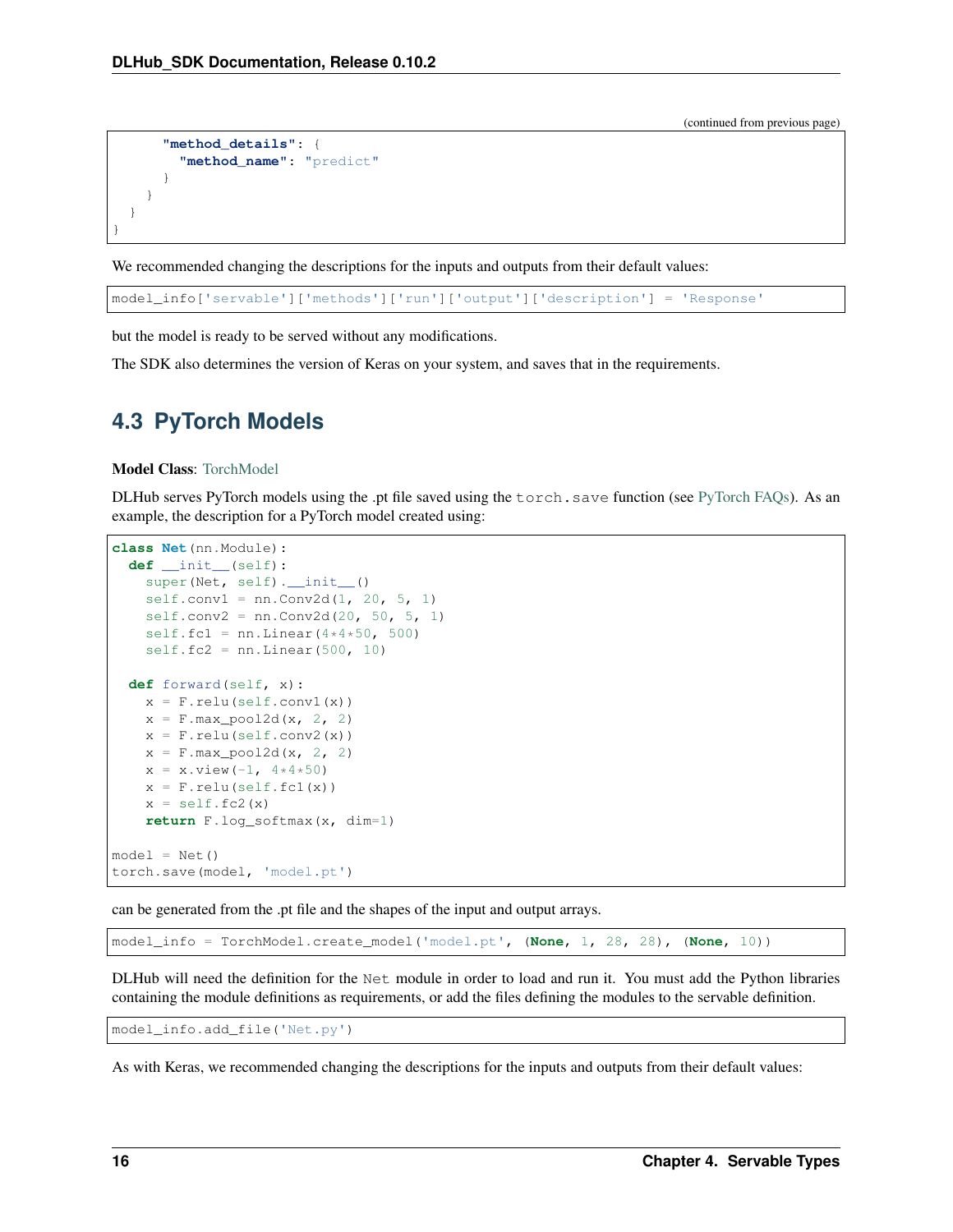model\_info['servable']['methods']['run']['output']['description'] = 'Response'

but the model is ready to be served without any modifications.

In some cases, you may need to specify the data types of your input array(s) using the keyword arguments of create\_model. The type specifications are needed because PyTorch does not do type casting automatically. If in doubt, the data type is float and you can use the default settings.

The SDK also determines the version of Torch on your system, and saves that in the requirements.

### <span id="page-20-0"></span>**4.4 TensorFlow Graphs**

Model Class: [TensorFlowModel](source/dlhub_sdk.models.servables.html#dlhub_sdk.models.servables.tensorflow.TensorFlowModel)

DLHub uses the same information as [TensorFlow Serving](https://www.tensorflow.org/serving/) for serving a TensorFlow model.

DLHub supports multiple functions to be defined for the same SavedModel servable, but requires one function is marked with DEFAULT\_SERVING\_SIGNATURE\_DEF\_KEY.

The SDK also determines the version of TensorFlow installed on your system, and lists it as a requirement.

How these models are created is very different between TF1 and TF2.

### **4.4.1 TF1**

Save your model using the SavedModelBuilder as described in the [TensorFlow v1.0.](https://www.tensorflow.org/versions/r1.15/api_docs/python/tf/saved_model/Builder) As an example, consider a graph expressing  $y = x + 1$ :

```
# Create the graph
with tf.Session() as sess:
   x = tf.placeholder('float', shape=(None, 3), name='Input')
   y = x + 1# Prepare to save the function
   builder = tf.saved_model.builder.SavedModelBuilder('./export')
    # Make descriptions for the inputs and outputs
   x_d desc = tf. saved_model.utils.build_tensor_info(x)
   y_desc = tf.saved_model.utils.build_tensor_info(y)
    # Create a function signature
    func_sig = tf.saved_model.signature_def_utils.build_signature_def(
       inputs={'x': x_desc},
       outputs={'y': y_desc},
       method_name='run'
    )
    # Add the session, graph, and function signature to the saved model
   builder.add_meta_graph_and_variables(
        sess, [tf.saved_model.tag_constants.SERVING],
       signature_def_map={
            tf.saved_model.signature_constants.DEFAULT_SERVING_SIGNATURE_DEF_KEY:
˓→func_sig
       }
    )
```
(continues on next page)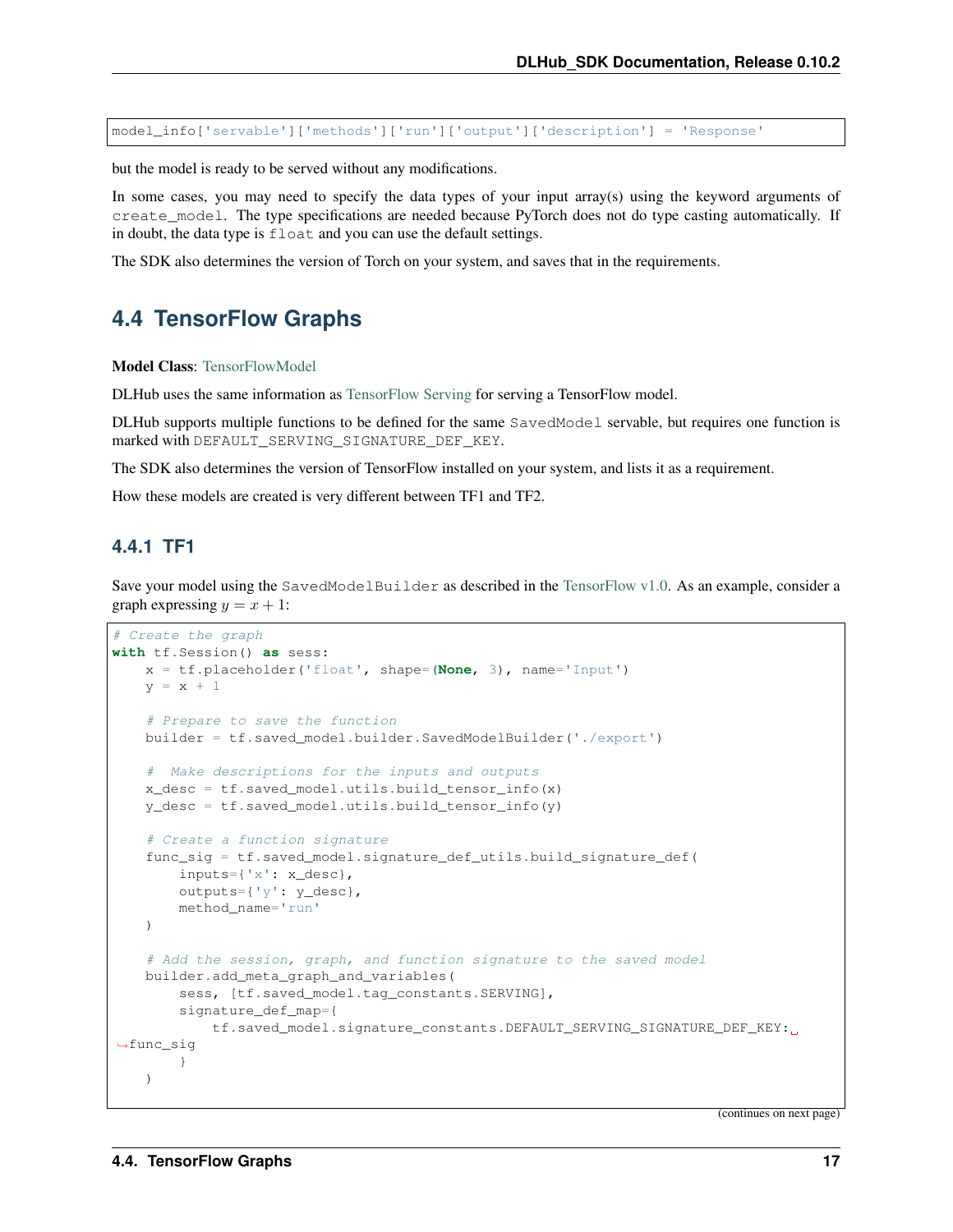(continued from previous page)

```
# Write the files
builder.save()
```
The DLHub SDK reads the ./export directory written by this code:

```
metadata = TensorFlowModel.create_model("./export")
```
to generate metadata describing which functions were saved:

```
{
  "methods": {
    "run": {
      "input": {
        "type": "ndarray", "description": "x", "shape": [null, 3]
      },
      "output": {
        "type": "ndarray", "description": "y", "shape": [null, 3]
      },
      "parameters": {},
      "method_details": {
        "input_nodes": ["Input:0"],
        "output_nodes": ["add:0"]
      }
   }
 }
}
```
### **4.4.2 TF2**

Follow the instructions in [Tensorflow's documentation](https://www.tensorflow.org/guide/saved_model) to save your model into the SavedModel format. DLHub requires you to specify the signatures for each of your function you wish to serve, which means you must either specify the input signature when defining the  $tf$ . function or create a concrete version of the function (see [documentation\)](https://www.tensorflow.org/guide/saved_model#specifying_signatures_during_export).

The following example shows how to save a  $\pm$  f. Module with one function without a signature and a second with a signature.

```
class CustomModule(tf.Module):
   def __init__(self):
       super().__init_()
        self.m = tf.Variable([1.0, 1.0, 1.0], name='slope')@tf.function
   def __call__(self, x):
       y = self.m * x + 1return y
   @tf.function(input_signature=[tf.TensorSpec([], tf.float32),
                                  tf.TensorSpec((None, 3), tf.float32)])
    def scalar_multiply(self, z, x):
        return tf.multiply(z, x, name='scale_mult')
module = CustomModule()
# Make a concrete version of __call__
```
(continues on next page)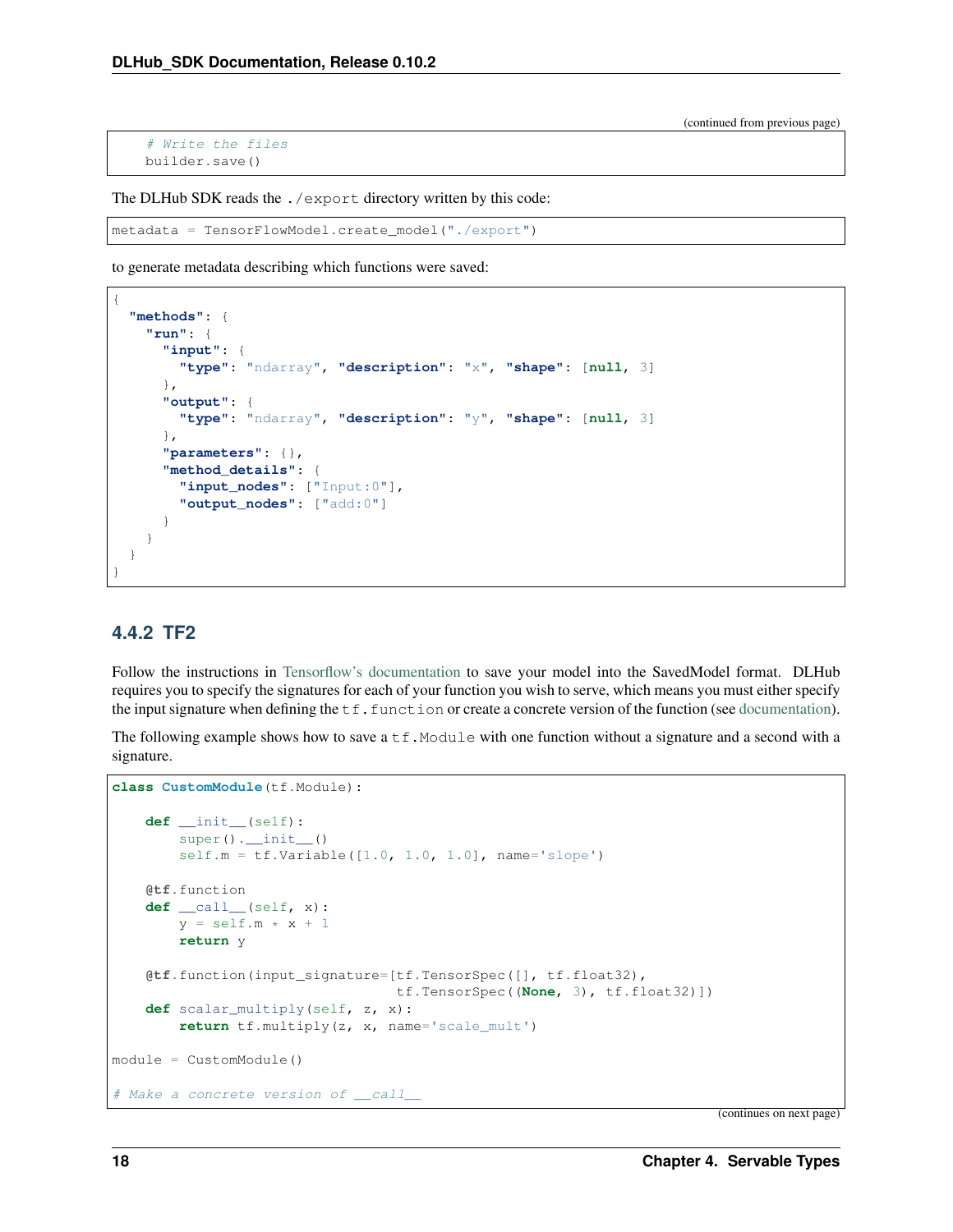(continued from previous page)

```
call = module.__call__.get_concrete_function(tf.TensorSpec((None, 3)))
tf.saved_model.save(
   module, "./export", signatures={
        tf.saved_model.DEFAULT_SERVING_SIGNATURE_DEF_KEY: call,
        'scalar_multiply': module.scalar_multiply
    }
)
```
The DLHub SDK will automatically recognize the function signatures and use them to construct a servable accordingly:

```
metadata = TensorFlowModel.create_model("./export")
```
will generate metadata describing which functions were saved:

```
{
  "run": {
   "input": {
     "type": "ndarray", "description": "x:0", "shape": [null, 3],
      "item_type": {"type": "float"}
   },
    "output": {
      "type": "ndarray", "description": "Identity:0", "shape": [null, 3],
      "item_type": {"type": "float"}
   },
  }, "scalar_multiply": {
   "input": {
      "type": "tuple", "description": "Several tensors",
      "element_types": [{
          "type": "ndarray", "description": "x:0", "shape": [null, 3], "item_type": {
˓→"type": "float"}
        }, {
          "type": "ndarray", "description": "z:0", "shape": [], "item_type": {"type":
˓→"float"}
        }
     ]
    },
    "output": {
     "type": "ndarray", "description": "Identity:0", "shape": [null, 3],
      "item_type": {"type": "float"}
   },
  }
}
```
### <span id="page-22-0"></span>**4.5 Scikit-Learn Models**

Model Class: [ScikitLearnModel](source/dlhub_sdk.models.servables.html#dlhub_sdk.models.servables.sklearn.ScikitLearnModel)

DLHub supports scikit-learn models saved using either pickle or joblib. The saved models files do not always contain the number of input features for the model, so they need to provided along with the serialization method and, for classifiers, the class names: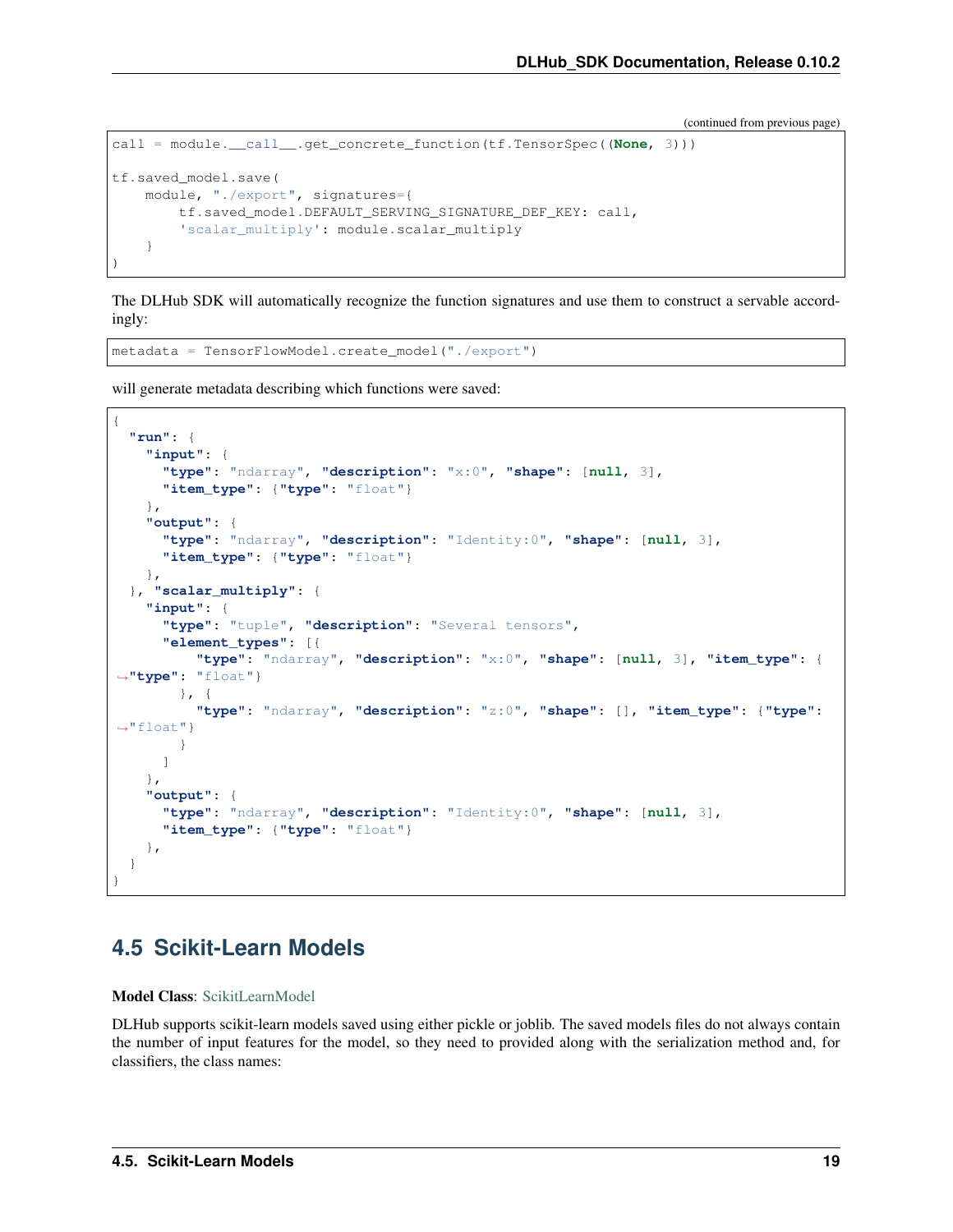```
# Loading SVC trained on the iris dataset
model_info = ScikitLearnModel.create_model('model.pkl', n_input_columns=4, classes=3)
```
Given this information, the SDK generates documentation for how to invoke the model:

```
{
  "methods": {
   "run": {
      "input": {
       "type": "ndarray",
       "shape": [null, 4],
       "description": "List of records to evaluate with model. Each record is a list
˓→of 4 variables.",
        "item_type": {"type": "float"}
     },
     "output": {
       "type": "ndarray",
       "shape": [null, 3],
       "description": "Probabilities for membership in each of 3 classes",
       "item_type": {"type": "float"}
     },
      "parameters": {},
      "method_details": {
       "method_name": "_predict_proba"
     }
   }
  }
}
```
The SDK will automatically document the type of model and extract the scikit-learn version used to save the model, which it includes in the requirements.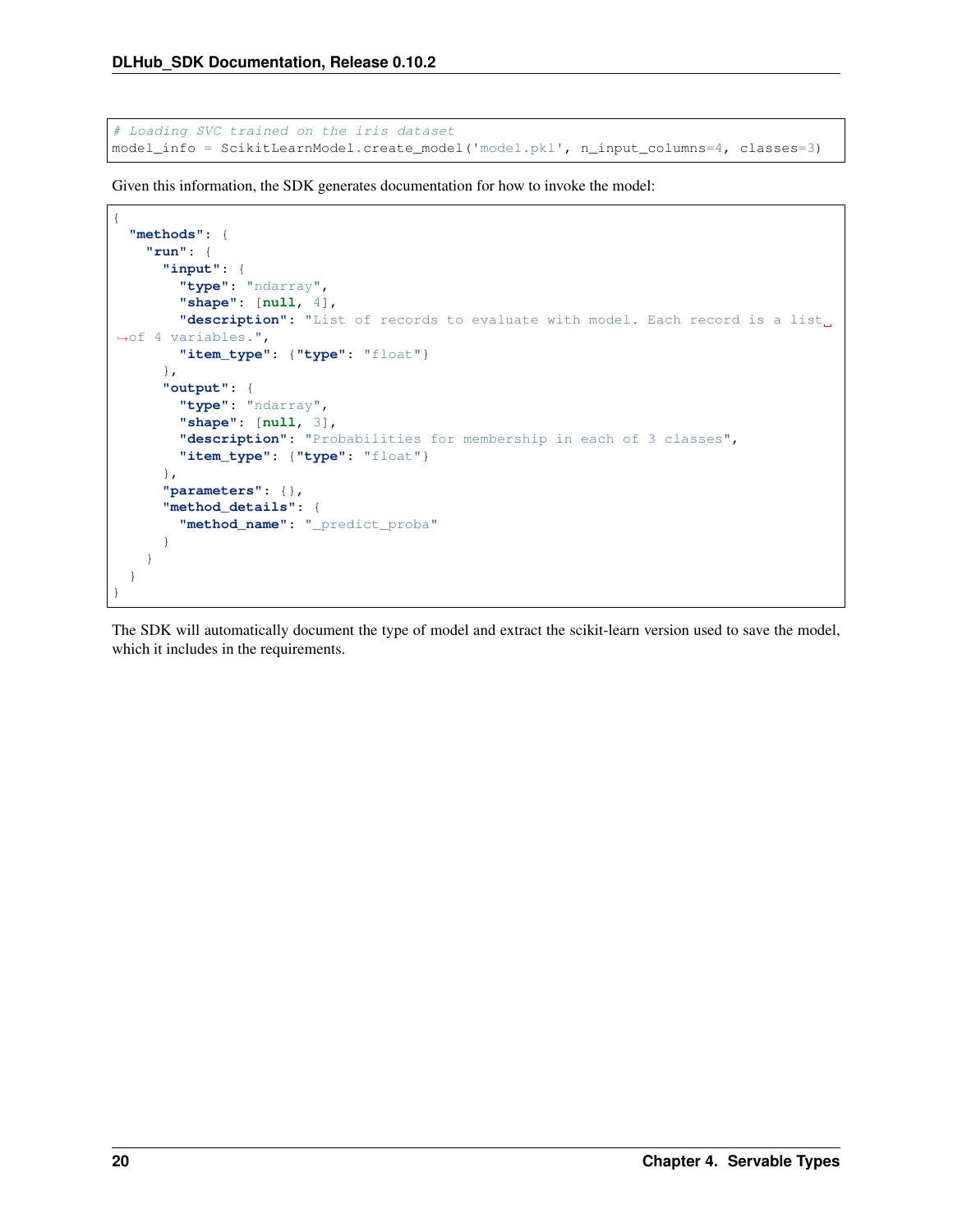# CHAPTER 5

# Argument Types

<span id="page-24-0"></span>DLHub supports many types of data as inputs and outputs to servables. In this part of the guide, we describe what these types are and how to define them when describing an interface. A full listing of the types is maintained in the [DLHub schemas repository.](https://github.com/DLHub-Argonne/dlhub_schemas/blob/master/schemas/servable/argument_type.json) A utility for creating type definitions can also be found in the [DLHub SDK.](source/dlhub_sdk.utils.html#module-dlhub_sdk.utils.types)

### <span id="page-24-1"></span>**5.1 float, integer, number, complex**

There are a variety of ways to express numerical values in DLHub interfaces: - number implies any real numerical value and implies there is limitation of the data being a float or integer. - float and integer are available if it is necessary to ensure the values are stored as floats or integers. - The complex argument type is used for complex numbers

### <span id="page-24-2"></span>**5.2 string**

Used for any string values.

### <span id="page-24-3"></span>**5.3 boolean**

Used for Boolean values.

# <span id="page-24-4"></span>**5.4 timedelta, datetime**

These data types define values associated with time. timedelta and datetime represent a length of time and a specific time, respectively.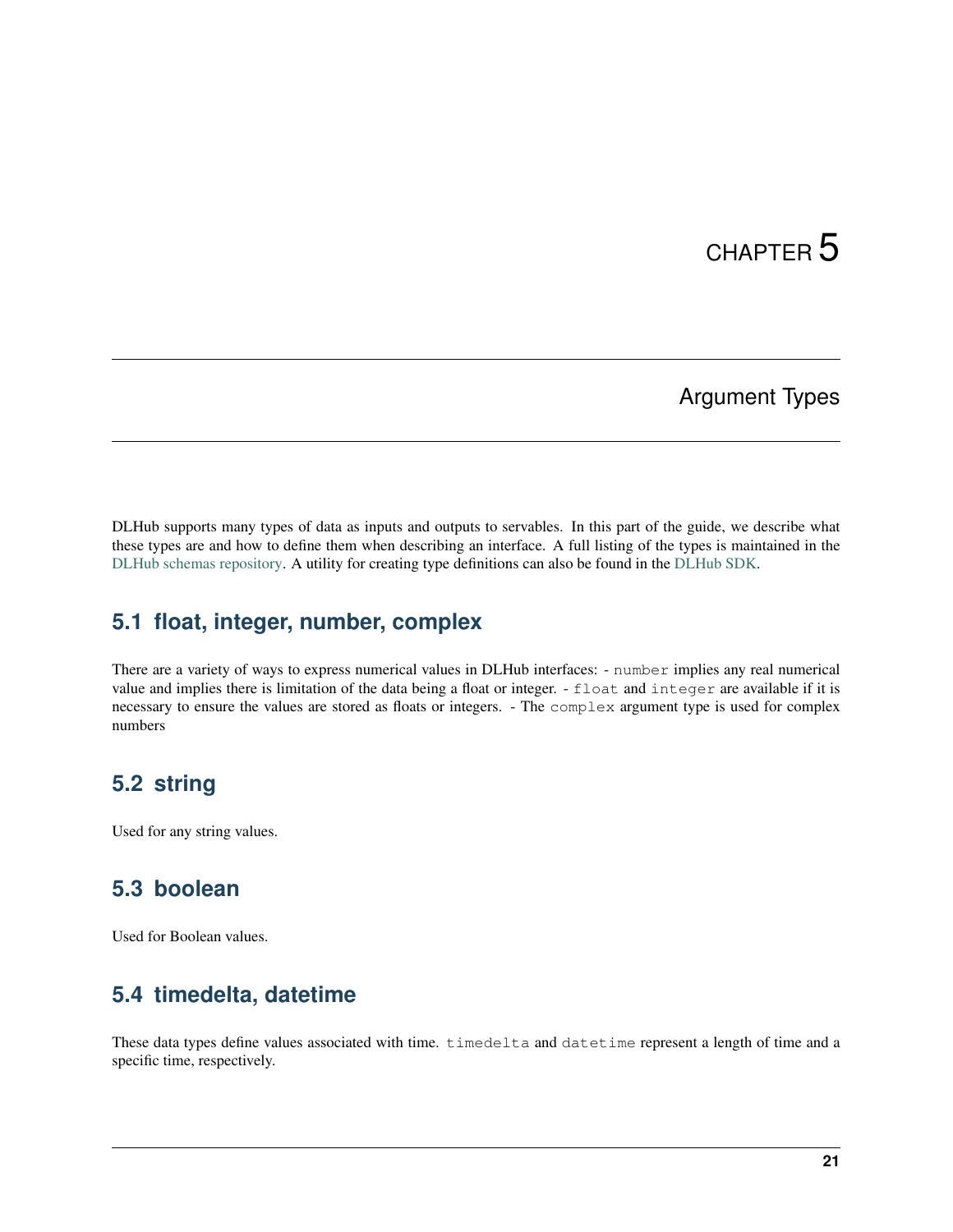### <span id="page-25-0"></span>**5.5 python object**

The python object type is used for data that cannot be expressed by other types. The only required argument for the python object is the Python type of the object by listed the Python class as python\_type keyword. For example, a Pandas Dataframe would be expressed as:

```
"type": "python object",
"python_type": "pandas.DataFrame"
```
### <span id="page-25-1"></span>**5.6 ndarray**

{

}

{

}

ndarray values are matrices. It is required to specify the shape using the shape keyword, which takes a list of integers are None values. The null values in a shape definition represent that the dimension can take on any size. The type of each value in the array can be defined using the item\_type keyword, which takes a type definition as its only argument. For example, an Nx3 array of integers can be represented by:

```
"type": "ndarray",
"item_type": {"type": "integer"},
"shape": [null, 3]
```
# <span id="page-25-2"></span>**5.7 file**

File inputs to a servable are supported by the file argument type. Users can specify what types are allowed using [MIME types](https://developer.mozilla.org/en-US/docs/Web/HTTP/Basics_of_HTTP/MIME_types/Complete_list_of_MIME_types) For example, an application that takes CSV files and Excel spreadsheets would represented as:

```
{
  "type": "file",
  "file_types": [
      "text/csv",
      "application/vnd.ms-excel",
      "application/vnd.openxmlformats-officedocument.spreadsheetml.sheet"
  ]
}
```
Files can only be mixed with other types of inputs in a reduced number of ways. The only acceptable types of function signatures with files are:

- 1. A single file is the sole input/output
- 2. A list of files is the sole input/output
- 3. Files or lists of files is one or more of the inputs or outputs to the function

In other words, files may not be part of a dictionary or a tuple data structure, or as a list of list of files.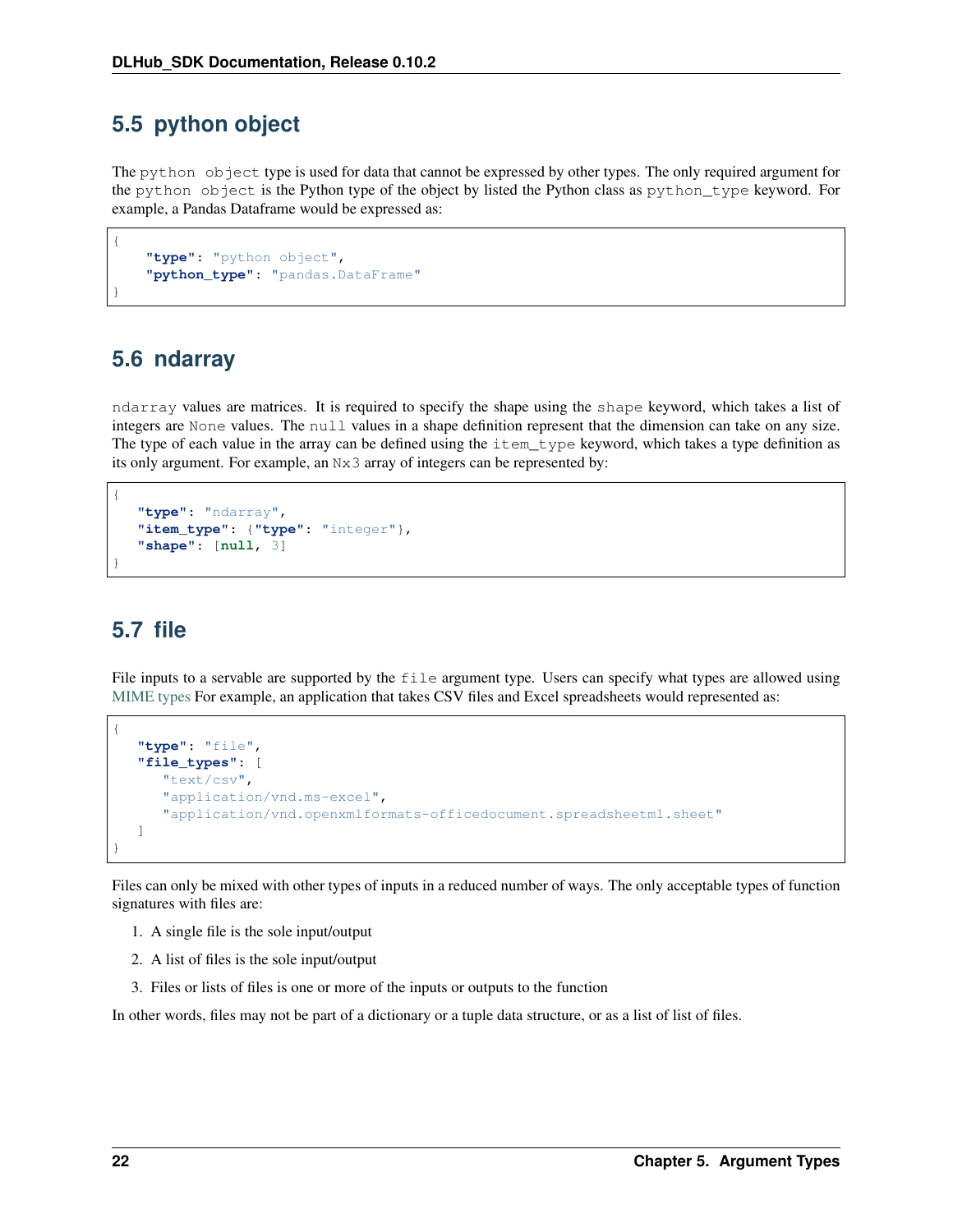## <span id="page-26-0"></span>**5.8 list**

List types define an ordered collection of indefinite length of all the same type of items. Only the item type need be defined using the item\_type keyword, which requires an argument type as its value. For example, a list of 1D ndarray would be:

```
{
    "type": "list",
    "item_type": {
        "type": "ndarray",
        "shape": [null]
    }
}
```
# <span id="page-26-1"></span>**5.9 tuple**

Tuple types define an ordered collection of known length where each member can be a different type. The item type of each member and, thereby, the length must be defined using the member\_types keyword. A tuple of a integer, float, and list of strings would be:

```
{
    "type": "tuple",
    "element_types": [
        {"type": "integer"},
        {"type": "float"},
        {"type": "list", "item_type": "string"}
    ]
}
```
# <span id="page-26-2"></span>**5.10 dict**

The dict argument type is used for dictionary objects. The data type requires the names and types of each key to be defined in the properties keyword. For example, a dictionary with key "x" mapped to an integer and "y" mapped to a float would be:

```
{
    "type": "dict",
    "properties": {
        "x": {"type": "integer"},
        "y": {"type": "float"}
    }
}
```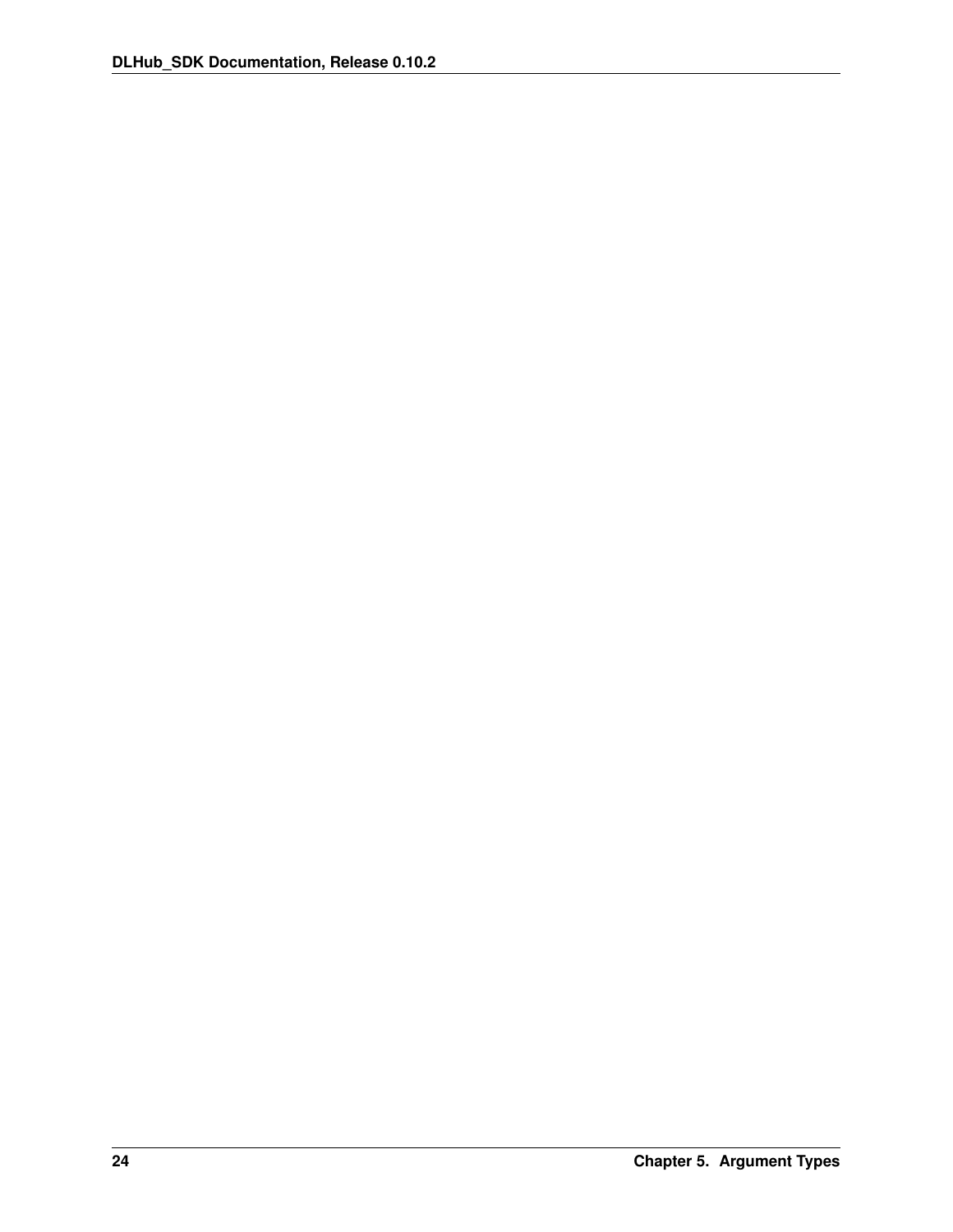# CHAPTER 6

### dlhub\_sdk

### <span id="page-28-3"></span><span id="page-28-1"></span><span id="page-28-0"></span>**6.1 dlhub\_sdk package**

### **6.1.1 Subpackages**

**dlhub\_sdk.models package**

**Subpackages**

**dlhub\_sdk.models.servables package**

**Subpackages**

**Submodules**

#### <span id="page-28-2"></span>**dlhub\_sdk.models.servables.keras module**

**class** dlhub\_sdk.models.servables.keras.**KerasModel** Bases: [dlhub\\_sdk.models.servables.python.BasePythonServableModel](#page-30-0)

Servable based on a Keras Model object.

Assumes that the model has been saved to an hdf5 file

**add\_custom\_object**(*name*, *custom\_object*) Add a custom layer to the model specification

See *Keras FAQs* <https://keras.io/getting-started/faq/#handling-custom-layers-or-other-custom-objects*in-saved-models>* for details.

Parameters

• **name**  $(string)$  – Name of the custom object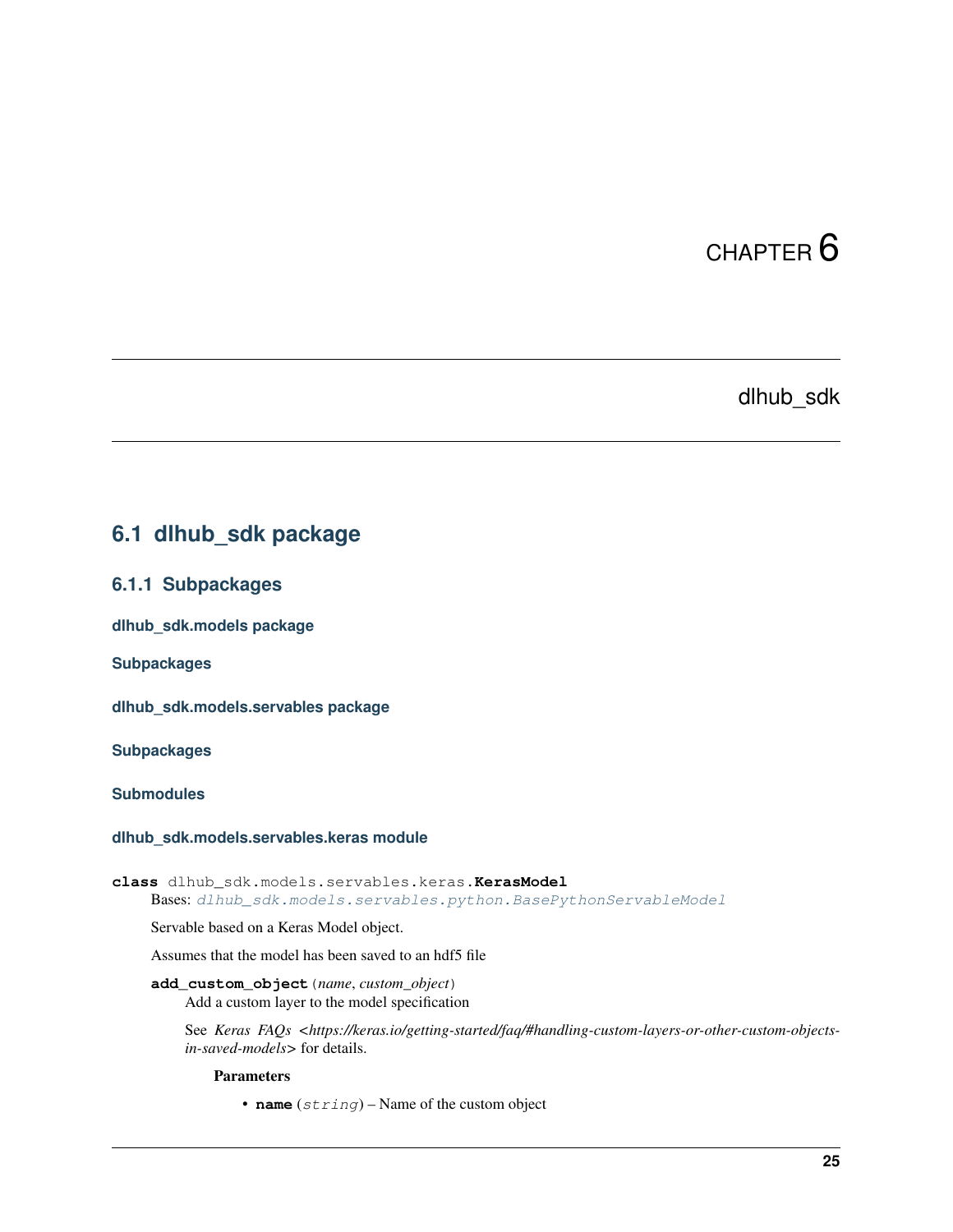• **custom** object (class) – Class of the custom object

Returns self

<span id="page-29-1"></span>**classmethod create\_model**(*model\_path*, *output\_names=None*, *arch\_path=None*, *custom\_objects=None,\_force\_tf\_keras: bool = False* $) \rightarrow$  dlhub\_sdk.models.servables.keras.KerasModel

Initialize a Keras model.

Parameters

- **model\_path** (string) Path to the hd5 file that contains the weights and, optionally, the architecture
- **output\_names** ([string] or [[string]]) Names of output classes.
- **arch\_path** (string) Path to the hd5 model containing the architecture, if not available in the file at model path.
- **custom** objects ([dict](https://docs.python.org/3/library/stdtypes.html#dict)) Map of layer names to custom layers. See [Keras Docu](https://www.tensorflow.org/api_docs/python/tf/keras/models/load_model)[mentation](https://www.tensorflow.org/api_docs/python/tf/keras/models/load_model) for more details.
- **force\_tf\_keras** ([bool](https://docs.python.org/3/library/functions.html#bool)) Force the use of TF.Keras even if keras is installed

**format\_layer\_spec**(*layers*) → dlhub\_sdk.models.servables.ArgumentTypeMetadata Make a description of a list of input or output layers

Parameters layers ([tuple](https://docs.python.org/3/library/stdtypes.html#tuple) or [\[tuple\]](https://docs.python.org/3/library/stdtypes.html#tuple)) – Shape of the layers

Returns (dict) Description of the inputs / outputs

#### <span id="page-29-0"></span>**dlhub\_sdk.models.servables.pytorch module**

```
class dlhub_sdk.models.servables.pytorch.TorchModel
    dlhub_sdk.models.servables.python.BasePythonServableModel
```
Servable based on a Torch Model object.

Assumes that the model has been saved to a pt or a pth file

**classmethod create\_model**(*model\_path*, *input\_shape*, *output\_shape*, *input\_type='float'*, *output\_type='float'*)

Initialize a PyTorch model.

#### Parameters

- **model\_path** (string) Path to the pt or pth file that contains the weights and the architecture
- **input\_shape** ([tuple](https://docs.python.org/3/library/stdtypes.html#tuple) or [\[tuple\]](https://docs.python.org/3/library/stdtypes.html#tuple)) Shape of input matrix to model
- **output\_shape** ([tuple](https://docs.python.org/3/library/stdtypes.html#tuple) or [\[tuple\]](https://docs.python.org/3/library/stdtypes.html#tuple)) Shape of output matrix from model
- **input\_type** ([str](https://docs.python.org/3/library/stdtypes.html#str) or [\[str\]](https://docs.python.org/3/library/stdtypes.html#str)) Data type of inputs
- **output\_type** ([str](https://docs.python.org/3/library/stdtypes.html#str) or [\[str\]](https://docs.python.org/3/library/stdtypes.html#str)) Data type of outputs

**format\_layer\_spec**(*layers*, *datatypes*)

Make a description of a list of input or output layers

- **layers** ([tuple](https://docs.python.org/3/library/stdtypes.html#tuple) or [\[tuple\]](https://docs.python.org/3/library/stdtypes.html#tuple)) Shape of the layers
- **datatypes** ([str](https://docs.python.org/3/library/stdtypes.html#str) or [\[str\]](https://docs.python.org/3/library/stdtypes.html#str)) Data type of each input layer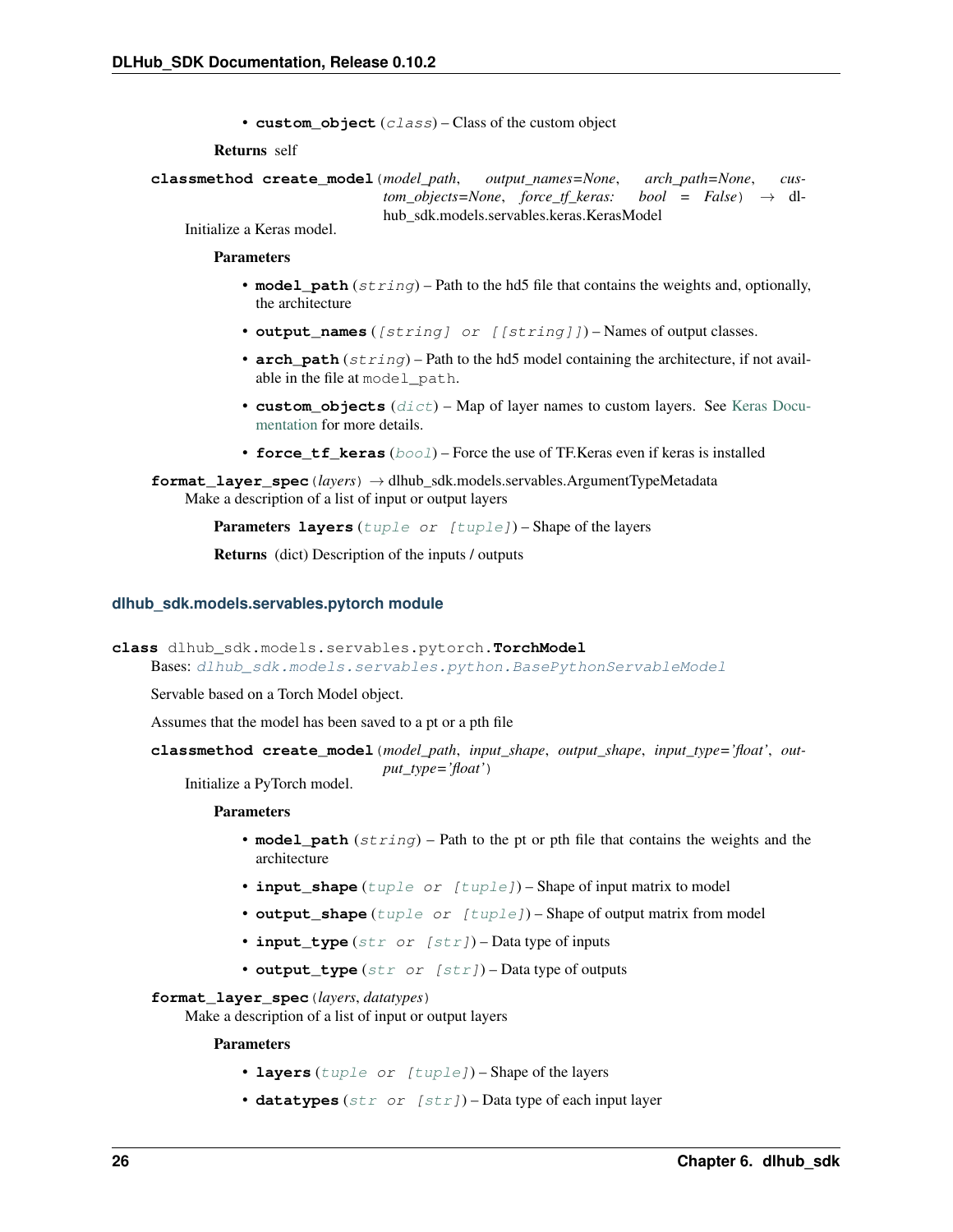Returns (dict) Description of the inputs / outputs

#### <span id="page-30-2"></span><span id="page-30-1"></span>**dlhub\_sdk.models.servables.python module**

Tools to annotate generic operations (e.g., class method calls) in Python

```
class dlhub_sdk.models.servables.python.BasePythonServableModel
    Bases: dlhub sdk.models.servables.BaseServableModel
```
Describes a static python function to be run

```
classmethod create_model(method, function_kwargs=None) → dl-
                            hub_sdk.models.servables.python.BasePythonServableModel
    Initialize a model for a python object
```
#### Parameters

- **method**  $(string)$  Name of the method for this class
- **function\_kwargs** ([dict](https://docs.python.org/3/library/stdtypes.html#dict)) Names and values of any other argument of the function to set the values must be JSON serializable.

```
set_input_description(description, method='run')
```
Set the human-readable description for this servable's inputs

This method can be called when implementing a Keras, PyTorch, etc. servable to fill in an empty input description.

#### Parameters

- **description** (string) Human-readable description of the servable's inputs
- **method** (string) Name of the servable method to apply description to (by default, 'run')

**set\_inputs**(*data\_type*, *description*, *shape=()*, *item\_type=None*, *\*\*kwargs*) Define the inputs to the default ("run") function

#### **Parameters**

- **data\_type** (string) Type of the input data
- **description** (string) Human-friendly description of the data
- **shape** (*[list](https://docs.python.org/3/library/stdtypes.html#list)*) Required for data\_type of list or ndarray. Use *None* for dimensions that can have any numbers of values
- **item\_type**  $(s \text{triangle} t)$  Description of the item type. Required for data\_type = list
- **set\_output\_description**(*description*, *method='run'*)

Set the human-readable description for this servable's inputs

This method can be called when implementing a Keras, PyTorch, etc. servable to fill in an empty input description.

- **description** (string) Human-readable description of the servable's inputs
- **method** (string) Name of the servable method to apply description to (by default, 'run')
- **set\_outputs**(*data\_type*, *description*, *shape=()*, *item\_type=None*, *\*\*kwargs*) Define the outputs to the default ("run") function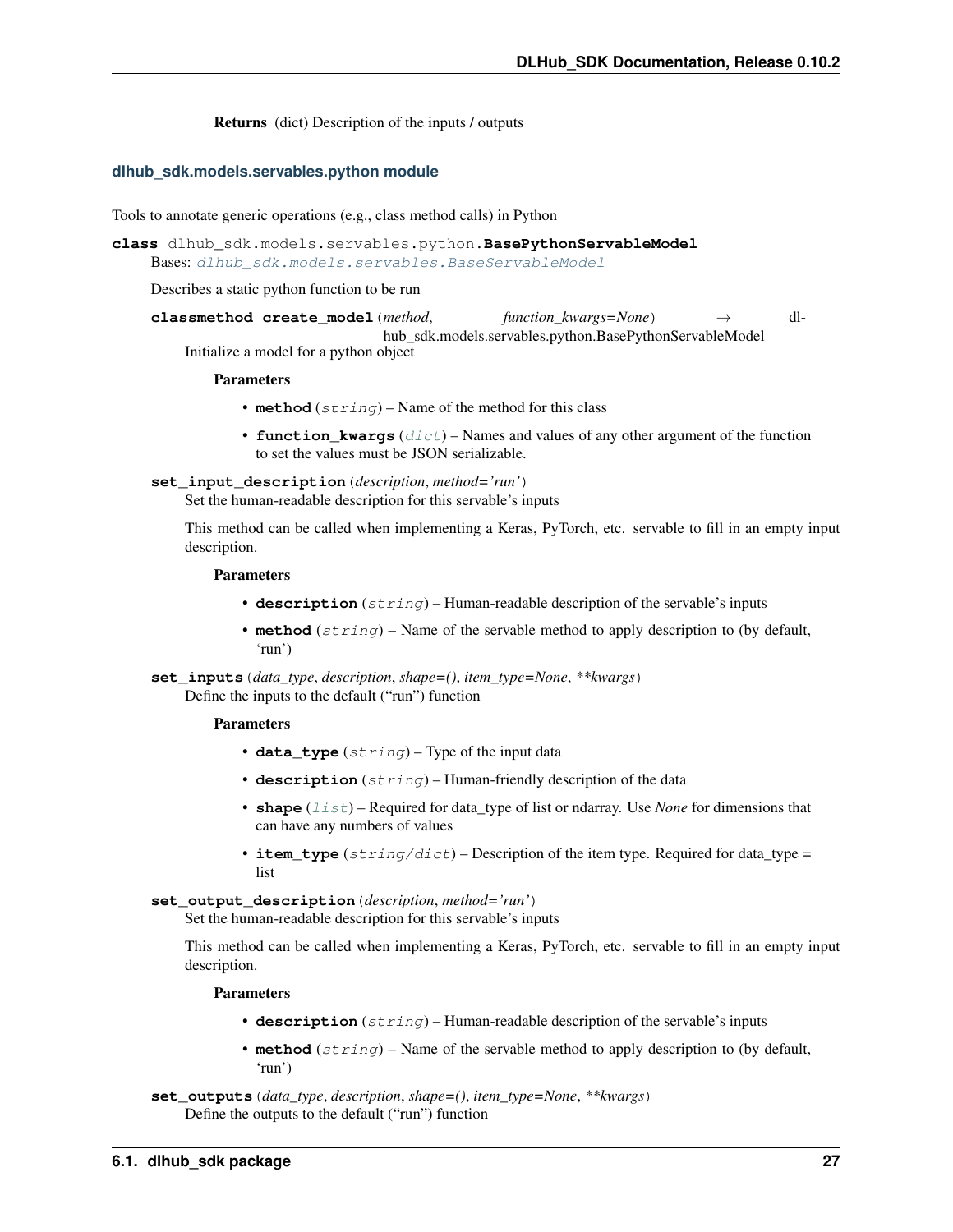<span id="page-31-0"></span>Parameters

- **data\_type** (string) Type of the output data
- **description** (string) Human-friendly description of the data
- **shape** (*[list](https://docs.python.org/3/library/stdtypes.html#list)*) Required for data\_type of ndarray. Use *None* for dimensions that can have any numbers of values
- **item\_type** (string) Description of the type of item in a list
- **set\_unpack\_inputs**(*x*, *method\_name='run'*)

Define whether the inputs need to be unpacked before executing the function

Set to *true* if the function takes more than one input. Otherwise, the default is *False*

#### Parameters

- $\mathbf{x}$  ([bool](https://docs.python.org/3/library/functions.html#bool)) Desired setting
- **method\_name**  $(str)$  $(str)$  $(str)$  Name of the method to modify

Returns self

#### Return type (*[BasePythonServableModel](#page-30-0)*)

**class** dlhub\_sdk.models.servables.python.**PythonClassMethodModel** Bases: [dlhub\\_sdk.models.servables.python.BasePythonServableModel](#page-30-0)

Model for describing servables where the function to be performed is a method of a class.

To use this model, you must define the path to the pickled object and the function of that object to be called. Any additional libraries (beyond the standard libraries) required to run the library and their versions must also be specified. You may also specify any arguments of the class that should be set as defaults.

**classmethod create\_model**(*path*, *method*, *function\_kwargs=None*) → dlhub\_sdk.models.servables.python.PythonClassMethodModel Initialize a model for a python object

Parameters

- **path** (string) Path to a pickled Python file
- **method** (string) Name of the method for this class
- **function\_kwargs** ([dict](https://docs.python.org/3/library/stdtypes.html#dict)) Names and values of any other argument of the function to set the values must be JSON serializable.

#### **class** dlhub\_sdk.models.servables.python.**PythonStaticMethodModel** Bases: [dlhub\\_sdk.models.servables.python.BasePythonServableModel](#page-30-0)

Model for a servable that calls a Python static method. Static methods can be called without any other context, unlike the class methods in PickledClassServableModelBase.

An example static method is the sqrt operation from numpy, *numpy.sqrt*. You can make a model of this function by calling PythonStaticMethodModel.from\_function\_pointer(numpy.sqrt).

**classmethod create\_model**(*module*, *method*, *autobatch=False*, *function\_kwargs=None*) Initialize the method

- **module** (string) Name of the module holding the function
- **method** (string) Name of the method for this class
- **autobatch**  $(b \circ \circ l)$  Whether to automatically run this function on a list of inputs. Calls map(f, list)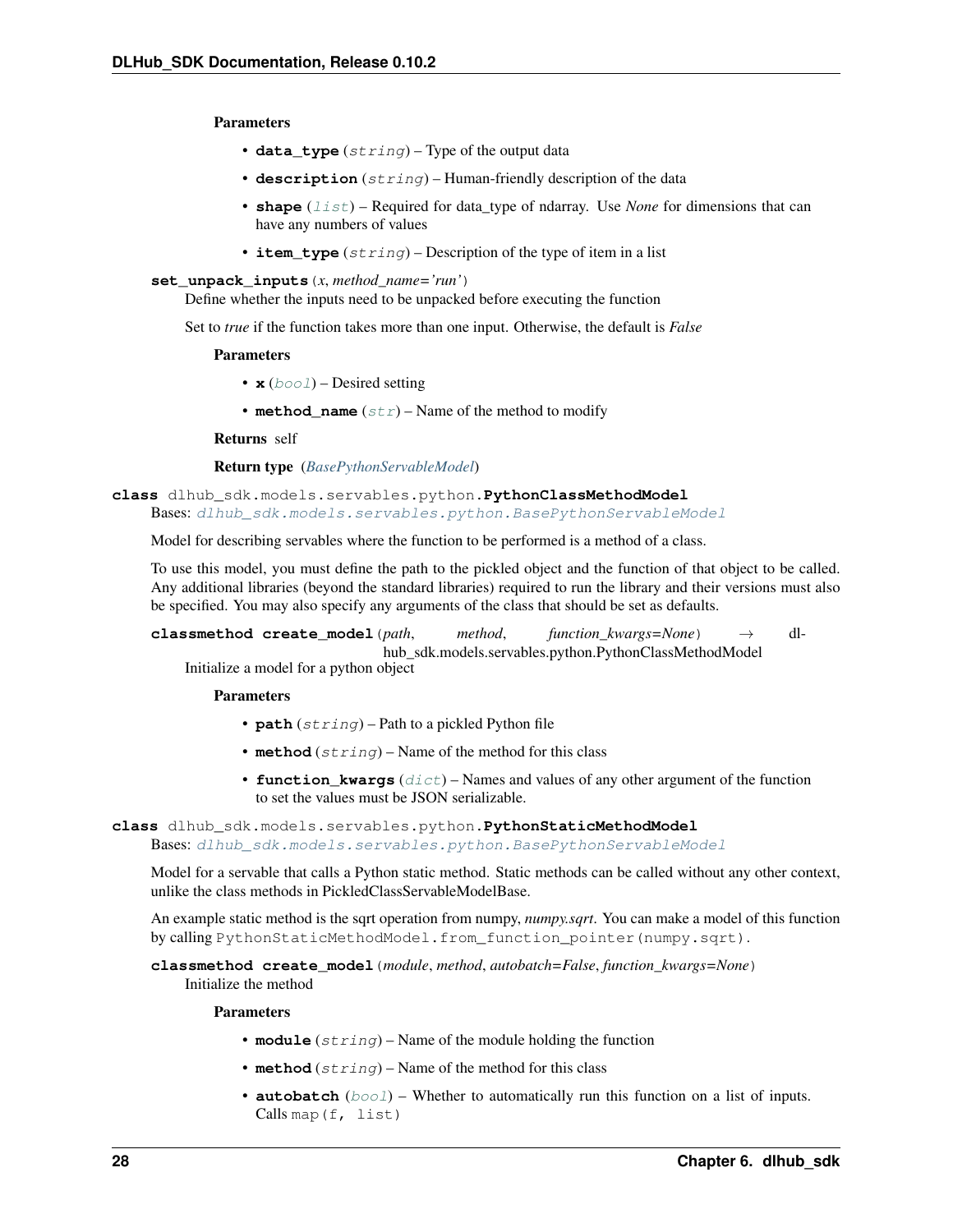- **function** kwargs  $(dict)$  $(dict)$  $(dict)$  Names and values of any other argument of the function to set the values must be JSON serializable.
- <span id="page-32-3"></span>**classmethod from\_function\_pointer**(*f*, *autobatch=False*, *function\_kwargs=None*) Construct the module given a function pointer

#### Parameters

- $f(\phi)$  *ject*) A function pointer
- **autobatch** ([bool](https://docs.python.org/3/library/functions.html#bool)) Whether to run function on an iterable of entries
- **function\_kwargs** ([dict](https://docs.python.org/3/library/stdtypes.html#dict)) Any default options for this function

#### <span id="page-32-2"></span>**dlhub\_sdk.models.servables.sklearn module**

```
class dlhub_sdk.models.servables.sklearn.ScikitLearnModel
```
Bases: [dlhub\\_sdk.models.servables.python.BasePythonServableModel](#page-30-0)

Metadata for a scikit-learn machine learning model

This class is build assuming that the inputs to the model will be a list of lists of fixed lengths. Models that take different kinds of inputs (e.g., Pipelines that include text-processing steps, KernelRidge models with custom kernel functions) will are not yet supported.

```
classmethod create_model(path, n_input_columns, classes=None, serializa-
                           tion_method='pickle')
```
Initialize a scikit-learn model

#### Parameters

- **path** (string) Path to model file
- **n\_input\_columns** ([int](https://docs.python.org/3/library/functions.html#int)) Number of input columns for the model
- **classes** (Union [\[int](https://docs.python.org/3/library/functions.html#int), tuple]) For classification models, number of output classes or a list-like object with the names of the classes
- **serialization\_method** (string) Library used to serialize model

#### **inspect\_model**(*model*)

Extract and store metadata that describes an ML model

Parameters model (BaseEstimator) – Model to be inspected

#### **dlhub\_sdk.models.servables.tensorflow module**

#### <span id="page-32-1"></span>**Module contents**

**class** dlhub\_sdk.models.servables.**ArgumentTypeMetadata** Bases: pydantic.main.BaseModel

#### Description of an input argument

<span id="page-32-0"></span>**class** dlhub\_sdk.models.servables.**BaseServableModel** Bases: dlhub sdk.models.BaseMetadataModel

Base class for servables. Holds the metadata for the object and how to create and run the servable object.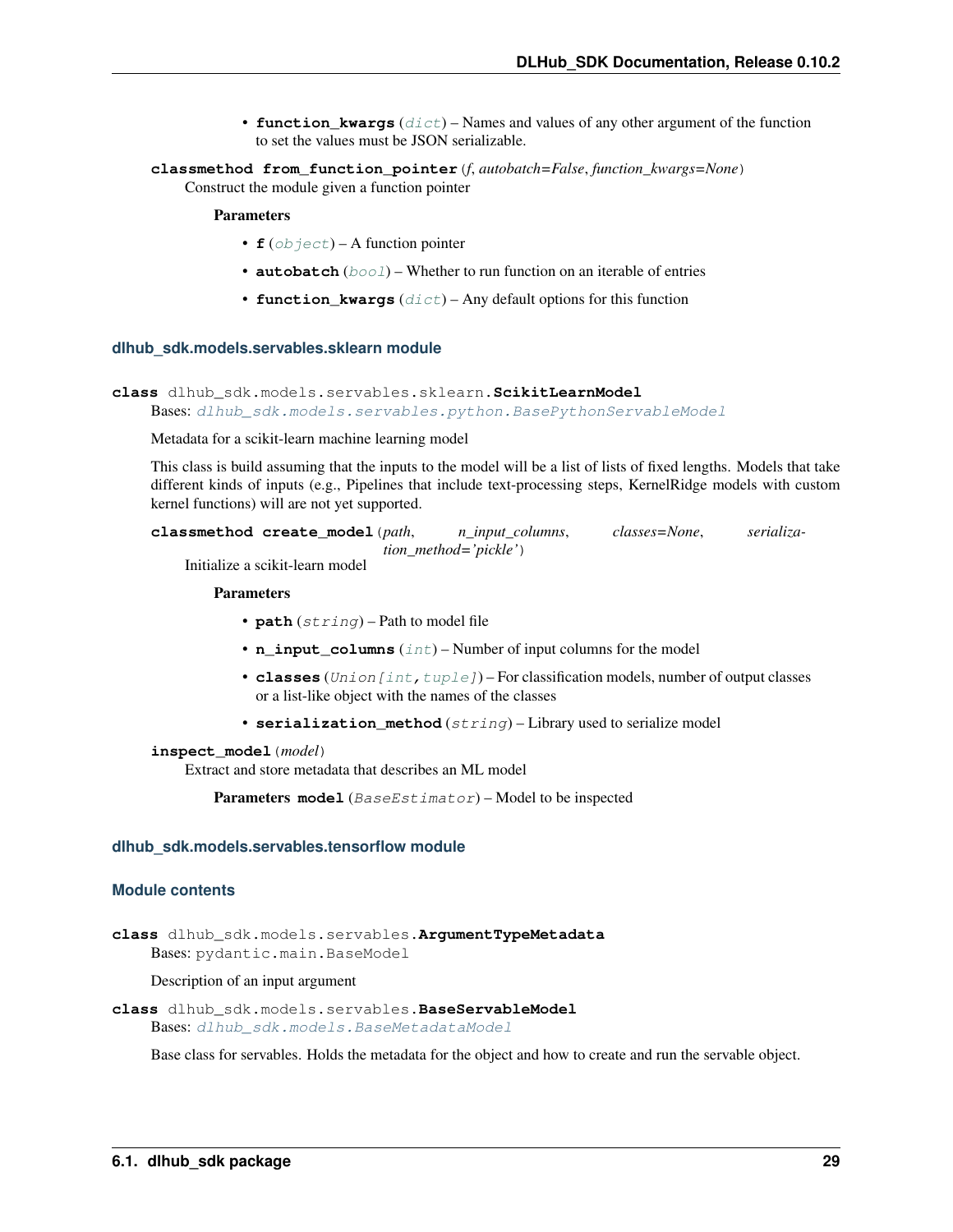```
register_function(name, inputs, outputs, parameters=None, method_details=None)
     Registers a new function to this servable
```
See compose\_argument\_type utility function for how to define the inputs and outputs to this function.

#### Parameters

- **name** (string) Name of the function (e.g., "run")
- **inputs** ([dict](https://docs.python.org/3/library/stdtypes.html#dict)) Description of inputs to the function
- **outputs**  $(dict)$  $(dict)$  $(dict)$  Description of the outputs of the function
- **parameters**  $(idict)$  $(idict)$  $(idict)$  Any additional parameters for the function and their default values
- **method details**  $(dict)$  $(dict)$  $(dict)$  Any options used when constructing a shim to run this function.

```
class dlhub_sdk.models.servables.MethodMetadata
    Bases: pydantic.main.BaseModel
```
Metadata that describes each method

```
class dlhub_sdk.models.servables.ServableMetadata
    Bases: pydantic.main.BaseModel
```
Metadata for servable objects.

Captures the information that describe how to run a servable.

```
class Config
   object
```
**extra = 'allow'**

### **Submodules**

**dlhub\_sdk.models.datasets module**

#### **dlhub\_sdk.models.pipeline module**

#### <span id="page-33-1"></span>**Module contents**

This module contains tools for describing objects being published to DLHub.

<span id="page-33-0"></span>**class** dlhub\_sdk.models.**BaseMetadataModel**

Bases: pydantic.main.BaseModel

Base class for models describing objects published via DLHub

Covers information that goes in the datacite block of the metadata file and some of the DLHub block.

There are many kinds of MetadataModel classes that each describe a different kind of object. Each of these different types are created using the create\_model operation (e.g., KerasModel. create\_model('model.h5')), but have different arguments depending on the type of object. For example, TensorFlow models only require the directory created when saving the model for serving but scikit-learn models require the pickle file, how the pickle was created (e.g., with joblib), and how many input features it requires.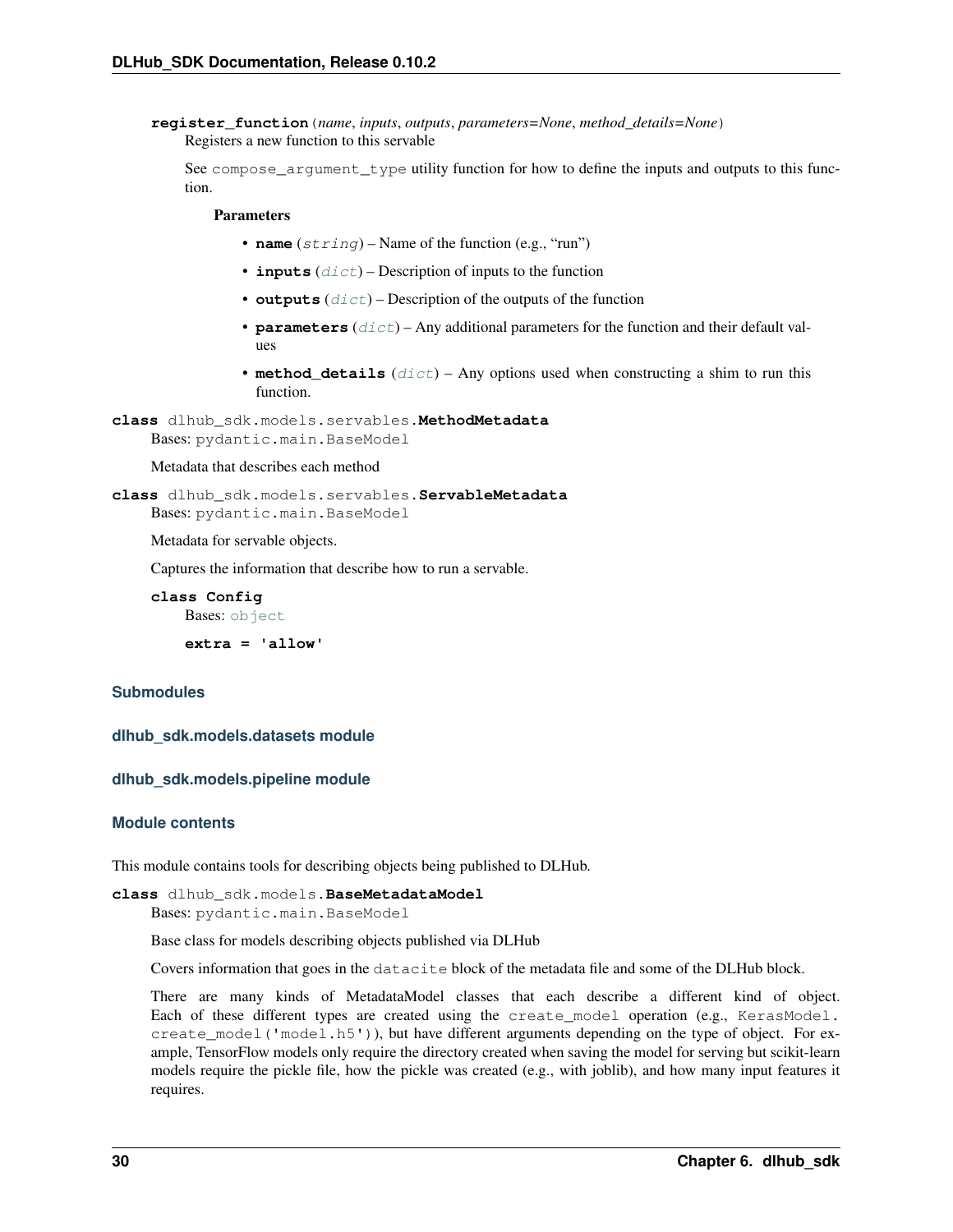<span id="page-34-0"></span>Once created, you will need to fill in additional details about the object to make it reusable. The MetadataModel classes attempt to learn as much about an object as possible automatically, but there is some information that must be provided by a human. To start, you must define a title and name for the object and are encouraged to provide an abstract describing the model and list any associated papers/websites that describe the model. You will fill plenty of examples for how to describe the models in the DLHub\_containers repostiory. Some types of objects require data specific to their type (e.g., Python servables need a list of required packages). We encourage you to find examples for your specific type of object in the containers repository for inspiration and to see the Python documentation for each Metadata Model.

The MetadataModel object can be saved using the *to\_dict* operation and read back into memory using the *from\_dict* method. We recommend you save your dictionary to disk in the JSON or yaml format, which will allow for manual edits to be made before submitting or resubmitting a object description.

**add\_directory**(*directory: str*, *include: Union[str*, *Iterable[str]] = ()*, *exclude: Union[str*, *Iterable[str]] = ()*, *recursive: bool = False*)

Add all the files in a directory

#### Parameters

- **include** (string or [string]) Only add files that match any of these patterns
- **exclude** (string or [string]) Exclude all files that match any of these patterns
- **directory** (string) Path to a directory
- **recursive** ([bool](https://docs.python.org/3/library/functions.html#bool)) Whether to add all files in a directory

#### **add\_file**(*file*, *name=None*)

Add a file to the list of files to be distributed with this object

#### **Parameters**

- **file** (string) Path to the file
- **name** (string) Optional. Name of the file, if it is a file that serves a specific purpose (e.g., "pickle" if this is a pickle file of a scikit-learn model)

```
add_files(files: Iterable[str])
```
Add files that should be distributed with this artifact.

Parameters **files** – Paths of files that should be published

**add\_related\_resource**(*identifier: str, identifier\_type: Union[str, dlhub\_sdk.models.datacite.DataciteRelatedIdentifierType], relation\_type: Union[str, dlhub sdk.models.datacite.DataciteRelationType]*)  $\rightarrow$  dlhub\_sdk.models.BaseMetadataModel

Add a resource that is related to this object.

#### We use the DataCite to describe the relations. Common relation types for DLHub objects are:

- "IsDescribedBy": For a paper that describes a dataset or model
- "IsDocumentedBy": For the software documentation for a model
- "IsDerviedFrom": For the database a training set was pulled from
- "Requires": For any software libraries that are required for this module

- **identifier** Identifier
- **identifier\_type** Identifier type
- **relation type** Relation between this identifier and the object you are describing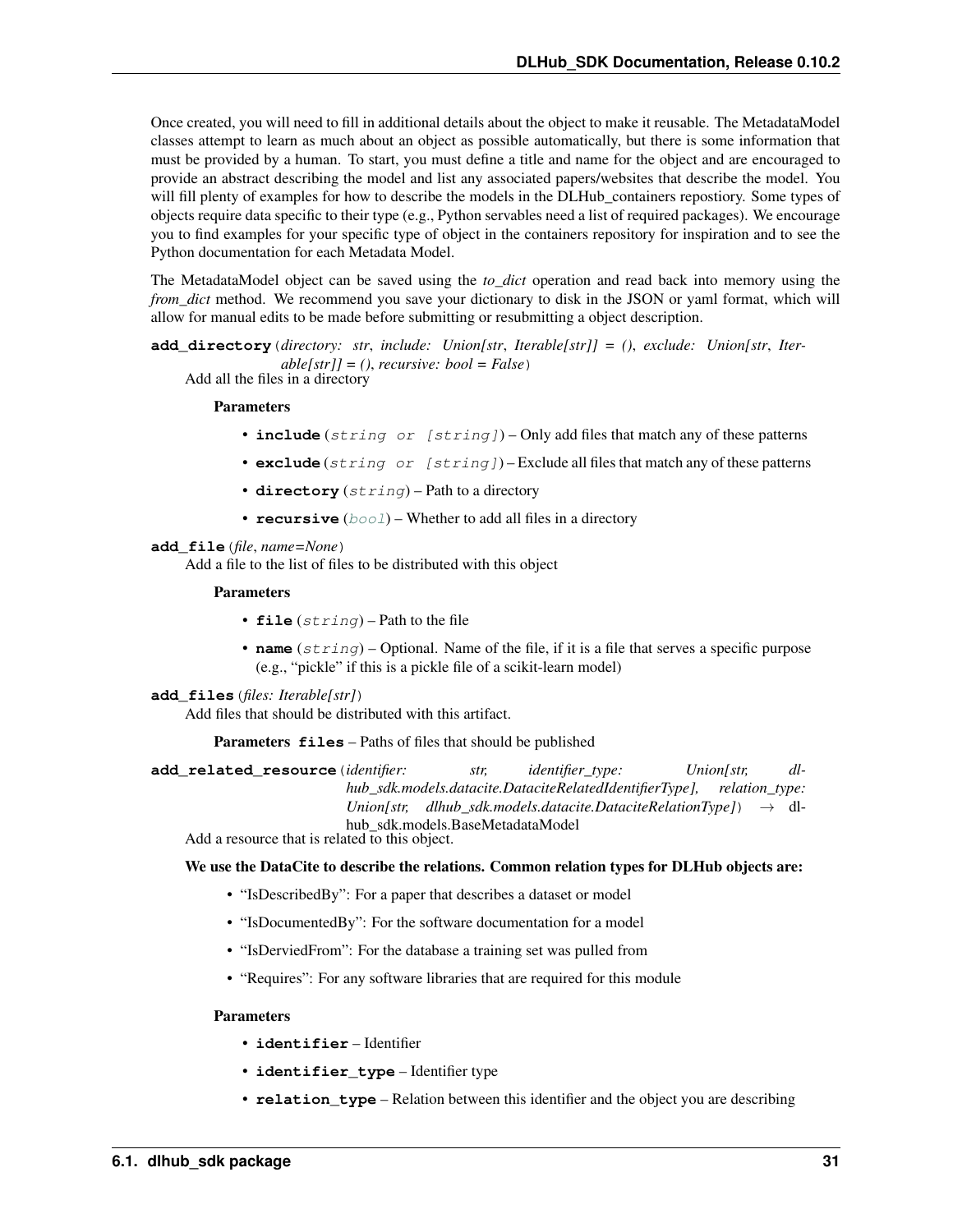#### <span id="page-35-0"></span>**add\_requirement**(*library*, *version=None*)

Add a required Python library.

The name of the library should be either the name on PyPI, or a URL for the git repository holding the code (e.g., git+https://github.com/DLHub-Argonne/dlhub\_sdk.git)

#### Parameters

- **library** (string) Name of library
- **version** (string) Required version. 'latest' to use the most recent version on PyPi (if available). 'detect' will attempt to find the version of the library installed on the computer running this software. Default is None

#### **add\_requirements**(*requirements*)

Add several Python library requirements

**Parameters requirements**  $(dict)$  $(dict)$  $(dict)$  – Keys are names of library (str), values are the version

**classmethod create\_model**(*\*\*kwargs*) → dlhub\_sdk.models.BaseMetadataModel

Instantiate the metadata model.

Takes in arguments that allow metadata describing a dataset to be autogenerated. For example, these could include options describing how to read a dataset from a CSV file or which class method to invoke on a Python pickle object.

#### **get\_zip\_file**(*path*)

Write all the listed files to a ZIP object

Takes all of the files returned by *list\_files*. First determines the largest common path of all files, and preserves directory structure by using this common path as the root directory. For example, if the files are "/home/a.pkl" and "/home/a/b.dat", the common directory is "/home" and the files will be stored in the Zip as "a.pkl" and "a/b.dat"

Parameters path (string) - Path for the ZIP File

Returns

Base path for the ZIP file (useful for adjusting the paths of the files included in the metadata model)

Return type (string)

#### **list\_files**()

Provide a list of files associated with this artifact.

Returns ([string]) list of file paths

#### **name**

Get the name of the servable

Returns (string) Name of the servable

#### **parse\_repo2docker\_configuration**(*directory=None*)

Gathers information about required environment from repo2docker configuration files.

See [https://repo2docker.readthedocs.io/en/latest/config\\_files.html](https://repo2docker.readthedocs.io/en/latest/config_files.html) for more details

**Parameters directory** ([str](https://docs.python.org/3/library/stdtypes.html#str)) – Path to directory containing configuration files (default: current working directory)

#### **read\_codemeta\_file**(*directory: Optional[str] = None*) Read in metadata from a codemeta.json file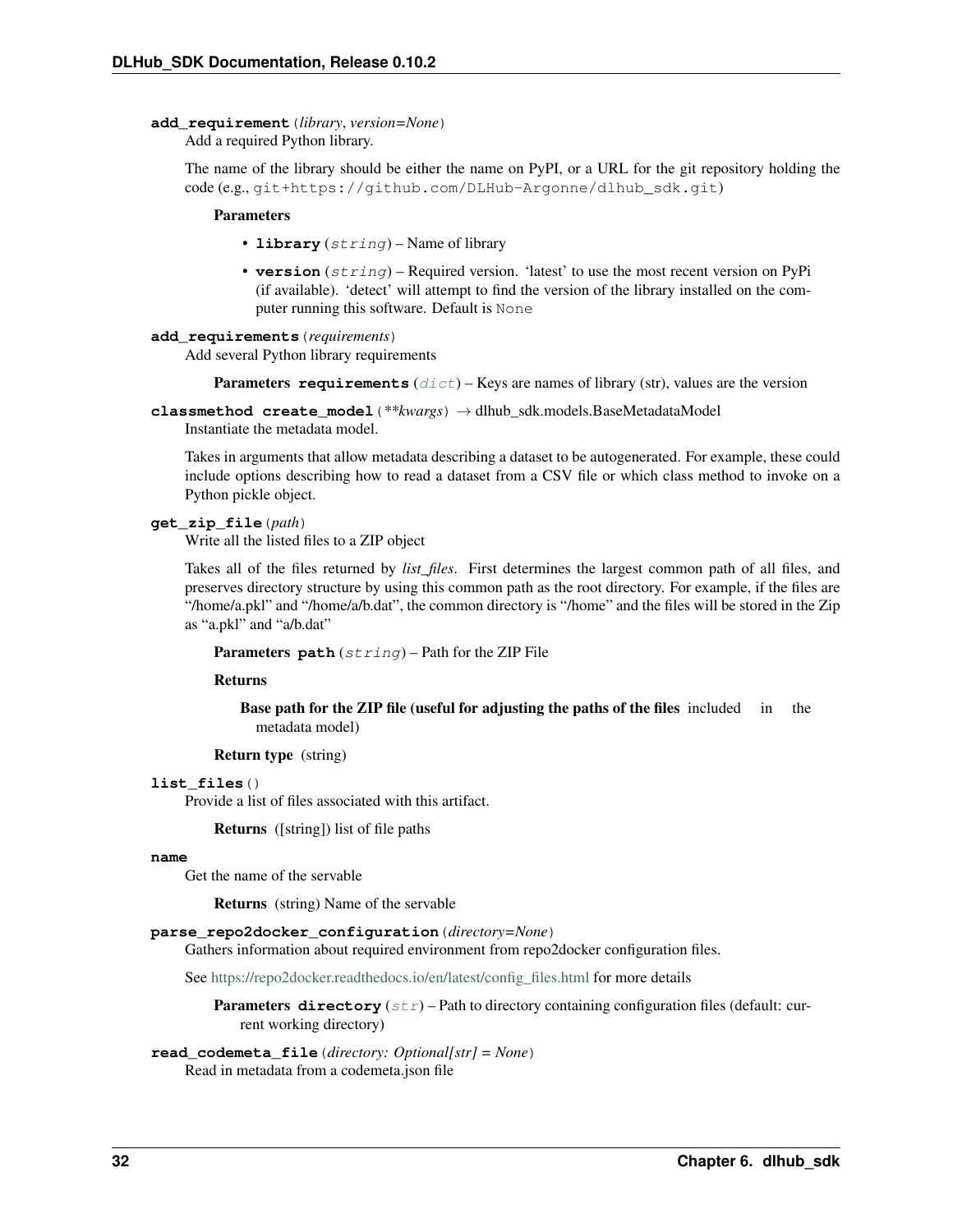**Parameters directory** (string) – Path to directory contain the codemeta.json file (default: current working directory)

<span id="page-36-0"></span>**set\_abstract**(*abstract: str*) → dlhub\_sdk.models.BaseMetadataModel Define an abstract for this object. Use for a high-level summary

Parameters **abstract** – Description of this artifact

**set\_creators**(*authors: List[str], affiliations: List[Sequence[str]] = ()*) → dlhub\_sdk.models.BaseMetadataModel

Add authors to this object

#### Parameters

- **authors** List of authors for the dataset. In format: "<Family Name>, <Given Name>"
- **affiliations** List of affiliations for each author.

#### **set\_doi**(*doi*)

Set the DOI of this object, if available

This function is only for advanced usage. Most users of the toolbox will not know the DOI before sending the object in to DLHub.

Parameters doi (string) – DOI of the object

#### **set\_domains**(*domains: List[str]*)

Set the field of science that is associated with this object

Parameters **domains** – Names of fields of science (e.g., "materials science")

#### **set\_methods**(*methods: str*) → dlhub\_sdk.models.BaseMetadataModel

Define a methods section for this object. Use to describe any specific details about how the dataset, model, etc was generated.

Parameters methods  $(str)$  $(str)$  $(str)$  – Detailed method descriptions

#### **set\_name**(*name*)

Set the name of the object.

Should be something short, descriptive, and memorable

Parameters **name** (string) – Name of artifact

#### **set\_publication\_year**(*year*)

Define the publication year

This function is only for advanced usage. Normally, this will be assigned automatically

Parameters **year** (string) – Publication year

**set\_title**(*title: str*) → dlhub\_sdk.models.BaseMetadataModel Set the title for this object

#### Parameters **title** – Desired title

```
set_version(version)
```
Set the version of this resource

Parameters **version** (string) – Version number

**set\_visibility**(*users: Optional[Iterable[str]] = None*, *groups: Optional[Iterable[str]] = None*) Set the list of people this object should be visible to.

By default, it will be visible to anyone (["public"]).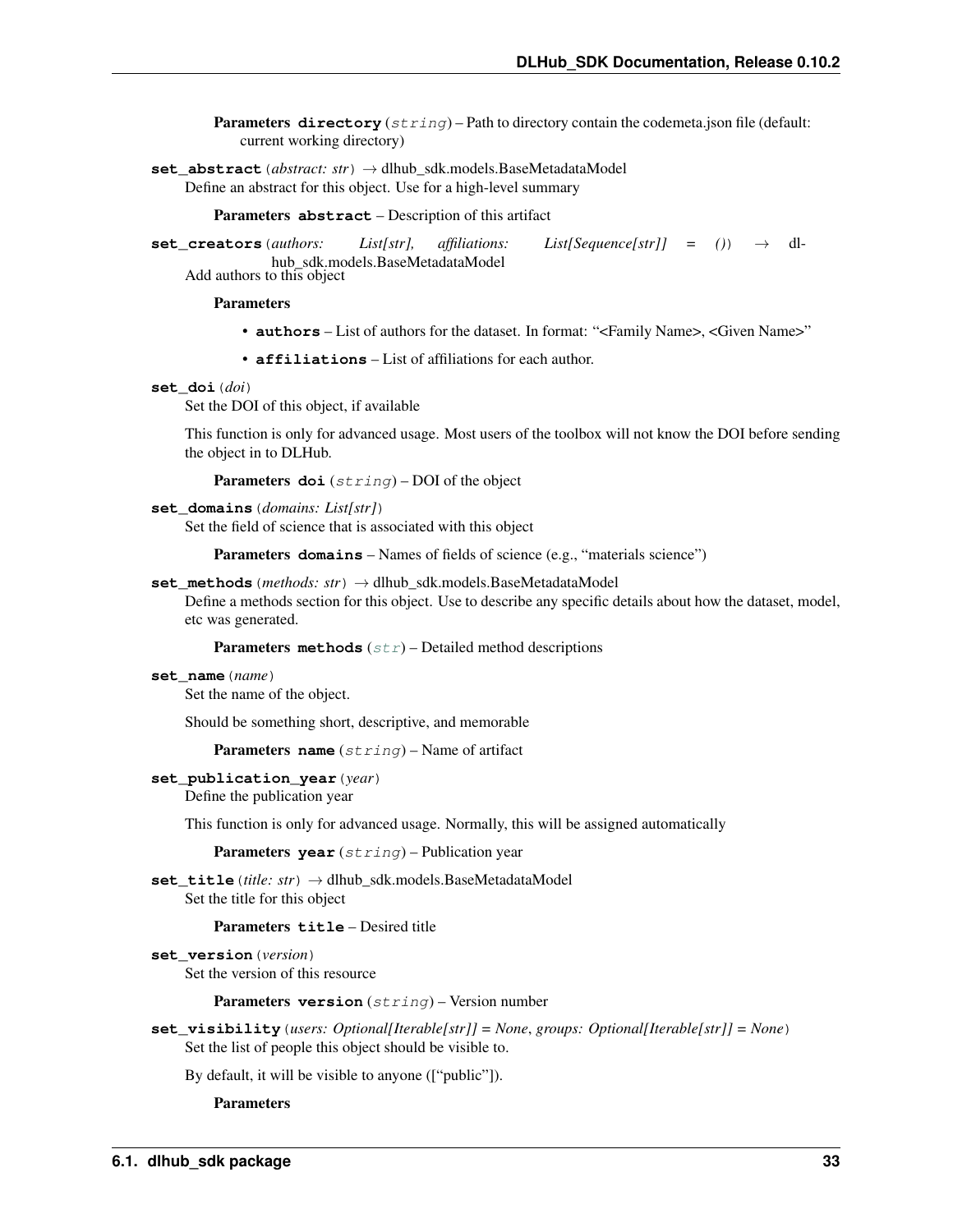- **users** GlobusAuth UUIDs of allowed users
- **groups** GlobusAuth UUIDs of allowed Globus groups

<span id="page-37-2"></span>**to\_dict**(*simplify\_paths: bool = False*) Render the object to a JSON-ready dictionary

**Parameters simplify paths**  $(boo1)$  – Whether to simplify the paths of each file

Returns (dict) A description of the dataset in a form suitable for download

```
class dlhub_sdk.models.DLHubMetadata
    Bases: pydantic.main.BaseModel
```
Basic metadata for a DLHub artefact

Includes information used by the DLHub web service to recognize an object, define how to build the computational environment, control access to it, et cetera

**class** dlhub\_sdk.models.**DLHubType**

Bases: [enum.Enum](https://docs.python.org/3/library/enum.html#enum.Enum)

Type supported by DLHub

**dataset = 'dataset'**

**pipeline = 'piepline'**

**servable = 'servable'**

#### **dlhub\_sdk.utils package**

#### **Submodules**

#### <span id="page-37-0"></span>**dlhub\_sdk.utils.schemas module**

Utilities for validating against DLHub schemas

```
dlhub_sdk.utils.schemas.validate_against_dlhub_schema(document: Union[dict, dl-
                                                              hub_sdk.models.BaseMetadataModel],
                                                              schema_name: str)
```
Validate a metadata document against one of the DLHub schemas

Note: Requires an internet connection

#### Parameters

- **document** Document instance to be validated
- **schema\_name** (string) Name of schema (e.g., "dataset" for validating datasets). For full list, see: [https://github.com/DLHub-Argonne/dlhub\\_schemas](https://github.com/DLHub-Argonne/dlhub_schemas)

Raises (jsonschema.SchemaError) If the schema fails to validate

#### <span id="page-37-1"></span>**dlhub\_sdk.utils.types module**

Utilities for generating descriptions of data types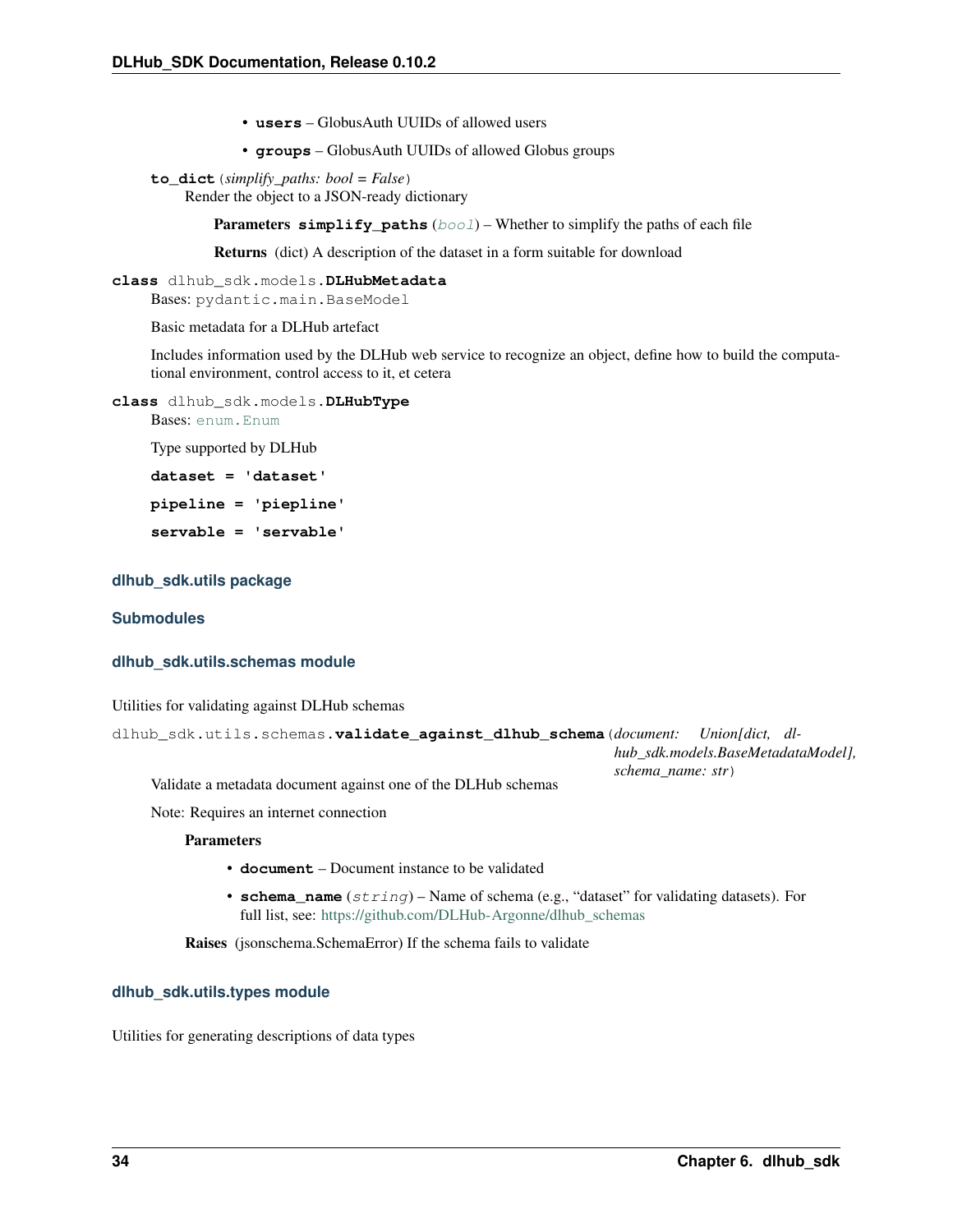```
dlhub_sdk.utils.types.compose_argument_block(data_type, description, shape=None,
                                                   item_type=None, python_type=None,
                                                   properties=None, element_types=None,
                                                   **kwargs)
```
Compile a list of argument descriptions into an argument type block

#### **Parameters**

- **data\_type** (string) Type of the input data
- **description** (string) Human-friendly description of the data
- **shape** (*[list](https://docs.python.org/3/library/stdtypes.html#list)*) Required for data\_type of list or ndarray. Use *None* for dimensions that can have any numbers of values
- **item\_type**  $(s \text{triangle} \text{div})$  Description of the item type. Required for data\_type = list. Can either be a string type, or a dict that is a valid type for an argument type block
- **python\_type** (string) Full path of a Python object type (e.g., pymatgen.core. Compostion)
- **properties** ([dict](https://docs.python.org/3/library/stdtypes.html#dict)) Descriptions of the types in a dictionary
- **element\_types** ( $\lceil \text{dict} \rceil$  or  $\lceil \text{str} \rceil$ ) Types of elements in a tuple. List of type definition dictionaries or types as strings.

Keyword Arguments: Any other details particular to this kind of data :returns: (dict) Description of method in a form compatible with DLHub

dlhub\_sdk.utils.types.**simplify\_numpy\_dtype**(*dtype*) Given a numpy dtype, write out the type as string

Parameters dtype (numpy.dtype) - Type

Returns (string) name as a simple string

#### <span id="page-38-1"></span>**dlhub\_sdk.utils.search module**

Tools for interacting with the DLHub Search Index

<span id="page-38-0"></span>**class** dlhub\_sdk.utils.search.**DLHubSearchHelper**(*search\_client:*

*globus\_sdk.services.search.client.SearchClient*,

*\*\*kwargs*)

Bases: mdf\_toolbox.globus\_search.search\_helper.SearchHelper

Helper class for building queries with DLHub

**match\_authors**(*authors*, *match\_all=True*)

Add authors to the query.

#### Parameters

- **authors** ([str](https://docs.python.org/3/library/stdtypes.html#str) or list of str) The authors to match.
- **match\_all** ([bool](https://docs.python.org/3/library/functions.html#bool)) If True, will require all authors be on any results. If False, will only require one author to be in results. Default: True.

Returns Self

Return type *[DLHubSearchHelper](#page-38-0)*

```
match_doi(doi)
    Add a DOI to the query.
```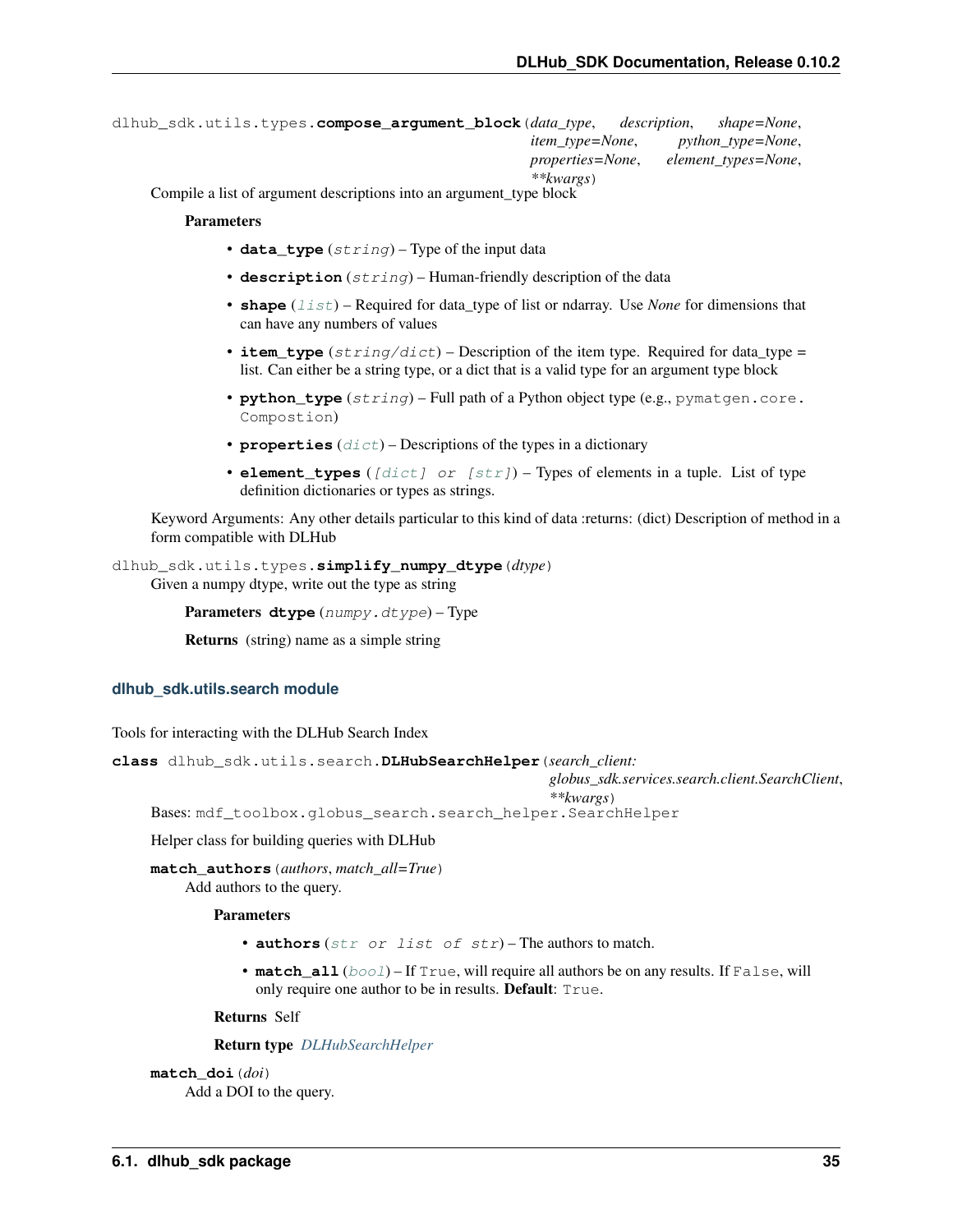<span id="page-39-0"></span>**Parameters**  $\text{doi}(str)$  $\text{doi}(str)$  $\text{doi}(str)$  **– The DOI to match.** 

Returns Self

Return type *[DLHubSearchHelper](#page-38-0)*

**match\_domains**(*domains*, *match\_all=True*)

Add domains to the query.

#### Parameters

- **domains** ([str](https://docs.python.org/3/library/stdtypes.html#str) or list of str) The domains to match.
- **match\_all** ([bool](https://docs.python.org/3/library/functions.html#bool)) If True, will require all domains be on any results. If False, will only require one domain to be in results. **Default**: True.

Returns Self

Return type *[DLHubSearchHelper](#page-38-0)*

**match\_owner**(*owner*)

Add a model owner to the query.

**Parameters owner**  $(str)$  $(str)$  $(str)$  – The name of the owner of the model.

Returns Self

Return type *[DLHubSearchHelper](#page-38-0)*

**match\_servable**(*servable\_name=None*, *owner=None*, *publication\_date=None*)

Add identifying model information to the query. If this method is called without any valid arguments, it will do nothing.

#### Parameters

- **servable\_name** ([str](https://docs.python.org/3/library/stdtypes.html#str)) The name of the model. **Default**: None, to match all model names.
- **owner**  $(str)$  $(str)$  $(str)$  The name of the owner of the model. **Default**: None, to match all owners.
- **publication\_date** ([int](https://docs.python.org/3/library/functions.html#int)) The UNIX timestamp for when the model was published. Default: None, to match all versions.

Returns Self

Return type *[DLHubSearchHelper](#page-38-0)*

dlhub\_sdk.utils.search.**filter\_latest**(*results*)

Get only the models with the most recent publication date

**Parameters results**  $(\text{dist})$  – List of results to filter

Returns Only the most recent results

Return type [\[dict\]](https://docs.python.org/3/library/stdtypes.html#dict)

dlhub\_sdk.utils.search.**get\_method\_details**(*metadata*, *method\_name=None*) Get the method details for use by humans

Gets only the method fields out of the metadata record for an objecvt, removes the "method\_details" field, which is used only during construction of the object.

Will either return the data for all methods or, if method\_name is provided, only a single function

**Parameters** 

• **metadata** ([dict](https://docs.python.org/3/library/stdtypes.html#dict)) – Metadata record for a servable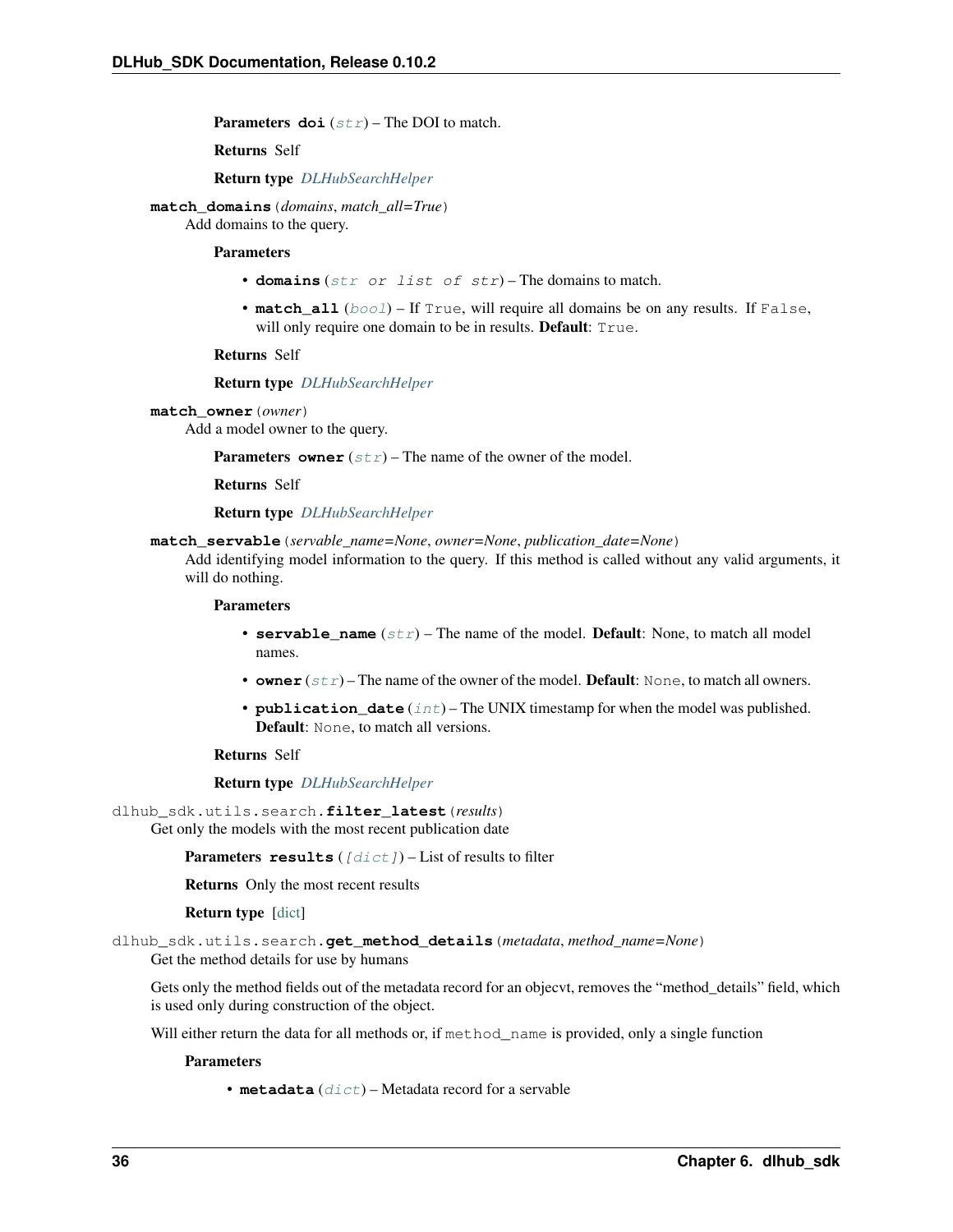• **method** name  $(str)$  $(str)$  $(str)$  – Optional: Name of the function to retrieve

<span id="page-40-2"></span>Returns Metadata for the servable method, or a single method of method\_name is used

Return type [dict](https://docs.python.org/3/library/stdtypes.html#dict)

#### <span id="page-40-1"></span>**Module contents**

```
dlhub_sdk.utils.unserialize_object(data)
     Given a metadata dictionary object, form a MetadataModel class
```
**Parameters data**  $(dict)$  $(dict)$  $(dict)$  – Metadata to unserialize

Returns (BaseMetadataModel) Unserialized object

### **6.1.2 Submodules**

### <span id="page-40-0"></span>**6.1.3 dlhub\_sdk.client module**

```
class dlhub_sdk.client.DLHubClient(dlh_authorizer: Optional[globus_sdk.authorizers.base.GlobusAuthorizer]
                                      = None, search_authorizer: Op-
```
*tional[globus\_sdk.authorizers.base.GlobusAuthorizer] None*, *fx\_authorizer: Optional[globus\_sdk.authorizers.base.GlobusAuthorizer] None*, *openid authorizer: Optional[globus\_sdk.authorizers.base.GlobusAuthorizer] = None*, *http\_timeout: Optional[int] = None*, *force\_login: bool = False*, *\*\*kwargs*)

Bases: [globus\\_sdk.client.BaseClient](https://globus-sdk-python.readthedocs.io/en/stable/core/base_client.html#globus_sdk.BaseClient)

Main class for interacting with the DLHub service

Holds helper operations for performing common tasks with the DLHub service. For example, *get\_servables* produces a list of all servables registered with DLHub.

The initializer offers several routes for authenticating with the services:

- 1. Token-based authentication. The default route for login is to log in with your own Globusassociated account. Provided no arguments, the DLHub client will ask you to authenticate with Globus Auth then store your login tokens on your computer. The DLHub SDK will re-use these tokens unless you later call  $logout()$  or initialize the client with "force\_login=True'.
- 2. Pre-defined authorizers. The alternate route is to create authorizers [using the Globus SDK directly](https://globus-sdk-python.readthedocs.io/en/stable/tutorial/)

and providing that authorizer to the initializer (e.g., DLHubClient (dlhub authorizer=auth)). You must provide authorizers DLHub for all sub-services: Globus Search, FuncX, and OpenID.

```
clear_funcx_cache(servable=None)
```
Remove functions from the cache. Either remove a specific servable or wipe the whole cache.

Parameters **Servable** – str The name of the servable to remove. Default None

#### **describe\_methods**(*name*, *method=None*)

Get the description for the method(s) of a certain servable

- **name**  $(string)$  DLHub name of the servable of the form <user>/<servable\_name>
- **method**  $(string)$  Optional: Name of the method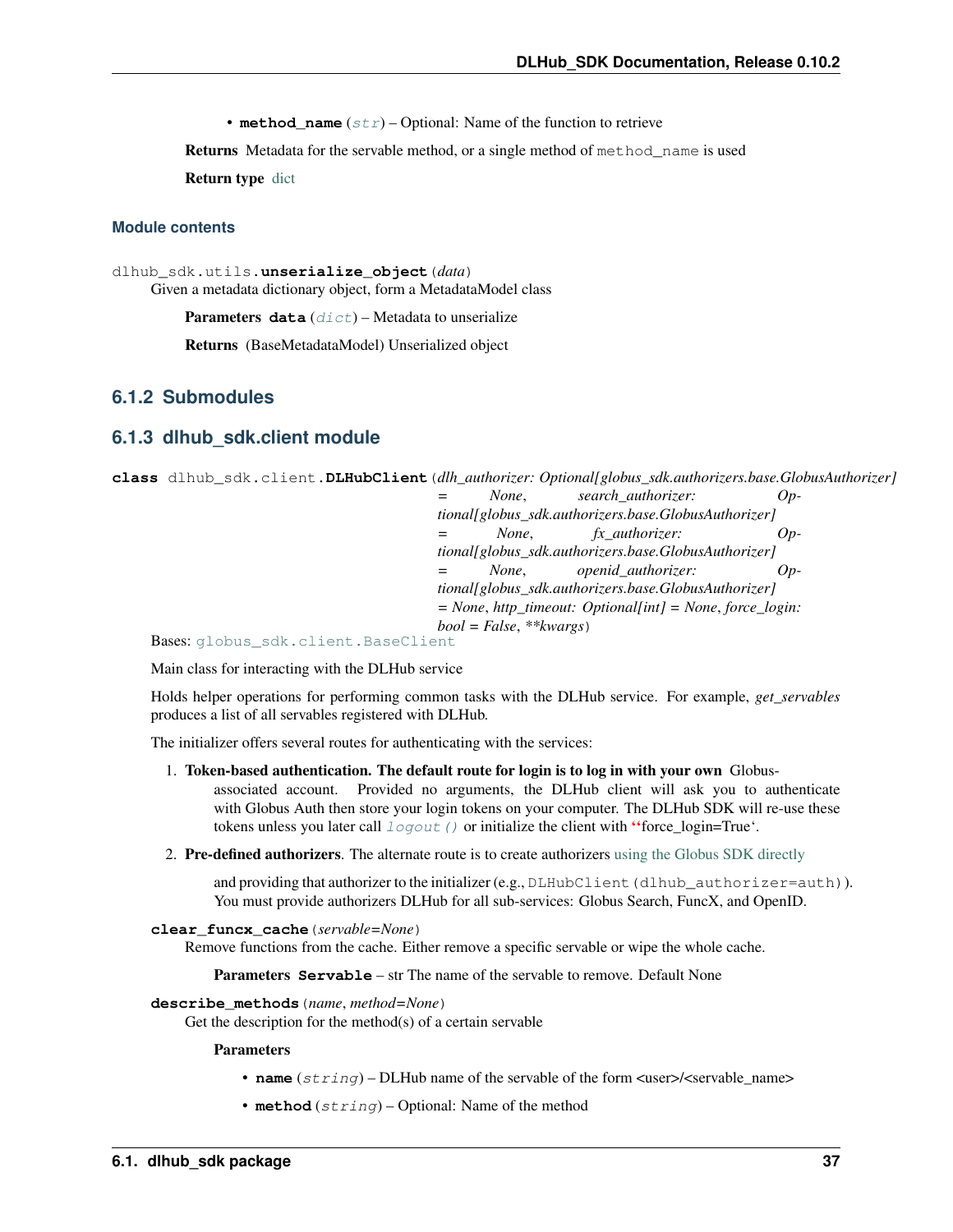#### <span id="page-41-1"></span>Returns

Description of a certain method if **method** provided, all methods if the method name was not provided.

#### Return type [dict](https://docs.python.org/3/library/stdtypes.html#dict)

#### **describe\_servable**(*name*)

Get the description for a certain servable

Parameters **name** (string) – DLHub name of the servable of the form <user>/<servable\_name>

Returns Summary of the servable

#### Return type [dict](https://docs.python.org/3/library/stdtypes.html#dict)

**get\_result**(*task\_id*, *verbose=False*) Get the result of a task\_id

#### Parameters

- $str(task_id)$  The task's uuid
- **bool** (verbose) whether or not to return the full dlhub response

Returns Reult of running the servable

#### **get\_servables**(*only\_latest\_version=True*)

Get all of the servables available in the service

**Parameters only\_latest\_version** ([bool](https://docs.python.org/3/library/functions.html#bool)) – Whether to only return the latest version of each servable

Returns ([list]) Complete metadata for all servables found in DLHub

#### **get\_task\_status**(*task\_id*)

Get the status of a DLHub task.

Parameters **task\_id** (string) – UUID of the task

Returns status block containing "status" key.

Return type [dict](https://docs.python.org/3/library/stdtypes.html#dict)

#### **get\_username**()

Get the username associated with the current credentials

#### **list\_servables**()

Get a list of the servables available in the service

Returns List of all servable names in username/servable\_name format

Return type [string]

### <span id="page-41-0"></span>**logout**()

Remove credentials from your local system

#### **publish\_repository**(*repository*)

Submit a repository to DLHub for publication

Parameters repository (string) - Repository to publish

Returns Task ID of this submission, used for checking for success

Return type (string)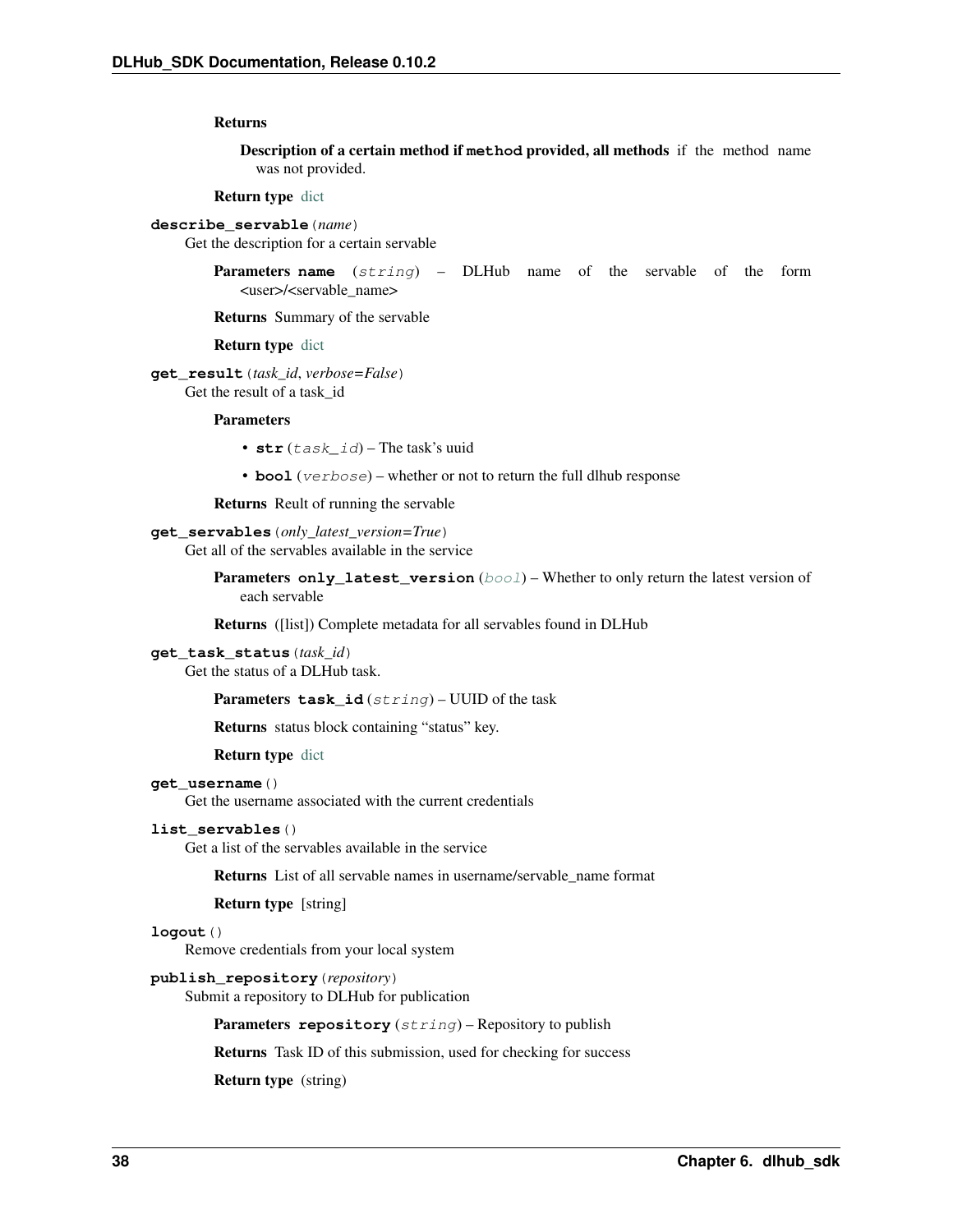#### <span id="page-42-0"></span>**publish\_servable**(*model*)

Submit a servable to DLHub

If this servable has not been published before, it will be assigned a unique identifier.

If it has been published before (DLHub detects if it has an identifier), then DLHub will update the servable to the new version.

Parameters **model** ([BaseMetadataModel](#page-33-0)) – Servable to be submitted

Returns Task ID of this submission, used for checking for success

Return type (string)

#### **query**

Access a query of the DLHub Search repository

**run**(*name: str*, *inputs: Any*, *parameters: Optional[Dict[str*, *Any]] = None*, *asynchronous: bool*  $=$  *False*, *debug: bool* = *False*, *async\_wait: float* = 5, *timeout: Optional[float]* = *None*)  $\rightarrow$ Union[dlhub\_sdk.utils.futures.DLHubFuture, Tuple[Any, Dict[str, Any]], Any] Invoke a DLHub servable

#### Parameters

- **name** DLHub name of the servable of the form  $\langle$ user> $/$  $\langle$ servable name>
- **inputs** Data to be used as input to the function. Can be a string of file paths or URLs
- **parameters** Any optional parameters to pass to the function.
- **asynchronous** Whether to return from the function immediately or wait for the execution to finish.
- **debug** Whether to capture the standard out and error printed during execution
- **async\_wait** How many seconds to wait between checking async status
- **timeout** How long to wait for a result to return. Only used for synchronous calls

#### Returns

If asynchronous, a DLHubFuture for the execution If debug, the output of the function and dictionary holding the following information:

- success: Whether the code inside ran without raising an exception
- stdout/stderr: Captured standard output and error, if requested
- timing: Execution time for the segment in seconds
- exc: Captured exception object
- error\_message: Exception traceback

If neither, the output of the function

#### **run\_serial**(*servables*, *inputs*, *async\_wait=5*)

Invoke each servable in a serial pipeline. This function accepts a list of servables and will run each one, passing the output of one as the input to the next.

#### Parameters

- **servables**  $(llist) A$  $(llist) A$  $(llist) A$  list of servable strings
- **inputs** Data to pass to the first servable
- **asycn\_wait** (*[float](https://docs.python.org/3/library/functions.html#float)*) Seconds to wait between status checks

Returns Results of running the servable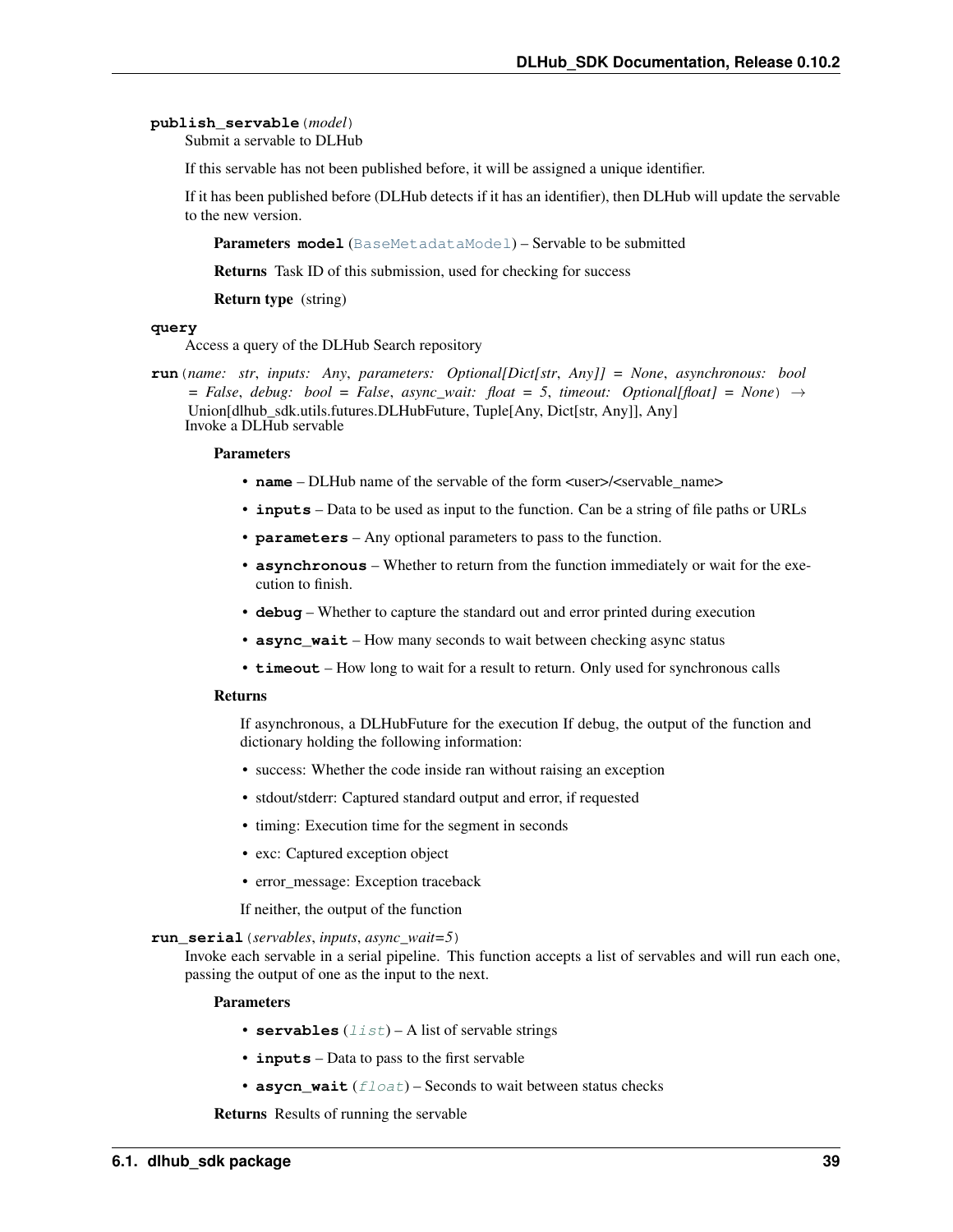```
search(query, advanced=False, limit=None, only_latest=True)
    Query the DLHub servable library
```
By default, the query is used as a simple plaintext search of all model metadata. Optionally, you can provided an advanced query on any of the indexed fields in the DLHub model metadata by setting advanced=True and following the guide for constructing advanced queries found in the [Globus Search](https://docs.globus.org/api/search/search/#query_syntax) [documentation.](https://docs.globus.org/api/search/search/#query_syntax)

#### Parameters

- **query** (string) Query to be performed
- **advanced** ([bool](https://docs.python.org/3/library/functions.html#bool)) Whether to perform an advanced query
- **limit** ([int](https://docs.python.org/3/library/functions.html#int)) Maximum number of entries to return
- **only\_latest** ([bool](https://docs.python.org/3/library/functions.html#bool)) Whether to return only the latest version of the model

Returns All records matching the search query

Return type ([\[dict\]](https://docs.python.org/3/library/stdtypes.html#dict))

**search\_by\_authors**(*authors*, *match\_all=True*, *limit=None*, *only\_latest=True*)

Execute a search for servables from certain authors.

Authors in DLHub may be different than the owners of the servable and generally are the people who developed functionality of a certain servable (e.g., the creators of the machine learning model used in a servable).

If you want to search by ownership, see  $search\ by\ servable()$ 

#### **Parameters**

- **authors** ([str](https://docs.python.org/3/library/stdtypes.html#str) or list of str) The authors to match. Names must be in "Family Name, Given Name" format
- **match\_all** ([bool](https://docs.python.org/3/library/functions.html#bool)) If True, will require all authors be on any results. If False, will only require one author to be in results. Default: True.
- **limit** ([int](https://docs.python.org/3/library/functions.html#int)) The maximum number of results to return. **Default:** None, for no limit.
- **only\_latest** ([bool](https://docs.python.org/3/library/functions.html#bool)) When True, will only return the latest version of each servable. When False, will return all matching versions. Default: True.

Returns List of servables from the desired authors

#### Return type [\[dict\]](https://docs.python.org/3/library/stdtypes.html#dict)

**search\_by\_related\_doi**(*doi*, *limit=None*, *only\_latest=True*)

Get all of the servables associated with a certain publication

#### **Parameters**

- **doi** (string) DOI of related paper
- **limit**  $(int)$  $(int)$  $(int)$  Maximum number of results to return
- **only\_latest** ([bool](https://docs.python.org/3/library/functions.html#bool)) Whether to return only the most recent version of the model

Returns List of servables from the requested paper

#### Return type [\[dict\]](https://docs.python.org/3/library/stdtypes.html#dict)

<span id="page-43-0"></span>**search\_by\_servable**(*servable\_name=None*, *owner=None*, *version=None*, *only\_latest=True*, *limit=None*, *get\_info=False*)

Search by the ownership, name, or version of a servable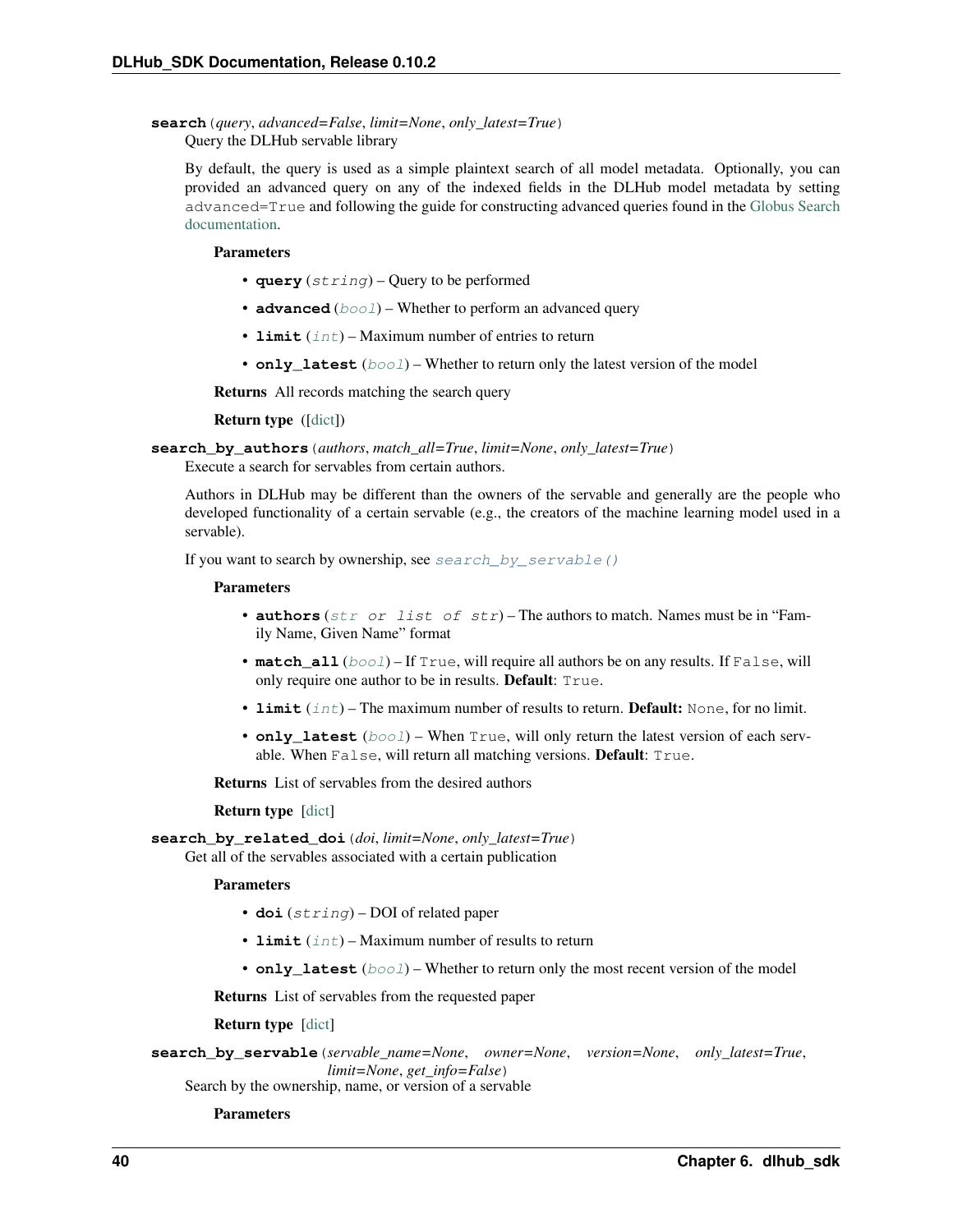- <span id="page-44-1"></span>• **servable** name  $(str)$  $(str)$  $(str)$  – The name of the servable. Default: None, to match all servable names.
- **owner**  $(str)$  $(str)$  $(str)$  The name of the owner of the servable. **Default:** None, to match all owners.
- **version** ([int](https://docs.python.org/3/library/functions.html#int)) Model version, which corresponds to the date when the servable was published. Default: None, to match all versions.
- **only\_latest** ([bool](https://docs.python.org/3/library/functions.html#bool)) When True, will only return the latest version of each servable. When False, will return all matching versions. Default: True.
- **limit** ([int](https://docs.python.org/3/library/functions.html#int)) The maximum number of results to return. **Default:** None, for no limit.
- **get\_info** ([bool](https://docs.python.org/3/library/functions.html#bool)) If False, search will return a list of the results. If True, search will return a tuple containing the results list and other information about the query. **De**fault: False.
- Returns The search results. If info is True, *tuple*: The search results, and a dictionary of query information.

Return type If info is False, *list*

**service\_name = 'DLHub'**

### <span id="page-44-0"></span>**6.1.4 Module contents**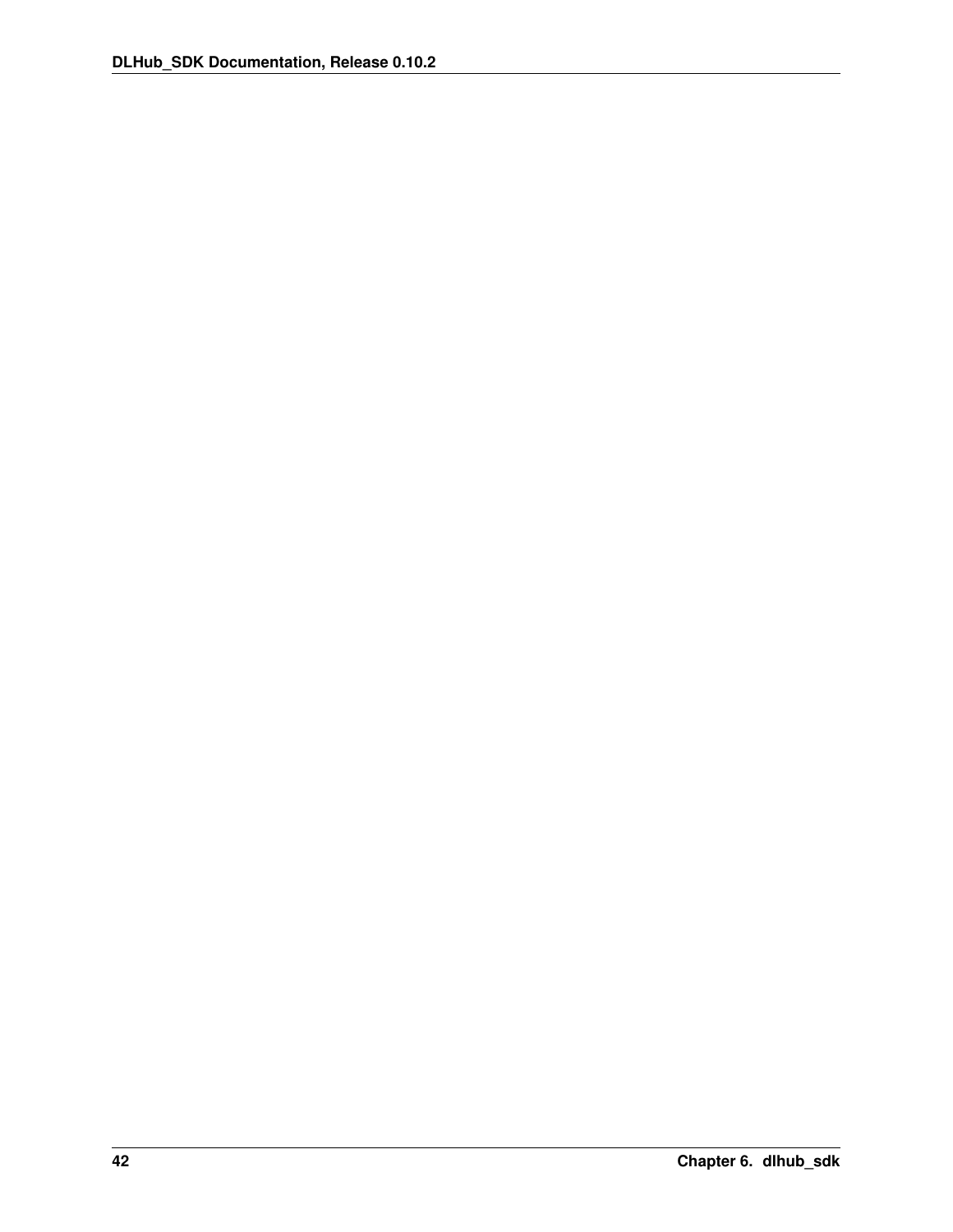# CHAPTER 7

Indices and tables

- <span id="page-46-0"></span>• genindex
- modindex
- search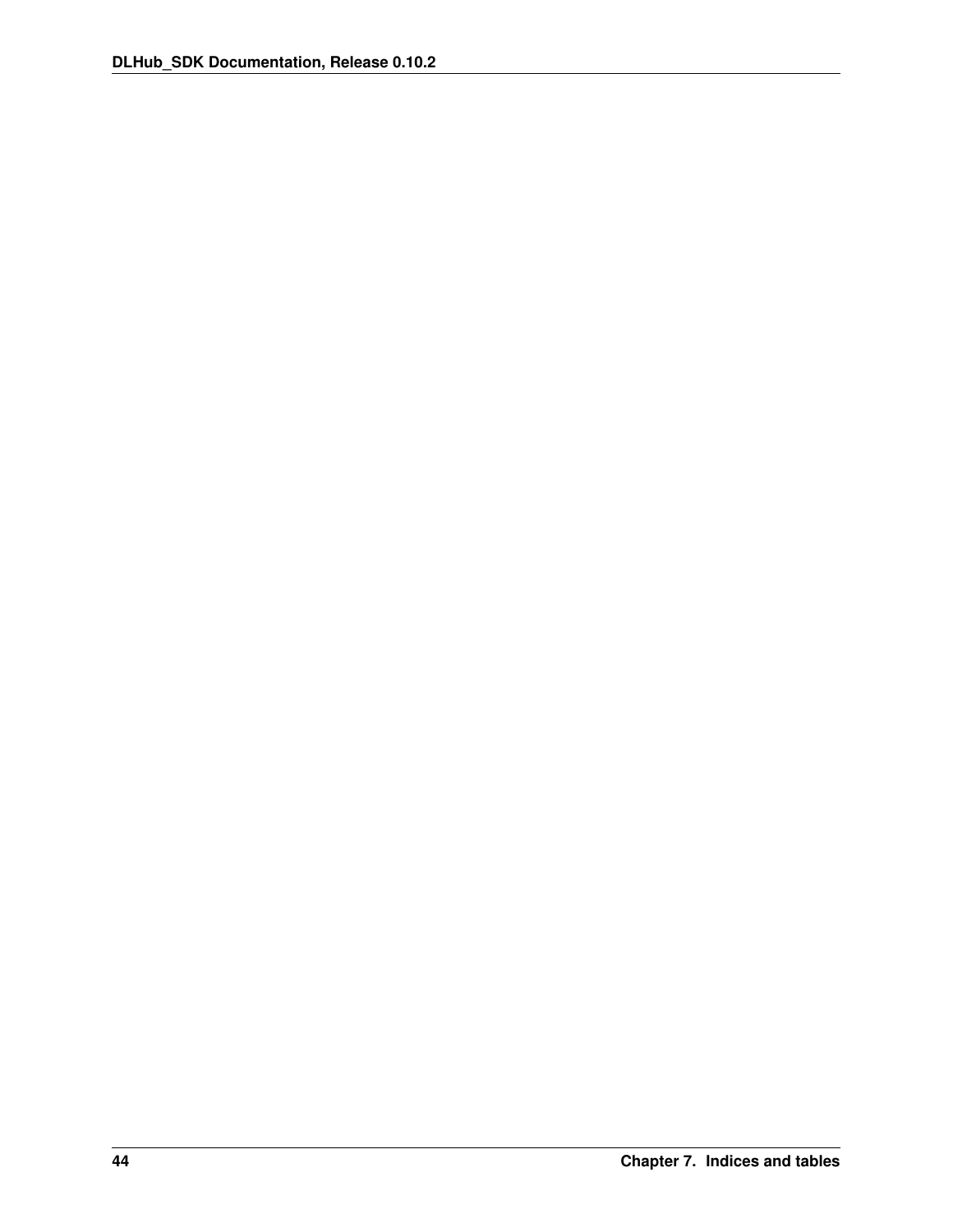# Python Module Index

### <span id="page-48-0"></span>d

dlhub\_sdk, [41](#page-44-0) dlhub\_sdk.client, [37](#page-40-0) dlhub\_sdk.models, [30](#page-33-1) dlhub\_sdk.models.servables, [29](#page-32-1) dlhub\_sdk.models.servables.keras, [25](#page-28-2) dlhub\_sdk.models.servables.python, [27](#page-30-1) dlhub\_sdk.models.servables.pytorch, [26](#page-29-0) dlhub\_sdk.models.servables.sklearn, [29](#page-32-2) dlhub\_sdk.utils, [37](#page-40-1) dlhub\_sdk.utils.schemas, [34](#page-37-0) dlhub\_sdk.utils.search, [35](#page-38-1) dlhub\_sdk.utils.types, [34](#page-37-1)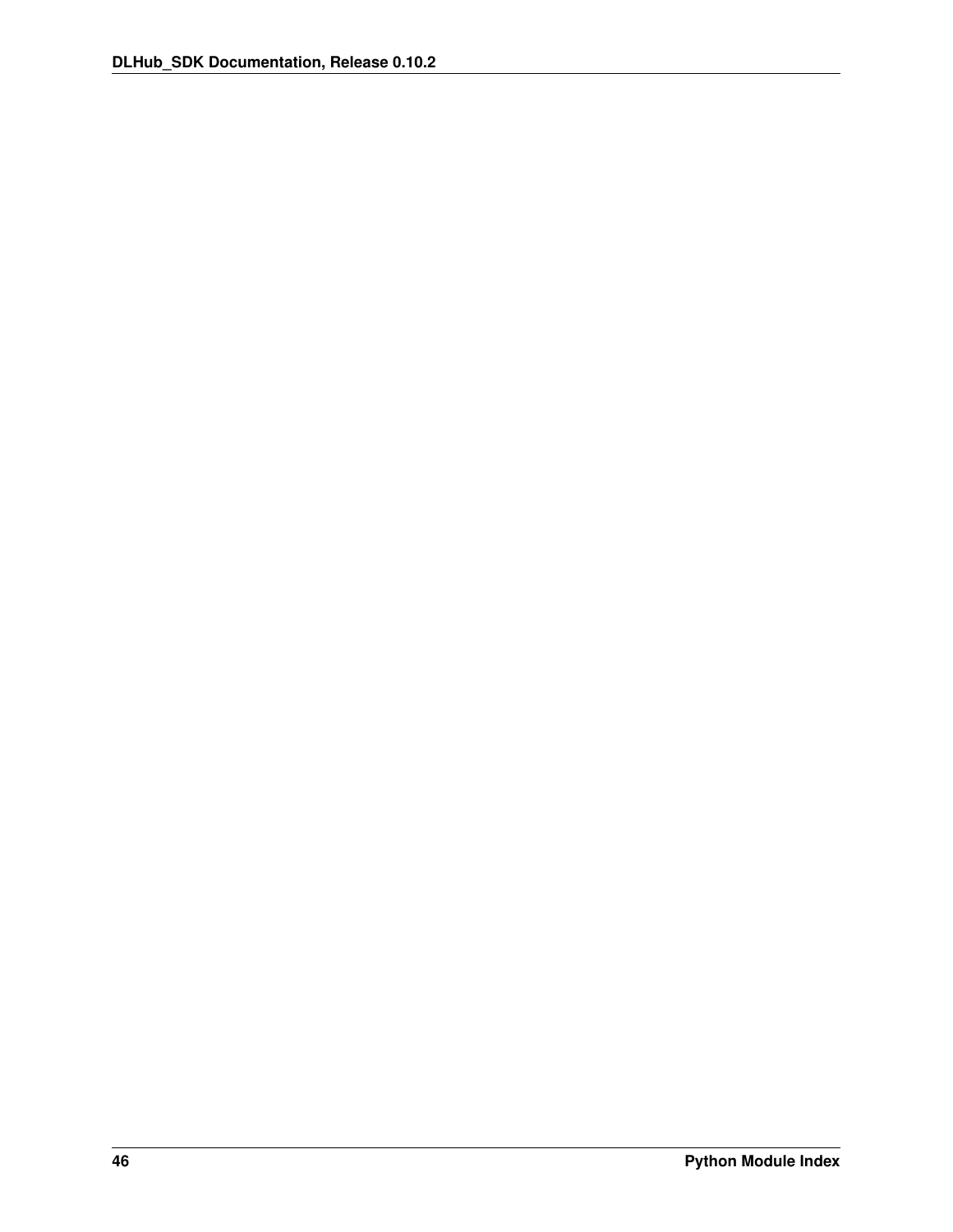### Index

## <span id="page-50-0"></span>A

| $\left(\mathrm{d}l\right)$<br>add custom object()    |
|------------------------------------------------------|
| hub sdk.models.servables.keras.KerasModel            |
| $method$ ), $25$                                     |
| $\left(\mathrm{d}l\right)$<br>add_directory()        |
| hub sdk.models.BaseMetadataModel method),            |
| 31                                                   |
| add_file() (dlhub_sdk.models.BaseMetadataModel       |
| $method$ , 31                                        |
| add_files()(dlhub_sdk.models.BaseMetadataModel       |
| $method$ , 31                                        |
| $\left(\mathrm{d}l\right)$<br>add related resource() |
| hub_sdk.models.BaseMetadataModel method),            |
| 31                                                   |
| $\left(\mathrm{d}l\right)$<br>add requirement ()     |
| hub sdk.models.BaseMetadataModel method),            |
| 31                                                   |
| add requirements()<br>$\left(\mathrm{d}l\right)$     |
| hub_sdk.models.BaseMetadataModel method),            |
| 32                                                   |
| $dl-$<br>ArqumentTypeMetadata (class<br>in           |
| hub sdk.models.servables), 29                        |
|                                                      |

# B

| BaseMetadataModel (class in dlhub_sdk.models), 30 |              |    |  |     |
|---------------------------------------------------|--------------|----|--|-----|
| BasePythonServableModel (class<br>dl-<br>in       |              |    |  |     |
| hub_sdk.models.servables.python), 27              |              |    |  |     |
| BaseServableModel                                 | <i>class</i> | in |  | dl- |
| hub sdk.models.servables), 29                     |              |    |  |     |

# C

| clear funcx cache()                     | (dl-                  |
|-----------------------------------------|-----------------------|
| hub sdk.client.DLHubClient method), 37  |                       |
| compose argument block() (in module dl- |                       |
| hub sdk.utils.types), 34                |                       |
| create model()                          | $\left( dl - \right)$ |
| hub sdk.models.BaseMetadataModel        | class                 |
| $method$ , 32                           |                       |
|                                         |                       |

| create_model() |                                                         | $\left( dl - \right)$      |
|----------------|---------------------------------------------------------|----------------------------|
|                | hub sdk.models.servables.keras.KerasModel               |                            |
|                | class method), 26                                       |                            |
| create model() |                                                         | $\left( dl - \right)$      |
|                | hub sdk.models.servables.python.BasePythonServableModel |                            |
|                | class method), 27                                       |                            |
| create_model() |                                                         | $\left(\frac{d}{d}\right)$ |
|                | hub_sdk.models.servables.python.PythonClassMethodModel  |                            |
|                | class method), 28                                       |                            |
| create model() |                                                         | $\left( dl - \right)$      |
|                | hub_sdk.models.servables.python.PythonStaticMethodModel |                            |
|                | class method), 28                                       |                            |
| create model() |                                                         | $dl-$                      |
|                | hub sdk.models.servables.pytorch.TorchModel             |                            |
|                | class method), 26                                       |                            |
| create model() |                                                         | $\left(\frac{d}{d}\right)$ |
|                | hub_sdk.models.servables.sklearn.ScikitLearnModel       |                            |
|                | class method), 29                                       |                            |
|                |                                                         |                            |

# D

```
dataset (dlhub_sdk.models.DLHubType attribute), 34
describe_methods() (dl-
       hub_sdk.client.DLHubClient method), 37
describe_servable() (dl-
       hub_sdk.client.DLHubClient method), 38
dlhub_sdk (module), 41
dlhub_sdk.client (module), 37
dlhub_sdk.models (module), 30
dlhub_sdk.models.servables (module), 29
dlhub_sdk.models.servables.keras (mod-
       ule), 25
dlhub_sdk.models.servables.python (mod-
       ule), 27
dlhub_sdk.models.servables.pytorch (mod-
       ule), 26
dlhub_sdk.models.servables.sklearn (mod-
       ule), 29
dlhub_sdk.utils (module), 37
dlhub_sdk.utils.schemas (module), 34
dlhub_sdk.utils.search (module), 35
```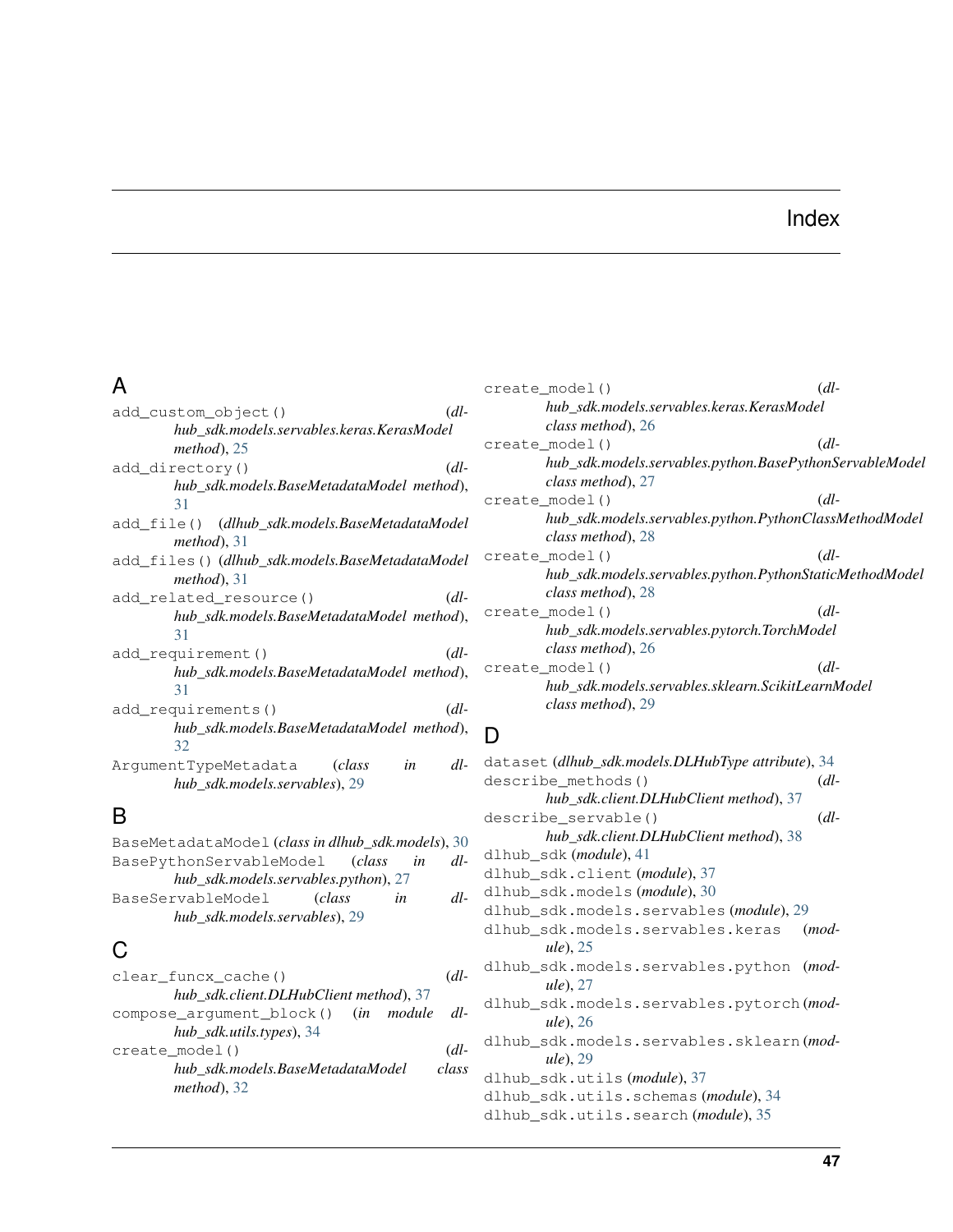dlhub\_sdk.utils.types (*module*), [34](#page-37-2) DLHubClient (*class in dlhub\_sdk.client*), [37](#page-40-2) DLHubMetadata (*class in dlhub\_sdk.models*), [34](#page-37-2) DLHubSearchHelper (*class in dlhub\_sdk.utils.search*), [35](#page-38-2) DLHubType (*class in dlhub\_sdk.models*), [34](#page-37-2)

# E

extra (dlhub\_sdk.models.servables.ServableMetadata.C *attribute*), [30](#page-33-2)

# F

| filter latest()                             | (in | module | dl-                        |
|---------------------------------------------|-----|--------|----------------------------|
| hub sdk.utils.search), 36                   |     |        |                            |
| format layer spec()                         |     |        | $\left(\frac{d}{d}\right)$ |
| hub_sdk.models.servables.keras.KerasModel   |     |        |                            |
| $method$ , 26                               |     |        |                            |
| format layer spec()                         |     |        | $\left( dl - \right)$      |
| hub_sdk.models.servables.pytorch.TorchModel |     |        |                            |
| $method$ , 26                               |     |        |                            |
| from_function_pointer()                     |     |        |                            |

### logout() (*dlhub\_sdk.client.DLHubClient method*), [38](#page-41-1)

### M

| match authors()                                      | $\left( dl - \right)$ |
|------------------------------------------------------|-----------------------|
| hub_sdk.utils.search.DLHubSearchHelper               |                       |
| $method$ , 35                                        |                       |
| match_doi()(dlhub_sdk.utils.search.DLHubSearchHelper |                       |
| $method$ , 35                                        |                       |
| onfigtch_domains()                                   | $\left( dl - \right)$ |
| hub_sdk.utils.search.DLHubSearchHelper               |                       |
| $method$ ), 36                                       |                       |
| match owner()                                        | $dl-$                 |
| hub_sdk.utils.search.DLHubSearchHelper               |                       |
| $method$ , 36                                        |                       |
| match servable()                                     | $dl-$                 |
| hub sdk.utils.search.DLHubSearchHelper               |                       |
| $method$ , 36                                        |                       |
| (class<br>in<br>MethodMetadata                       | dl-                   |
| hub sdk.models.servables), 30                        |                       |
|                                                      |                       |

### N

*hub\_sdk.models.servables.python.PythonStaticMethodModel* name (*dlhub\_sdk.models.BaseMetadataModel attribute*), *class method*), [29](#page-32-3) [32](#page-35-0)

# G

get\_method\_details() (*in module dlhub\_sdk.utils.search*), [36](#page-39-0) get\_result() (*dlhub\_sdk.client.DLHubClient method*), [38](#page-41-1) get\_servables() (*dlhub\_sdk.client.DLHubClient method*), [38](#page-41-1) get\_task\_status() (*dlhub\_sdk.client.DLHubClient method*), [38](#page-41-1) get\_username() (*dlhub\_sdk.client.DLHubClient method*), [38](#page-41-1) get\_zip\_file() (*dlhub\_sdk.models.BaseMetadataModel method*), [32](#page-35-0)

P

parse\_repo2docker\_configuration() (*dlhub\_sdk.models.BaseMetadataModel method*), [32](#page-35-0) pipeline (*dlhub\_sdk.models.DLHubType attribute*), [34](#page-37-2) publish\_repository() (*dlhub\_sdk.client.DLHubClient method*), [38](#page-41-1) publish\_servable() (*dlhub\_sdk.client.DLHubClient method*), [38](#page-41-1) PythonClassMethodModel (*class in dlhub\_sdk.models.servables.python*), [28](#page-31-0) PythonStaticMethodModel (*class in dlhub\_sdk.models.servables.python*), [28](#page-31-0)

read\_codemeta\_file() (*dl-*

register\_function() (*dl-*

*hub\_sdk.models.BaseMetadataModel method*),

*hub\_sdk.models.servables.BaseServableModel*

### I

inspect\_model() (*dlhub\_sdk.models.servables.sklearn.ScikitLearnModel method*), [29](#page-32-3) query (*dlhub\_sdk.client.DLHubClient attribute*), [39](#page-42-0) R

Q

[32](#page-35-0)

*method*), [29](#page-32-3)

# K

KerasModel (*class in dlhub\_sdk.models.servables.keras*), [25](#page-28-3)

### L

list\_files() (*dlhub\_sdk.models.BaseMetadataModel* run() (*dlhub\_sdk.client.DLHubClient method*), [39](#page-42-0) *method*), [32](#page-35-0) list\_servables() (*dlhub\_sdk.client.DLHubClient method*), [38](#page-41-1) run\_serial() (*dlhub\_sdk.client.DLHubClient method*), [39](#page-42-0)